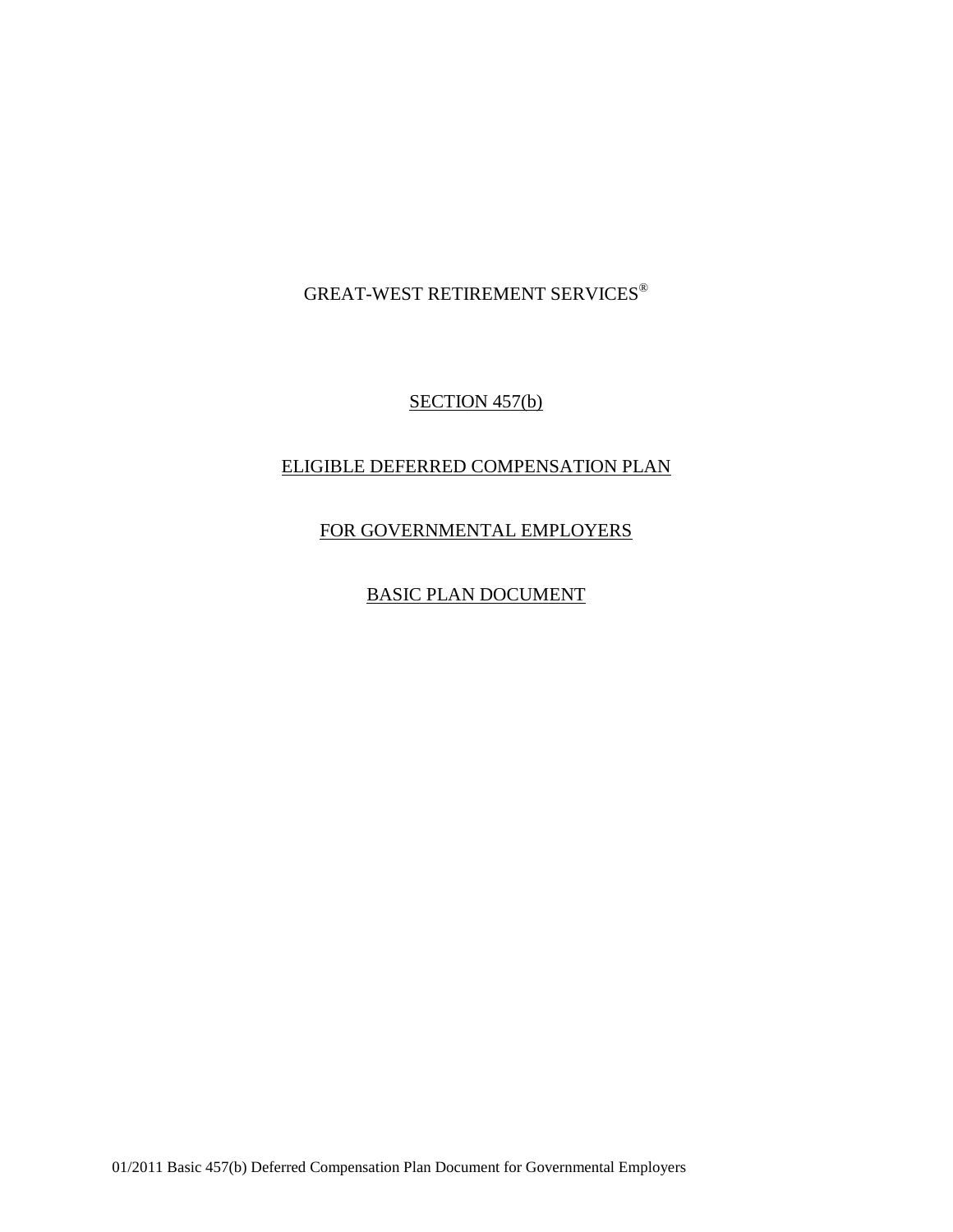## INTRODUCTION TO GREAT-WEST SECTION 457(b) ELIGIBLE DEFERRED COMPENSATION PLAN FOR GOVERNMENTAL EMPLOYERS

The attached sample Basic Plan Document may be used together with the related Adoption Agreement by eligible governmental employers and their counsel as a model in preparing a deferred compensation plan document intended to satisfy § 457(b) of the Internal Revenue Code of 1986, as amended. In general, under a § 457(b) plan, which is also referred to as an "eligible deferred compensation plan," a participant may defer amounts of compensation (and income earned on those deferrals) and avoid federal income taxation until those amounts are paid to the participant.

The following types of governmental entities may establish eligible § 457(b) plans:

- 1. The 50 states of the United States and the District of Columbia;
- 2. A political subdivision of a state (for example, a county or municipality); and
- 3. Any agency or instrumentality of a state or a political subdivision of a state.

This sample Basic Plan Document contains provisions that may be included in an eligible governmental deferred compensation plan. No local, state or federal government has passed on the legal sufficiency (including the conformity with § 457) of this sample Basic Plan Document. It was prepared for your convenience and is not intended to provide you with legal or accounting advice, nor should it be implemented without regard to your particular needs or any applicable laws of your state or local jurisdiction. Neither Great-West Retirement Services, a unit of Great-West Life & Annuity Insurance Company, nor any of its affiliated companies, (collectively referred to herein as "Great-West") assumes any liability to any person or entity with respect to the adequacy of this document for any purpose, or with respect to any tax, accounting or legal ramifications arising from its use. You and your counsel should review and, where appropriate, modify the provisions to meet your particular needs and applicable local laws. Alterations to the Adoption Agreement are permissible, but any such alteration that requires a Plan amendment must be set forth in a separate amendment attached to the front of the plan document.

Great-West is not a party to any plan which you may adopt, and Great-West has no responsibility, accountability, or liability to you, any employer, any participant or any beneficiary with regard to the operation or adequacy of this sample plan document, any § 457(b) plan prepared from this sample Basic Plan Document or any future amendments made to this sample Basic Plan Document including amendments to satisfy any changes in applicable law. You should consult with your legal counsel prior to adopting any plan document.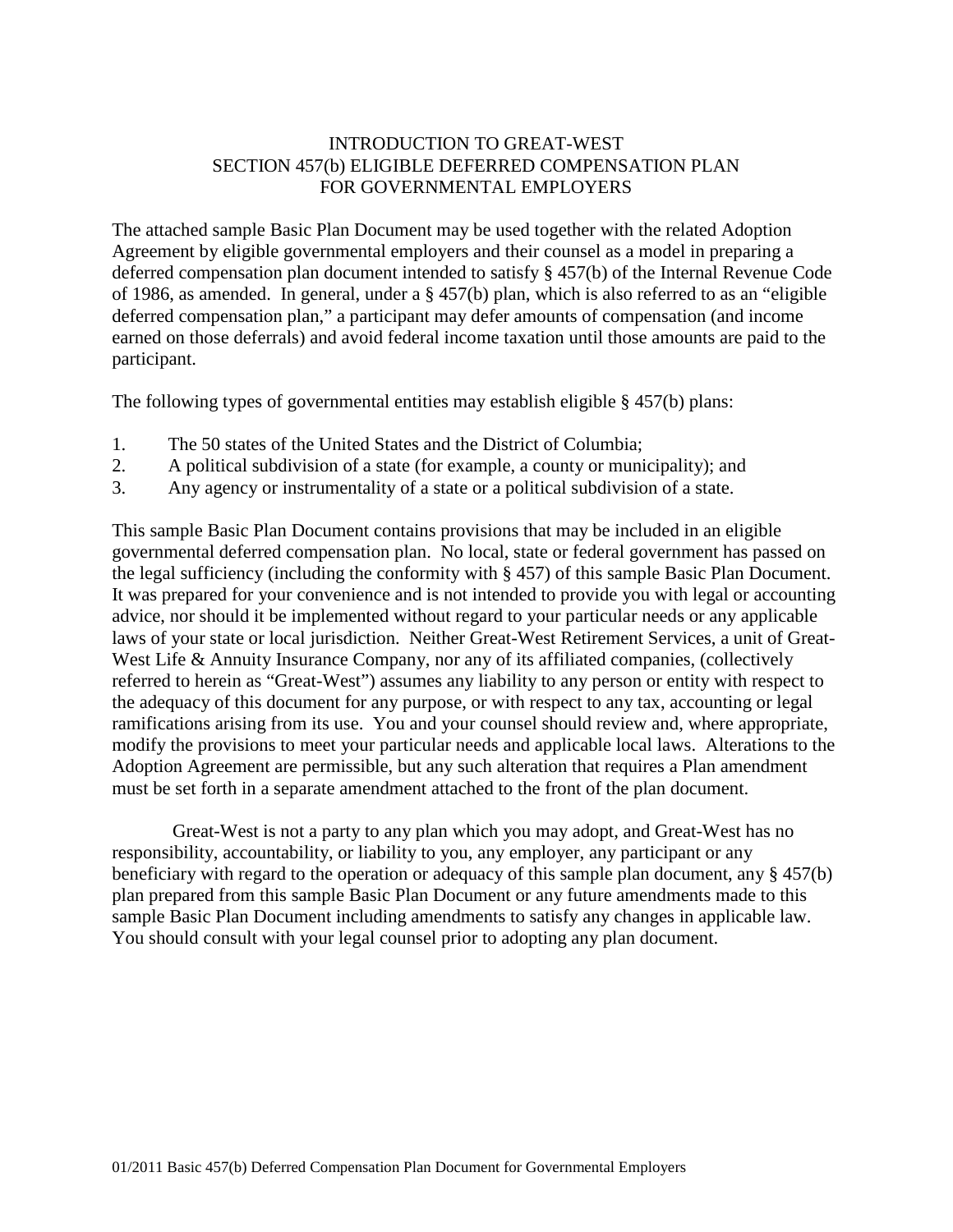# **TABLE OF CONTENTS SECTION 457(b) ELIGIBLE DEFERRED COMPENSATION PLAN**

Page

| SECTION 457(b) ELIGIBLE DEFERRED COMPENSATION PLAN |  |
|----------------------------------------------------|--|
|                                                    |  |
|                                                    |  |
|                                                    |  |
|                                                    |  |
|                                                    |  |
|                                                    |  |
|                                                    |  |
|                                                    |  |
|                                                    |  |
|                                                    |  |
|                                                    |  |
|                                                    |  |
|                                                    |  |
|                                                    |  |
|                                                    |  |
|                                                    |  |
|                                                    |  |
|                                                    |  |
|                                                    |  |
|                                                    |  |
|                                                    |  |
|                                                    |  |
|                                                    |  |
|                                                    |  |
|                                                    |  |
|                                                    |  |
|                                                    |  |
|                                                    |  |
|                                                    |  |
|                                                    |  |
|                                                    |  |
|                                                    |  |
|                                                    |  |
|                                                    |  |
|                                                    |  |
|                                                    |  |
|                                                    |  |
|                                                    |  |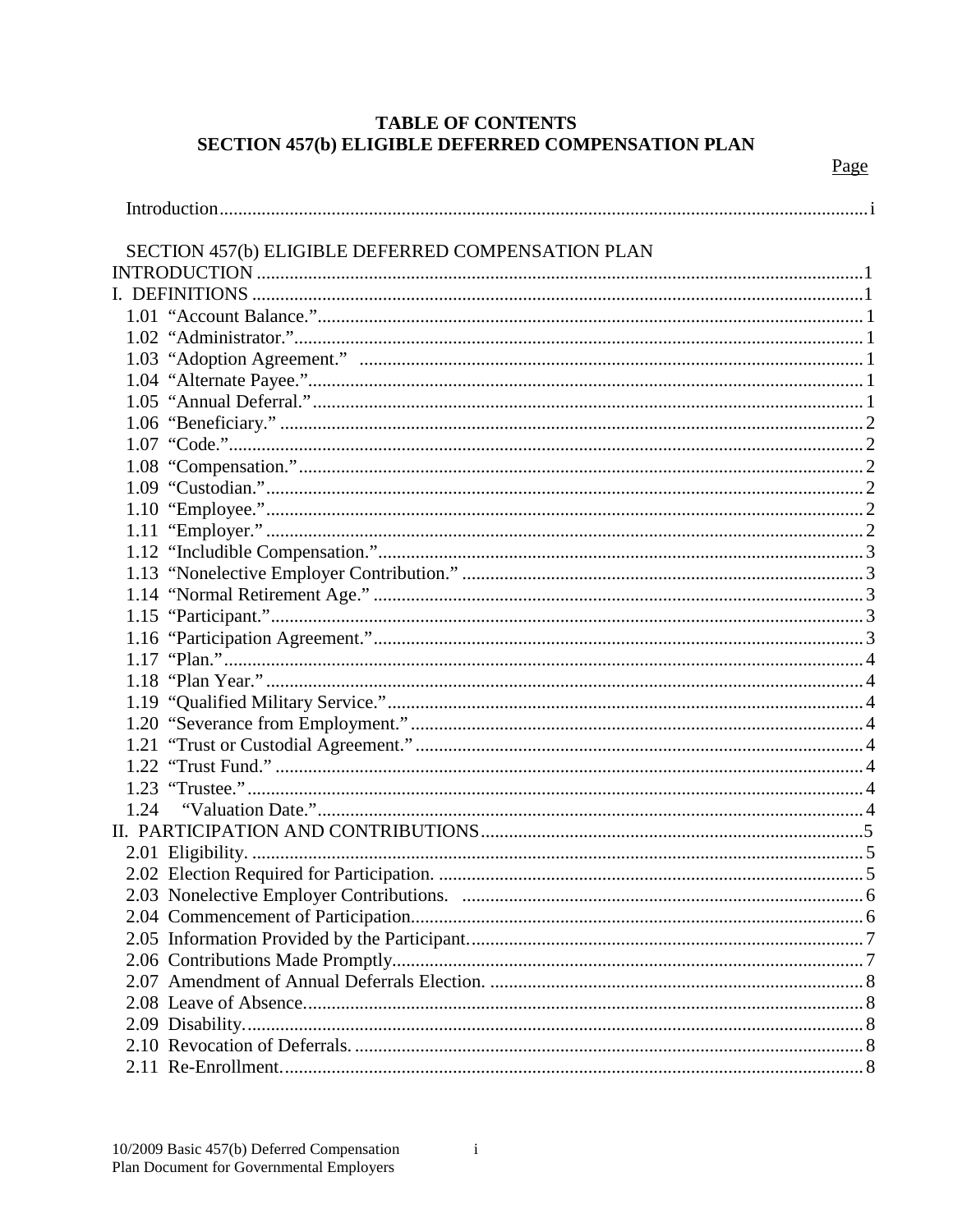# **TABLE OF CONTENTS (Continued)**

# SECTION 457 ELIGIBLE DEFERRED COMPENSATION PLAN

# Page

|      | 3.01 Basic Annual Limitation Effective for Calendar Years On and After January 1, 2002.  10 |  |
|------|---------------------------------------------------------------------------------------------|--|
| 3.02 |                                                                                             |  |
| 3.03 | Special § 457 Catch-up Limitations for Calendar Years Beginning On and After                |  |
|      |                                                                                             |  |
|      |                                                                                             |  |
|      |                                                                                             |  |
|      |                                                                                             |  |
|      |                                                                                             |  |
|      |                                                                                             |  |
|      |                                                                                             |  |
|      |                                                                                             |  |
|      |                                                                                             |  |
|      |                                                                                             |  |
|      |                                                                                             |  |
|      |                                                                                             |  |
|      |                                                                                             |  |
|      |                                                                                             |  |
|      |                                                                                             |  |
|      |                                                                                             |  |
|      |                                                                                             |  |
|      |                                                                                             |  |
|      |                                                                                             |  |
|      |                                                                                             |  |
|      |                                                                                             |  |
|      |                                                                                             |  |
|      |                                                                                             |  |
|      |                                                                                             |  |
|      |                                                                                             |  |
|      |                                                                                             |  |
|      |                                                                                             |  |
|      |                                                                                             |  |
|      |                                                                                             |  |
|      |                                                                                             |  |
|      |                                                                                             |  |
|      |                                                                                             |  |
|      |                                                                                             |  |
|      |                                                                                             |  |
|      |                                                                                             |  |
|      |                                                                                             |  |
|      |                                                                                             |  |
|      |                                                                                             |  |
|      |                                                                                             |  |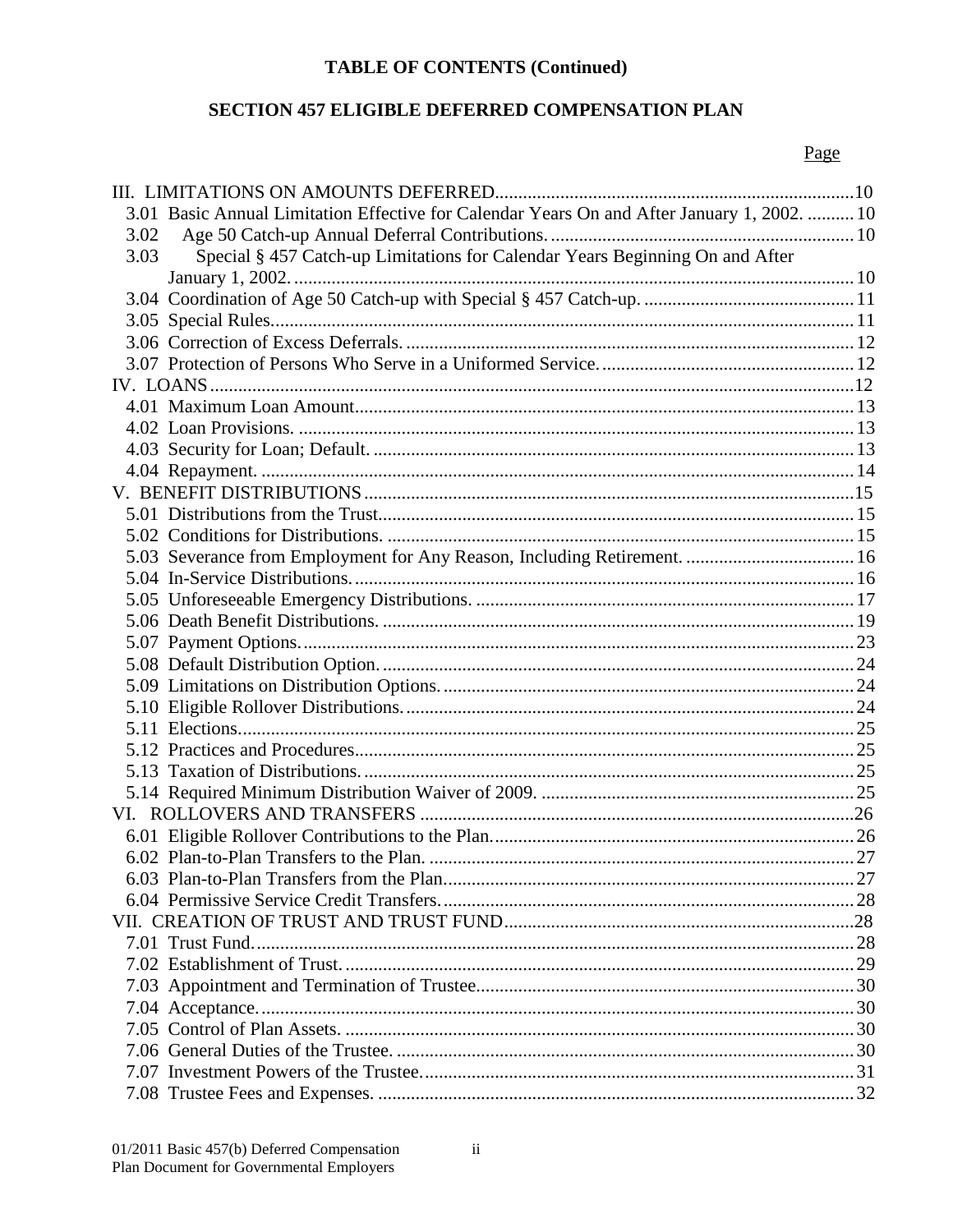# **TABLE OF CONTENTS (Continued)**

# SECTION 457 ELIGIBLE DEFERRED COMPENSATION PLAN

# Page

| 10.02 |  |
|-------|--|
|       |  |
| 11.01 |  |
| 11.02 |  |
| 11.03 |  |
| XII.  |  |
| XIII. |  |
| 13.01 |  |
| 13.02 |  |
| 13.03 |  |
| 13.04 |  |
| 13.05 |  |
| 13.06 |  |
| XIV.  |  |
| XV.   |  |
| XVI.  |  |
| 16.01 |  |
| 16.02 |  |
| 16.03 |  |
| 16.04 |  |
| 16.05 |  |
|       |  |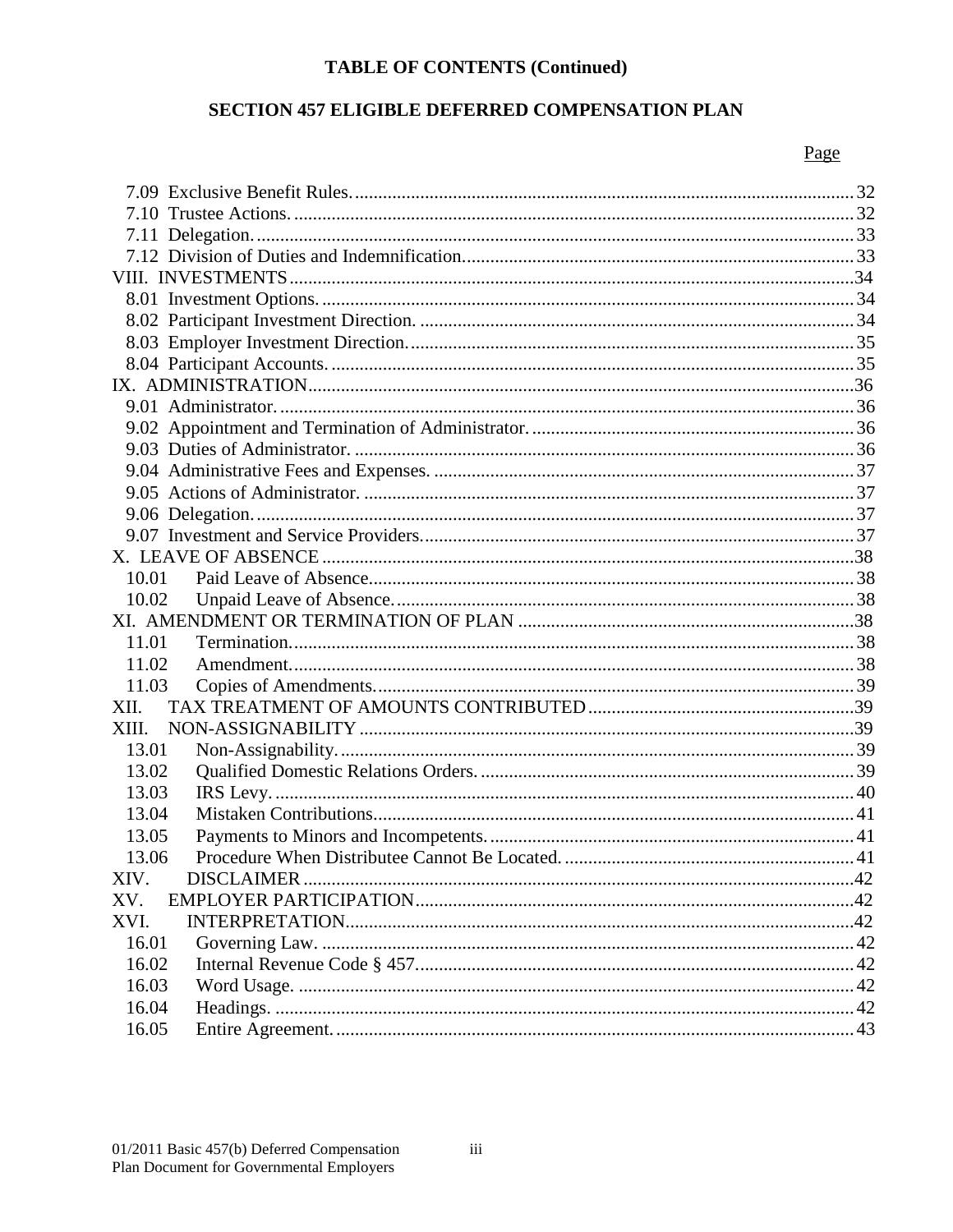## **SECTION 457(b) ELIGIBLE DEFERRED COMPENSATION PLAN**

## **INTRODUCTION**

<span id="page-5-0"></span>In accordance with the provisions of § 457 of the Internal Revenue Code of 1986, as amended, the Employer named in the Adoption Agreement hereby establishes this § 457(b) Eligible Deferred Compensation Plan, hereinafter referred to as the "Plan." Nothing contained in this Plan shall be deemed to constitute an employment agreement between any Participant and Employer, and nothing contained herein shall be deemed to give a Participant any right to be retained in the employ of Employer.

## **I. DEFINITIONS**

- <span id="page-5-2"></span><span id="page-5-1"></span>1.01 "Account Balance." The bookkeeping account maintained with respect to each Participant which reflects the value of the deferred Compensation credited to the Participant, including the Participant's Annual Deferrals, the Participant's Designated Roth Contributions if allowed by the plan, the earnings or loss of the Fund (net of Fund expenses) allocable to the Participant, any transfers for the Participant's benefit and any distribution made to the Participant or the Participant's Beneficiary. If a Participant has more than one Beneficiary at the time of the Participant's death, then each Beneficiary's share of the Account Balance shall be treated as a separate account for each Beneficiary. The Account Balance includes any account established under Article VI for rollover contributions and plan-to-plan transfers made for a Participant, the account established for a Beneficiary after a Participant's death, and any account or accounts established for an Alternate Payee (as defined in Code § 414(p)(8)).
- <span id="page-5-3"></span>1.02 "Administrator." Administrator means the person, persons or entity appointed by the Employer to administer the Plan as set forth in the Adoption Agreement. Administrator shall not include the recordkeeper or any company which issues policies, contracts or investment media to the Plan in respect of a Participant.
- <span id="page-5-4"></span>1.03 "Adoption Agreement." Adoption Agreement means the agreement which, together with this sample Basic Plan Document, constitutes the Plan.
- <span id="page-5-5"></span>1.04 "Alternate Payee." Alternate Payee means the spouse, former spouse, child or other dependent of a Participant who has acquired an interest in the Participant's account pursuant to a Qualified Domestic Relations Order (QDRO) pursuant to Section 13.02. Alternate Payees shall be treated as Beneficiaries for all purposes under the Plan except that Alternate Payees shall be allowed to request a distribution of all or a portion of their account balance at any time, subject to the terms of the QDRO.
- <span id="page-5-6"></span>1.05 "Annual Deferral." The amount of Compensation deferred in any taxable year as a pretax deferral, Roth contribution, or both, if allowed by the Plan.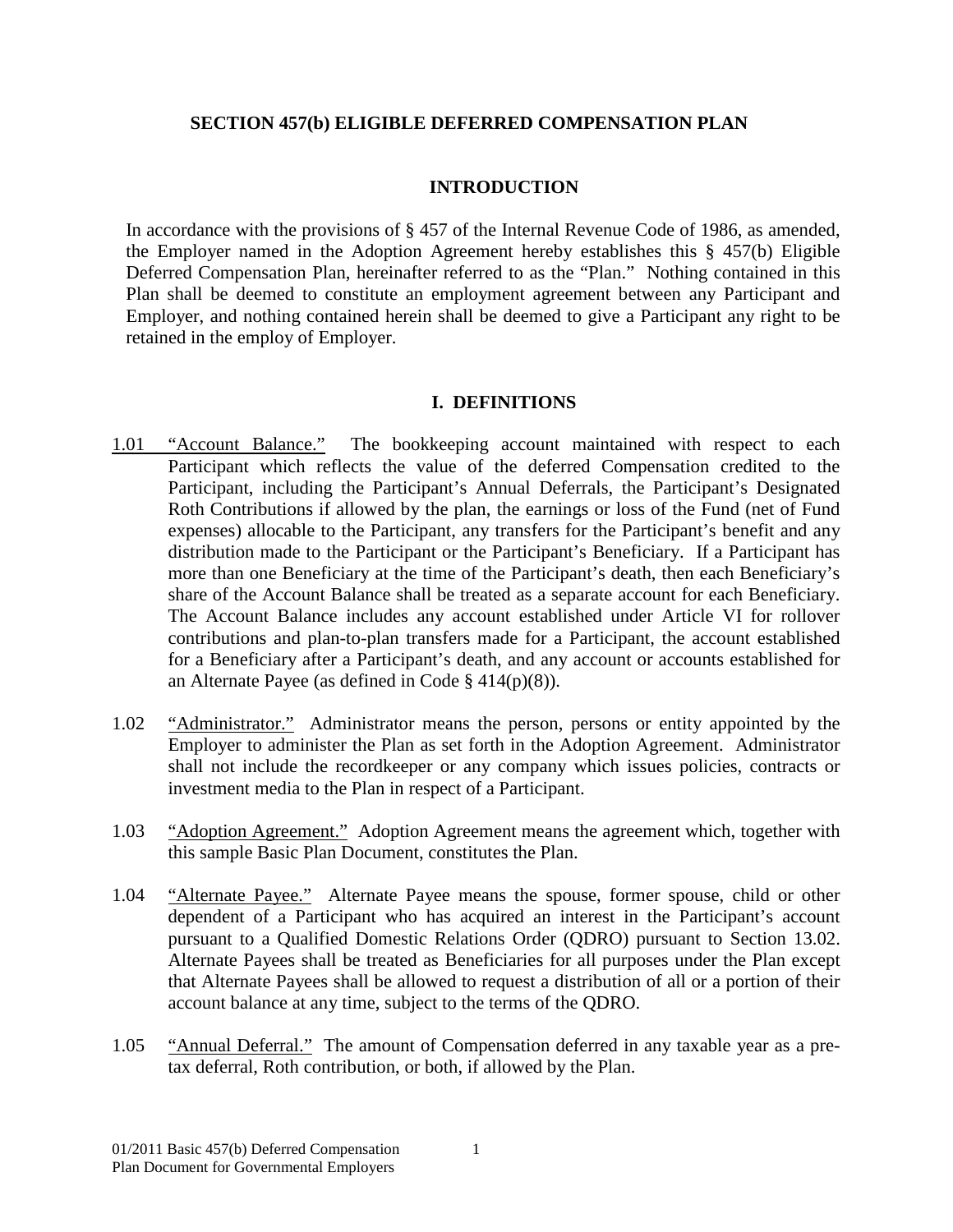- <span id="page-6-0"></span>1.06 "Beneficiary." The designated person (or, if none, the Participant's surviving spouse, if any, and then the Participant's estate) who is entitled to receive benefits under the Plan after the death of a Participant.
- <span id="page-6-1"></span>1.07 "Code." The sections of the Internal Revenue Code of 1986, as now in effect or as hereafter amended or recodified. References herein to specific section numbers of the Code shall be deemed to include Treasury regulations and Internal Revenue Service guidance thereunder as in effect now, as amended or recodified in corresponding provisions of any future United States internal revenue law.
- <span id="page-6-2"></span>1.08 "Compensation." All cash compensation for services to the Employer, including salary, wages, fees, commissions, bonuses and overtime pay, that is includible in the Employee's gross income for the calendar year, plus amounts that would be cash compensation for services to the Employer includible in the Employee's gross income for the calendar year but for a compensation reduction election under Code §§ 125, 132(f), 401(k), 403(b), or 457(b) (including an election to defer compensation under Article III). To the extent permitted by Treasury regulations or other similar guidance (including, without limitation, the requirements contained in Treasury Regulations §§ 1.457-4(d)(1) and  $1.415-2(e)(3)(i)$ , accrued bona fide sick, vacation or other leave pay so long as the Participant would have been able to use the leave if employment had continued and it is paid within the longer of two and one-half (2 ½) months after the Participant's severance from employment or the end of the calendar year in which the Participant severs employment with the Employer.

For Plan Years after December 31, 2008, to the extent permitted by the applicable Code provisions and Treasury regulations, Compensation shall include pay received by a Participant from the Employer while performing Qualified Military Service but only to the extent the pay does not exceed the amounts the Participant would have received if the Participant had continued to perform services for the employer rather than entering Qualified Military Service.

- <span id="page-6-3"></span>1.09 "Custodian." The bank, trust company or other person, if any, selected by the Employer in the Adoption Agreement and who is authorized to hold Plan assets in a custodial account in accordance with regulations issued by the Secretary of the Treasury pursuant to Code § 401(f).
- <span id="page-6-4"></span>1.10 "Employee." Each natural person (individual) who is employed by the Employer, either as a common law employee or an independent contractor, including elected or appointed individuals, as selected in the Adoption Agreement. Any employee who is included in a unit of employees covered by a collective bargaining agreement that does not specifically provide for participation in the Plan shall be excluded.
- <span id="page-6-5"></span>1.11 "Employer." The eligible governmental entity sponsoring the Plan as named in the Adoption Agreement.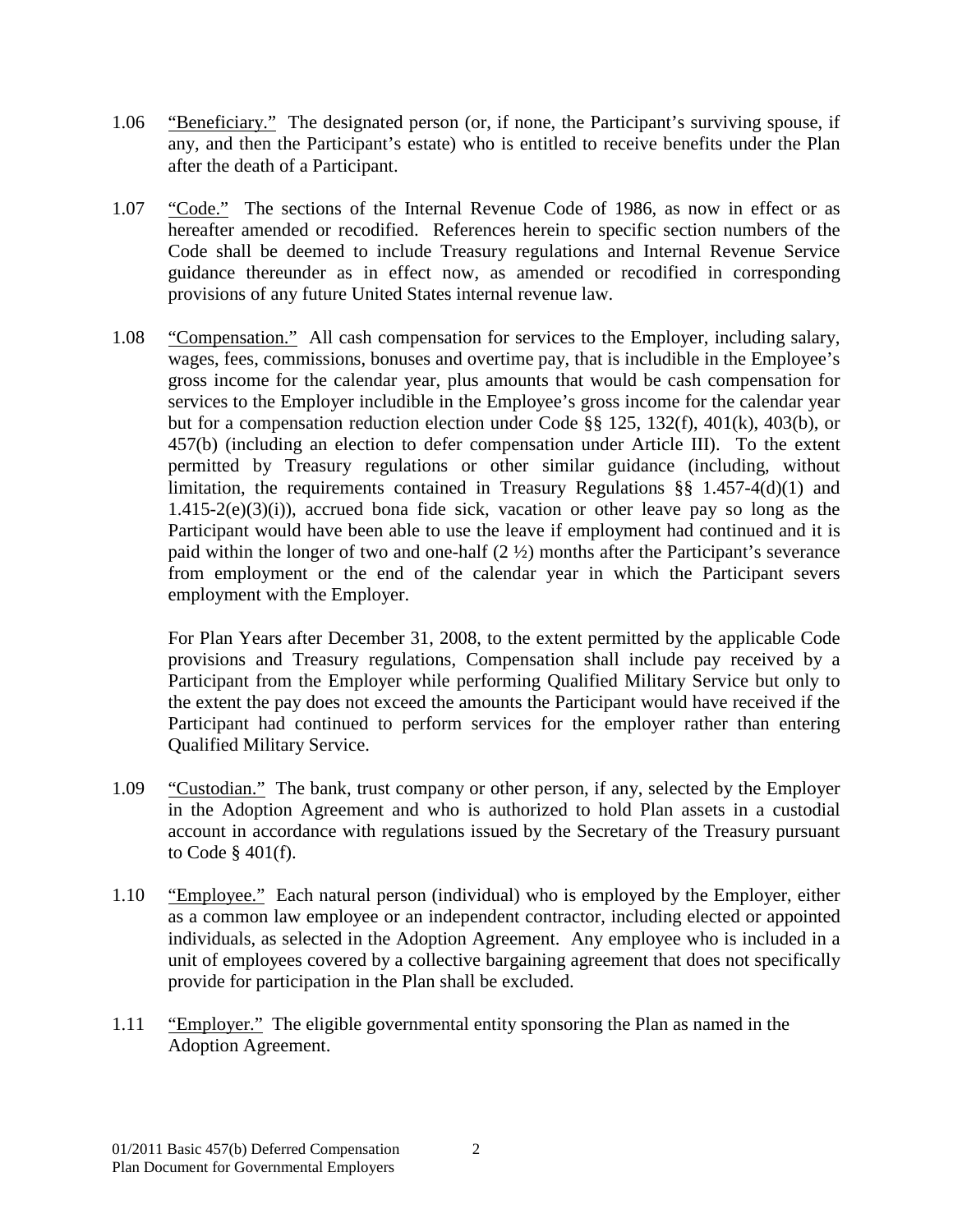- <span id="page-7-0"></span>1.12 "Includible Compensation." An employee's actual wages in Box 1 of Form W-2 for a year for services to the Employer, but subject to a maximum of \$200,000 (or such higher maximum as may apply under Code  $\S$  401(a)(17)) and increased (up to the applicable limit contained in Code  $\S$  401(a)(17)) by any compensation reduction election under Code §§ 125, 132(f), 401(k), 403(b), or 457(b) (including an election to defer Compensation under Article III).
- <span id="page-7-1"></span>1.13 "Nonelective Employer Contribution." Nonelective Employer Contribution is a contribution made by an Employer for the Participant with respect to which the Participant does not have the choice to receive the contribution in cash or property. Such term may also include an employer matching contribution.
- <span id="page-7-2"></span>1.14 "Normal Retirement Age." Normal Retirement Age means age 70½, unless the Participant has elected an alternate Normal Retirement Age and delivered such election to the Administrator prior to beginning Special § 457 Catch-up contributions as described in Section 3.03 of the Plan. Once a Participant has begun making Special § 457 Catch-up contributions, his Normal Retirement Age may not be changed.

For Participants eligible to receive benefits under the Employer's basic defined benefit pension plan or a money purchase pension plan (herein collectively referred to as "pension plan"), a Participant's alternate Normal Retirement Age may not be earlier than the earliest date the Participant has the right to retire and receive immediate retirement benefits under such pension plan, without actuarial or similar reduction because of retirement before some later specified age, and the date selected may not be later than age 70 ½.

If the Participant is not eligible to receive benefits under a basic defined benefit pension plan or money purchase pension plan, the Participant's alternate Normal Retirement Age may not be earlier than age 65 nor later than age 70 ½.

A special rule shall apply to qualified police or firefighters under the Plan, if any. Any qualified police or firefighter, as defined under Code §  $415(b)(2)(H)(ii)(I)$ , who is participating in the Plan may choose a Normal Retirement Age that is not earlier than age 40 nor later than age 70 ½.

- <span id="page-7-3"></span>1.15 "Participant." An individual who is currently deferring Compensation, or who has previously deferred Compensation under the Plan by salary reduction or received a Nonelective Employer Contribution and who has not received a distribution of his or her entire benefit under the Plan. Except for purposes of Articles II, IV, and X, the term "Participant" shall include a former Participant. The Administrator, if he or she is otherwise eligible, may participate in the Plan.
- <span id="page-7-4"></span>1.16 "Participation Agreement." The agreement entered into and filed by an Employee with the Employer pursuant to Article II, in which the Employee elects to become a Plan Participant.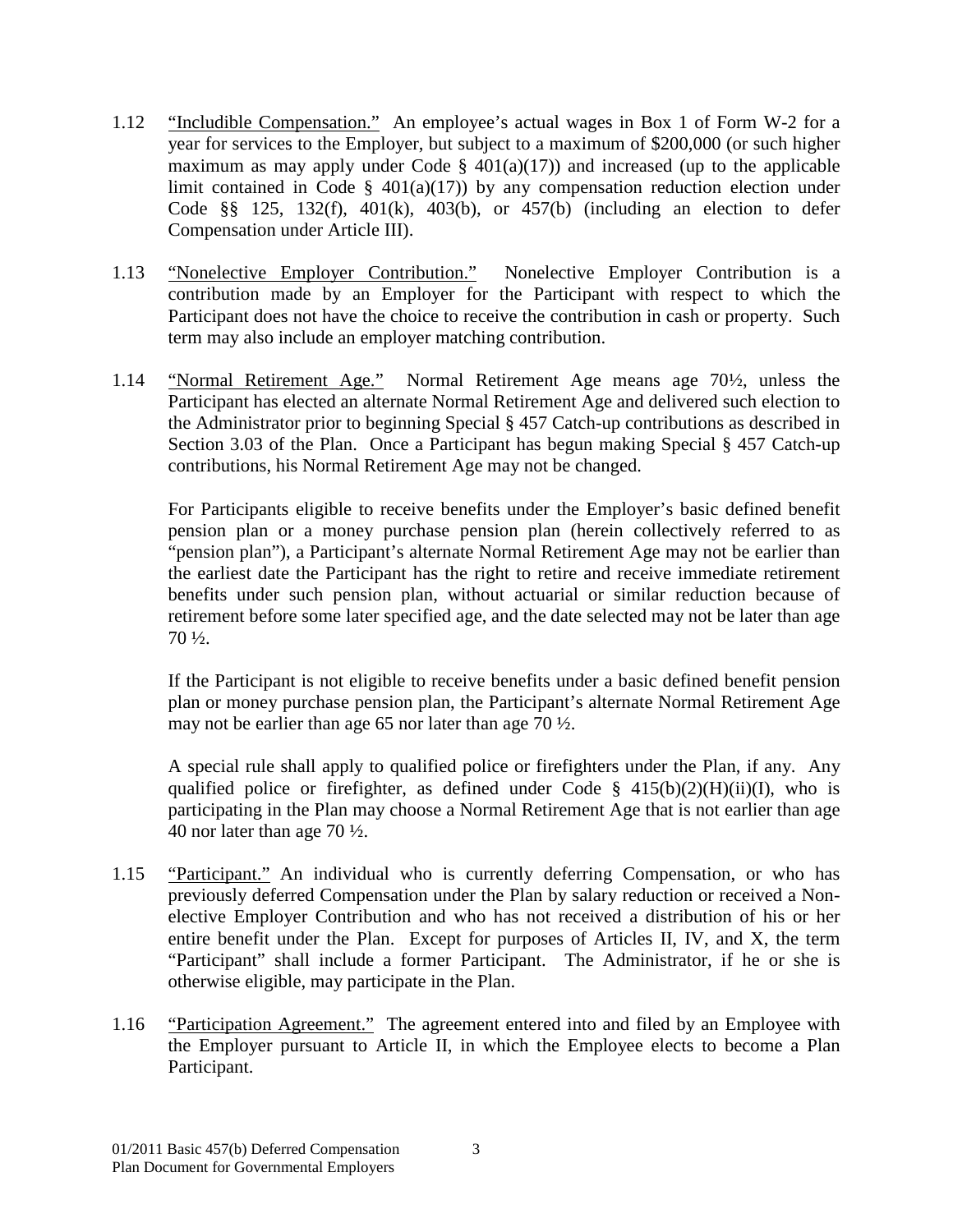- <span id="page-8-0"></span>1.17 "Plan." The Plan named in the Adoption Agreement and consisting of the Adoption Agreement and this Sample Basic Plan Document.
- <span id="page-8-1"></span>1.18 "Plan Year." The calendar year.
- <span id="page-8-2"></span>1.19 "Qualified Military Service." Any service in the uniformed service (as defined in Chapter 43 of Title 38 of the United States Code as in effect as of December 12, 1994) by any individual if such individual is entitled to reemployment rights under such Chapter with respect to such service.
- <span id="page-8-3"></span>1.20 "Severance from Employment." The date the Employee dies, retires, or otherwise has a severance from employment with the Employer, as determined by the Administrator (and taking into account guidance issued under the Code). An Employee whose employment is interrupted by Qualified Military Service under Code § 414(u) shall be deemed severed from employment until such time as he or she is reemployed following the term of duty. Effective for Plan Years after December 31, 2008, if a Participant called to Qualified Military Service receives a distribution from the Plan due to severance, the Participant's deferrals to the Plan shall be suspended for six-months following the date of the distribution. All other Participants shall be deemed to have severed his employment with the Employer for purposes of this Plan when both parties consider the employment relationship to have terminated and neither party anticipates any future employment of the Participant by the Employer.

In the case of a Participant who is an independent contractor, Severance from Employment shall be deemed to have occurred when the Participant's contract for services has completely expired and terminated, there is no foreseeable possibility that the Employer shall renew the contract or enter into a new contract for services to be performed by the Participant, and it is not anticipated that the Participant shall become an Employee of the Employer.

- <span id="page-8-4"></span>1.21 "Trust or Custodial Agreement." The written agreement (or declaration) made by and between the Employer and the Trustee under which the Trust Fund is maintained. Custodial accounts and annuity contracts described in Code § 401(f) may be treated as trusts under the rules described in Treasury Regulation § 1.457-8(a)(3).
- <span id="page-8-5"></span>1.22 "Trust Fund." The trust fund created under and subject to the Trust Agreement or Custodial Agreement, as selected in the Adoption Agreement.
- <span id="page-8-6"></span>1.23 "Trustee." The Trustee duly appointed and currently serving under the Trust Agreement if selected in the Adoption Agreement.
- <span id="page-8-7"></span>1.24 "Valuation Date." Each business day.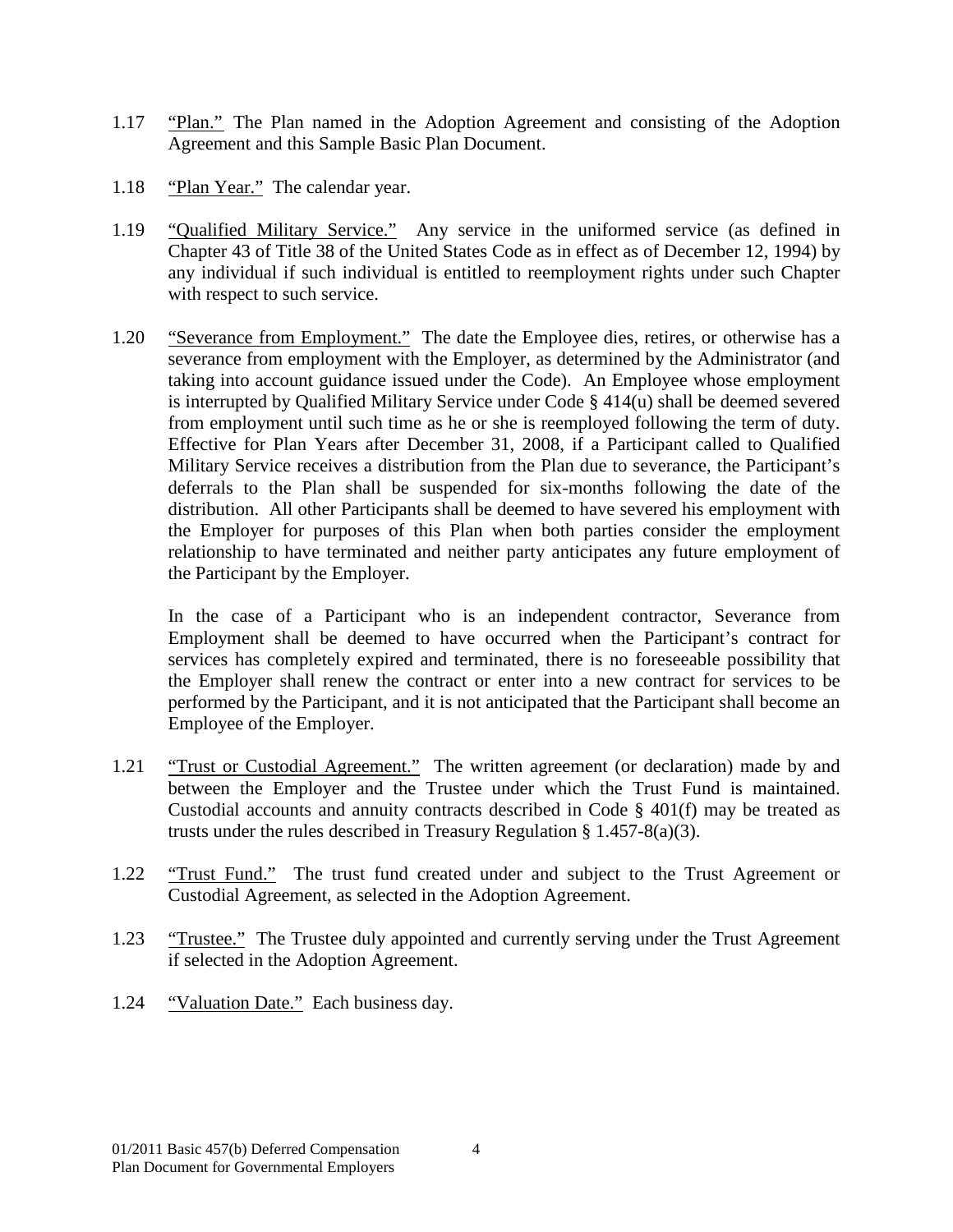## **II. PARTICIPATION AND CONTRIBUTIONS**

- <span id="page-9-1"></span><span id="page-9-0"></span>2.01 Eligibility. Individuals performing services for the Employer, as selected in the Adoption Agreement, shall be eligible to participate in the Plan upon becoming employed by the Employer unless specifically restricted in the Adoption Agreement.
- <span id="page-9-2"></span>2.02 Election Required for Participation. An Employee may elect to become a Participant by executing a Participation Agreement to defer a portion of his or her Compensation (and have that amount contributed as an Annual Deferral on his or her behalf) and filing it in good order with the Administrator. In entering into the Participation Agreement, the Participant elects to participate in this Plan and consents to the deferral by the Employer of the amount specified in the Participation Agreement from the Participant's gross compensation for each payroll period and agrees to be bound by all the terms and conditions of the Plan. Such deferral shall continue in effect until modified, disallowed or revoked in accordance with the terms of this Plan or until the Participant ceases employment with the Employer.

Any prior Employee who was a Participant in the Plan and is rehired by Employer may resume participation in the Plan by entering into a Participation Agreement so long as any distributions being taken from this Plan are terminated prior to the resumption of deferrals under the Plan.

The Employer retains the right to establish minimum deferral amounts per payroll period, and to change such minimums from time to time and to limit the number and/or timing of enrollments into the Plan in the Participation Agreement. No adjustment in future deferrals shall be made if a periodic deferral is missed or is less than the amount elected. The Employer or Administrator shall have the right to modify or disallow the periodic deferral of Compensation elected by the Participant:

- (a) in excess of the limitations stated in Article III;
- (b) in excess of the Participant's net Compensation for any payroll period;
- (c) upon any change in the length of the payroll period utilized by Employer. In such case the periodic deferral shall be adjusted so that approximately the same percentage of pay shall be deferred on an annual basis;
- (d) in order to round periodic deferrals to the nearest whole dollar amount;
- (e) to reduce the future deferrals in the event that the amount actually deferred for any payroll period exceeds, for any reason whatsoever, the amount elected by the Participant. In the alternative, such amount of excess deferral may be refunded to the Participant; or
- (f) if the deferral elected for any payroll period is less than the minimum amount specified by the Employer or Administrator.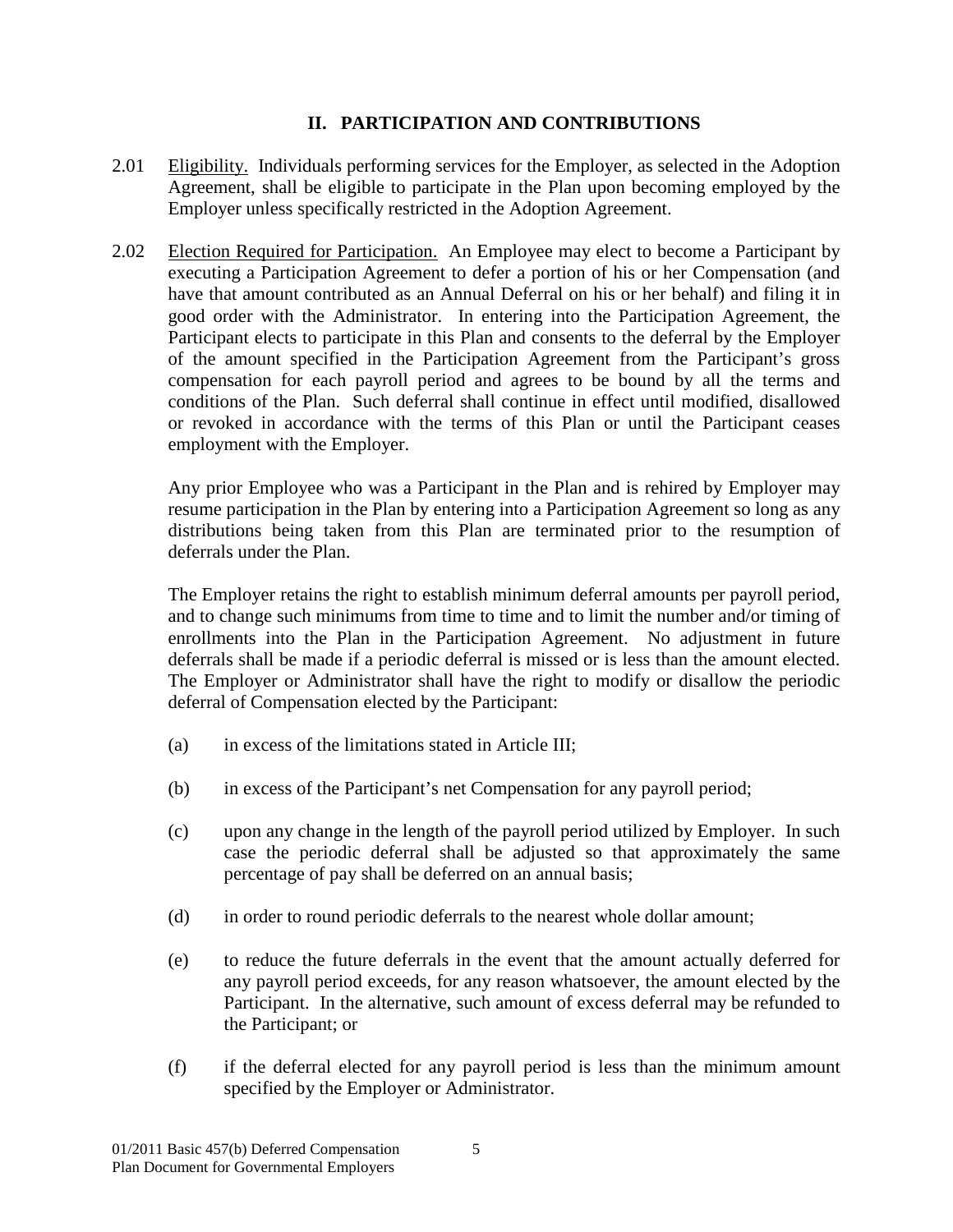The participation election, or such other form as approved by the Administrator, shall include the Employee's designation of investment funds. Any such election shall remain in effect until a new election is filed. A change in the investment direction shall take effect as of the date provided by the Administrator on a uniform basis for all Employees.

The Participant may also designate a Beneficiary(ies) to receive any amounts that may be distributed in the event of death of the Participant prior to the complete distribution of benefits. A Participant may change the designated Beneficiary(ies) at any time by filing such change with the Administrator in a manner approved by the Administrator. A change in the Beneficiary designation shall take effect when the election is accepted by the Administrator. If no such designation is in effect on the Participant's death, the Beneficiary shall be the Participant's surviving spouse, if any, or if none, the Participant's estate.

- <span id="page-10-0"></span>2.03 Nonelective Employer Contributions. If selected in the Adoption Agreement, the Employer may make nonelective contributions to the Plan in the amounts and to the Employees designated under the Adoption Agreement.
- <span id="page-10-1"></span>2.04 Commencement of Participation.
	- (a) Voluntary Enrollment. An Employee shall become a Participant as soon as administratively practicable following the date the Employee files a participation election pursuant to Section 2.02. Such election shall become effective no earlier than the calendar month following the month in which the election is made. A new Employee may defer compensation payable in the calendar month during which the Participant first becomes an Employee if an agreement providing for the deferral is entered into on or before the first day on which the Participant performs services for the Employer.
	- (b) Automatic Enrollment. Notwithstanding Section 2.01 and Section 2.02, to the extent permitted by applicable law, the Administrator may establish procedures whereby, as a term or condition of employment, each employee is deemed to have elected to participate in the Plan and consents to the deferral by the Employer of a specified amount (or a uniform percentage of Compensation for an Eligible Automatic Contribution Arrangement intended to satisfy Code § 414(w)) for any payroll period for which a Participation Agreement is not in effect. If such procedures are in place, a Participant may elect a different deferral amount per payroll period, including zero, by entering into a Participation Agreement. This last sentence is not applicable to Participants in a Plan that is a retirement system providing FICA replacement retirement benefits pursuant to regulations under Code § 3121(b)(7)(F).

For Eligible Automatic Contribution Arrangements intended to satisfy Code § 414(w), in addition to the above, the Administrator shall provide to each Participant affected by this Section 2.04(b) with an annual notice that satisfies the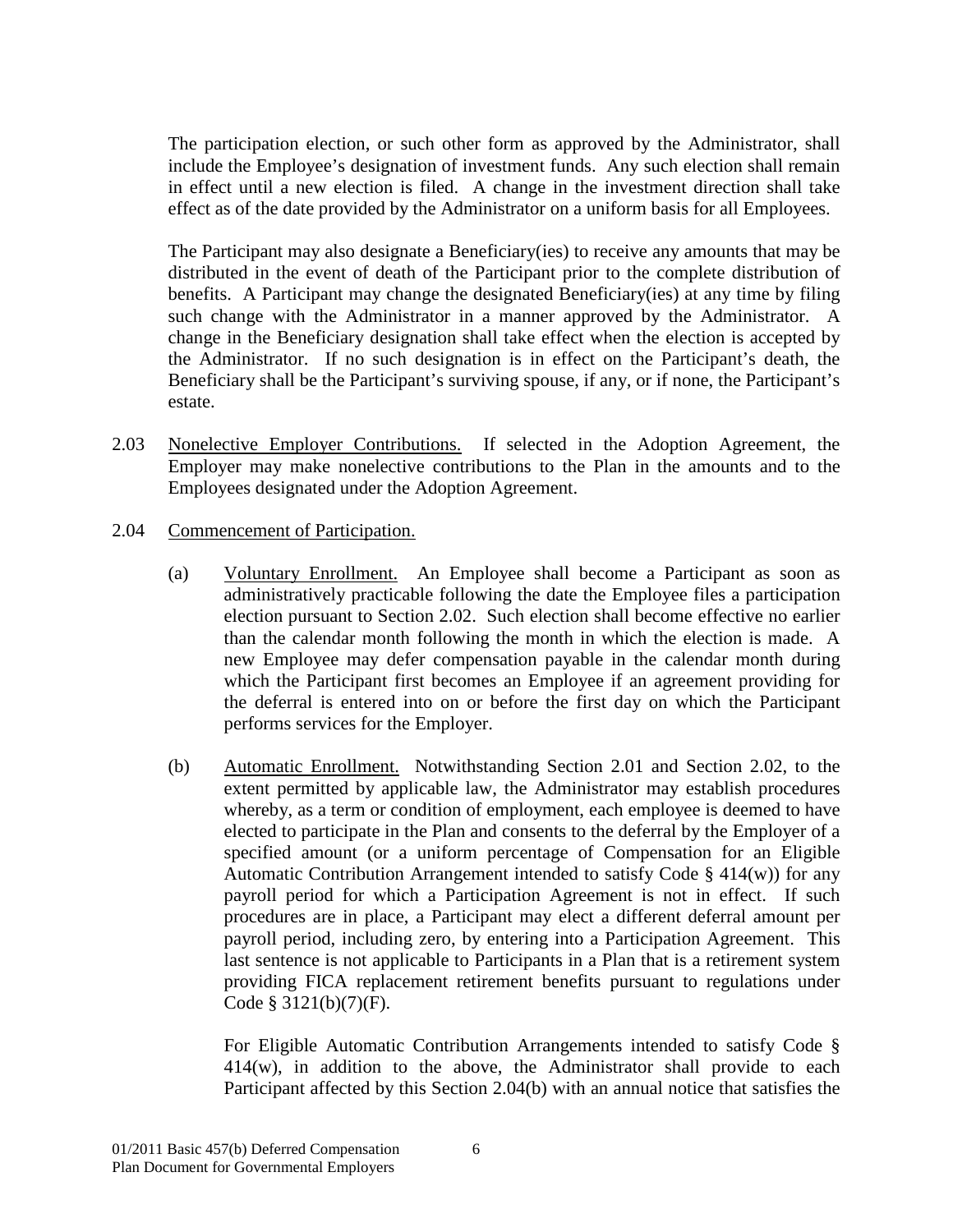requirements contained in Code § 414(w) and any applicable guidance issued thereunder. These requirements include:

- (1) A description of the Participant's rights and obligations under the automatic arrangement that is sufficiently accurate to apprise the Participant of such rights and obligations;
- (2) Satisfying the requirements for notice contained in Treasury Regulation §  $1.401(k)-3(d)(2)(ii);$
- (3) Describing the level of elective contributions that will be made on the Participant's behalf in the event the Participant does not make an affirmative election;
- (4) Describing the Participant's rights to not have automatic elective contributions made to the Plan on the Participant's behalf;
- (5) Describing how contributions will be invested absent the Participant's affirmative investment election;
- (6) Describing the Participant's right to make a permissive withdrawal of the automatic elective contributions and the applicable rules governing such withdrawals; and
- (7) Providing the notice to Participants within a reasonable period of time prior to each Plan Year (or in the year the Employee first becomes eligible to enroll in the Plan, within a reasonable period of time prior to becoming an Eligible Employee).

For automatic enrollment arrangements not intending to satisfy Code  $\S$  414(w), the Employer must satisfy the requirements of IRS Revenue Ruling 2000-33.

- <span id="page-11-0"></span>2.05 Information Provided by the Participant. Each Employee enrolling in the Plan should provide to the Administrator at the time of initial enrollment, and later if there are any changes, any information necessary or advisable, in the sole discretion of the Administrator, for the Administrator to administer the plan, including, without limitation, whether the Employee is a participant in any other eligible plan under Code § 457(b).
- <span id="page-11-1"></span>2.06 Contributions Made Promptly. Annual Deferrals by the Participant under the Plan shall be transferred to the Trust Fund within a period that is not longer than is reasonable for the proper administration of the Participant's Account Balance in a manner consistent with the requirements contained in Treasury Regulation § 1.457-8(a)(2)(ii). For this purpose, Annual Deferrals shall be treated as contributed within a period that is not longer than is reasonable for the proper administration if the contribution is made to the Trust Fund within 15 business days following the end of the month in which the amount would otherwise have been paid to the Participant.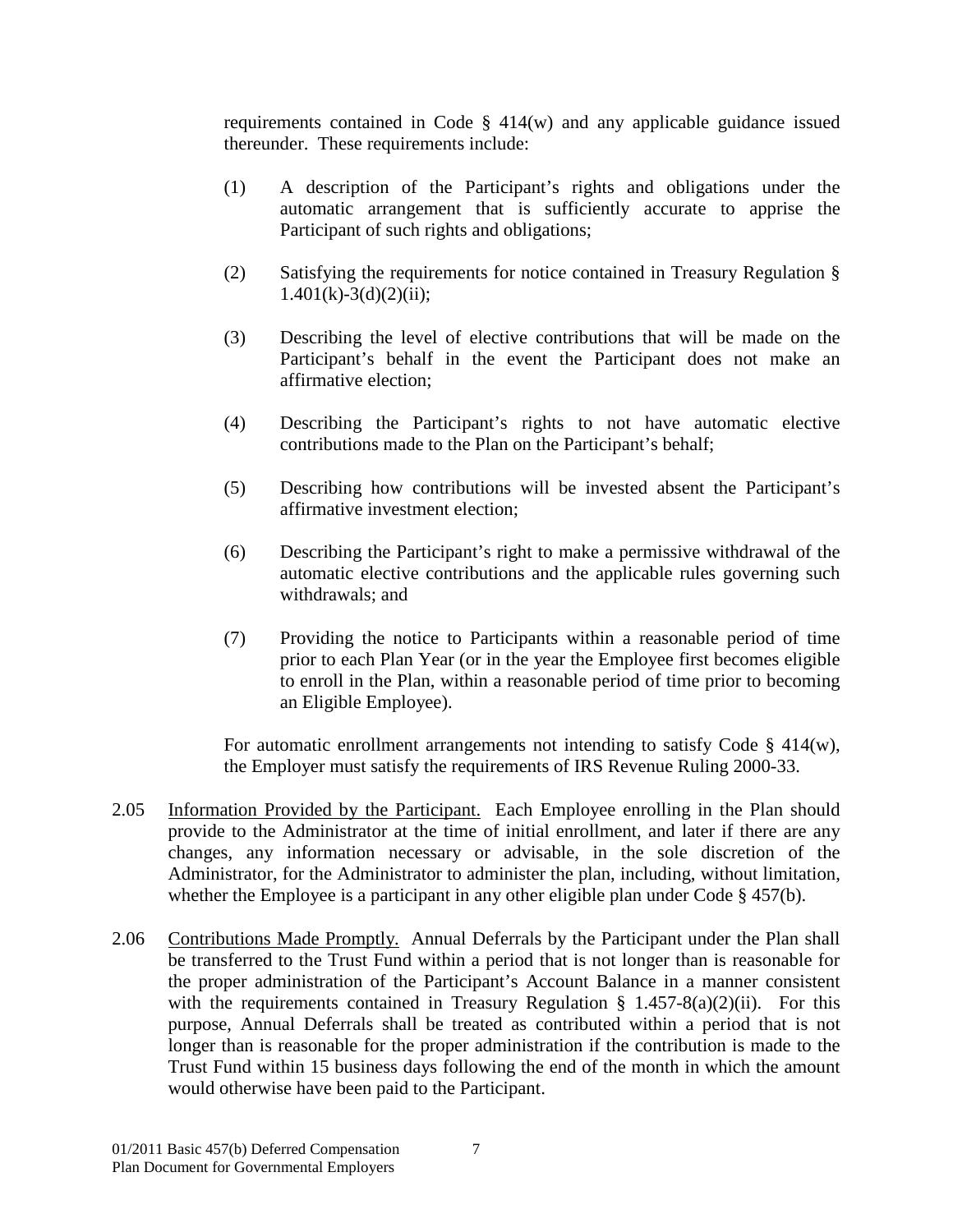- <span id="page-12-0"></span>2.07 Amendment of Annual Deferrals Election. Subject to other provisions of the Plan, a Participant may at any time revise his or her participation election, including a change of the amount of his or her Annual Deferrals. Unless the election specifies a later effective date, a change in the amount of the Annual Deferrals shall take effect as of the first day of the next following month or as soon as administratively practicable if later. A revocation of deferrals shall take effect as soon as administratively practicable under the Employer's payroll system. Notwithstanding the above, if a negative election procedure has been implemented pursuant to Section 2.04(b), a Participant may enter into or modify a Participation Agreement at any time to provide for no deferral; provided that Participants in a Plan that is a retirement system providing FICA replacement retirement benefits pursuant to regulations under Code  $\S$  3121(b)(7)(F) are not permitted to modify their Participation Agreement to provide for no deferrals or to revoke their Participation Agreement.
- <span id="page-12-1"></span>2.08 Leave of Absence. Unless an election is otherwise revised, if a Participant is absent from work by leave of absence, Annual Deferrals under the Plan shall continue to the extent that Compensation continues.
- <span id="page-12-2"></span>2.09 Disability. A disabled Participant may elect to make Annual Deferrals during any portion of the period of his or her disability to the extent that he or she has actual Compensation (not imputed Compensation and not disability benefits) from which to make contributions to the Plan and has not had a Severance from Employment.
- <span id="page-12-3"></span>2.10 Revocation of Deferrals. In addition to a Participant's ability to change or revoke an election as described in Section 2.07, a Participant's request for a distribution in the event of an Unforeseeable Emergency as defined in Section 5.05(b) shall in addition be treated as a request for revocation of deferrals as of a date determined by the Administrator for the period of time determined under Section 5.05(f). Revocation of deferrals is not a distributable event, however, and the Participant's Account may only be distributed as provided in Article V.
- <span id="page-12-4"></span>2.11 Re-Enrollment. A Participant who revokes the Participation Agreement may again become a Participant at the times and in the manner authorized by the Administrator, by entering into a new Participation Agreement to defer Compensation payable no earlier than the first payroll period after the first day of the month after such new Participation Agreement is entered into by the Participant and accepted by the Administrator.
- 2.12 Designated Roth Contributions.
	- (a) Designated Roth Contributions. If authorized by the Employer in the Adoption Agreement, each Participant may make designated Roth Contributions; provided, however, that a Participant shall not make a Roth Contribution to the Plan for any Plan Year to the extent such Roth Contribution would exceed the limitations of Article III.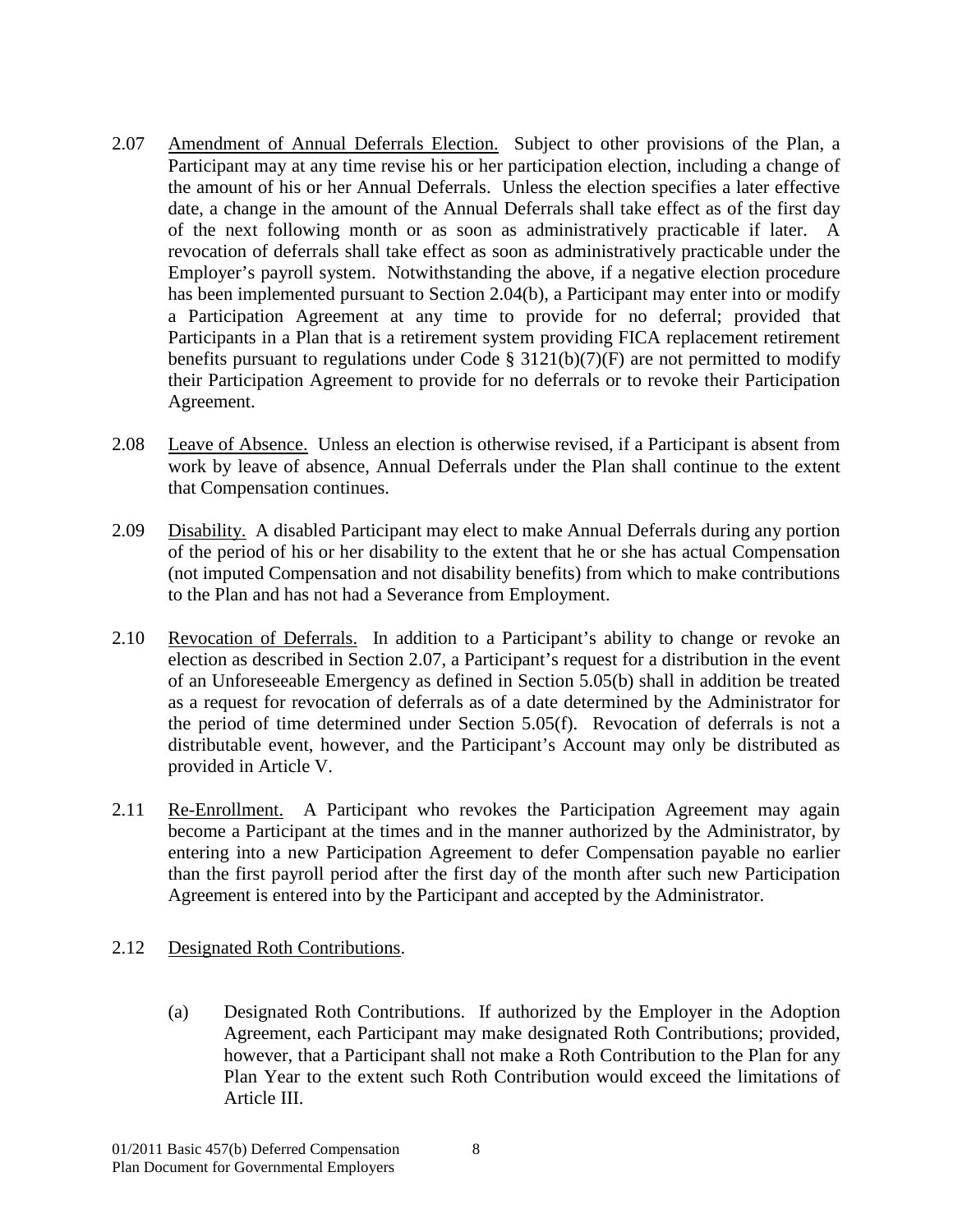- (1) General Application. This Subsection will apply to designated Roth Contributions beginning with the effective date specified in the Adoption Agreement but in no event before the first day of the first taxable year beginning on or after January 1, 2011.
	- (i) As of the effective date under (1), the Plan will accept elective deferrals designated as Roth Contributions made on behalf of Participants. A Participant's designated Roth Contributions will be allocated to a separate account maintained for such deferrals as described in (2).
	- (ii) Unless specifically stated otherwise, designated Roth Contributions will be treated as Elective Deferrals for all purposes under the Plan.
- (2) Separate Accounting. Contributions and withdrawals of designated Roth Contributions will be credited and debited to the Roth Contribution Account maintained for each Participant.
	- (i) The Plan will maintain a record of the amount of designated Roth Contributions in each Participant's Roth Contribution Account.
	- (ii) Gains, losses and other credits or charges must be separately allocated on a reasonable and consistent basis to each Participant's Roth Contribution Account and the Participant's other accounts under the Plan.
	- (iii) No contributions other than designated Roth Contributions and properly attributable earnings will be credited to each Participant's Roth Contribution Account.
- (3) Designated Roth Contributions Defined. A designated Roth Contribution is an elective deferral that is:
	- (i) Designated irrevocably by the Participant at the time of the deferral election as a Roth Contribution that is being made in lieu of all or a portion of the pre-tax deferrals the Participant is otherwise eligible to make under the Plan; and
	- (ii) Treated by the Employer as includible in the Participant's income at the time the Participant would have received that amount in cash if the Participant had not made a deferral election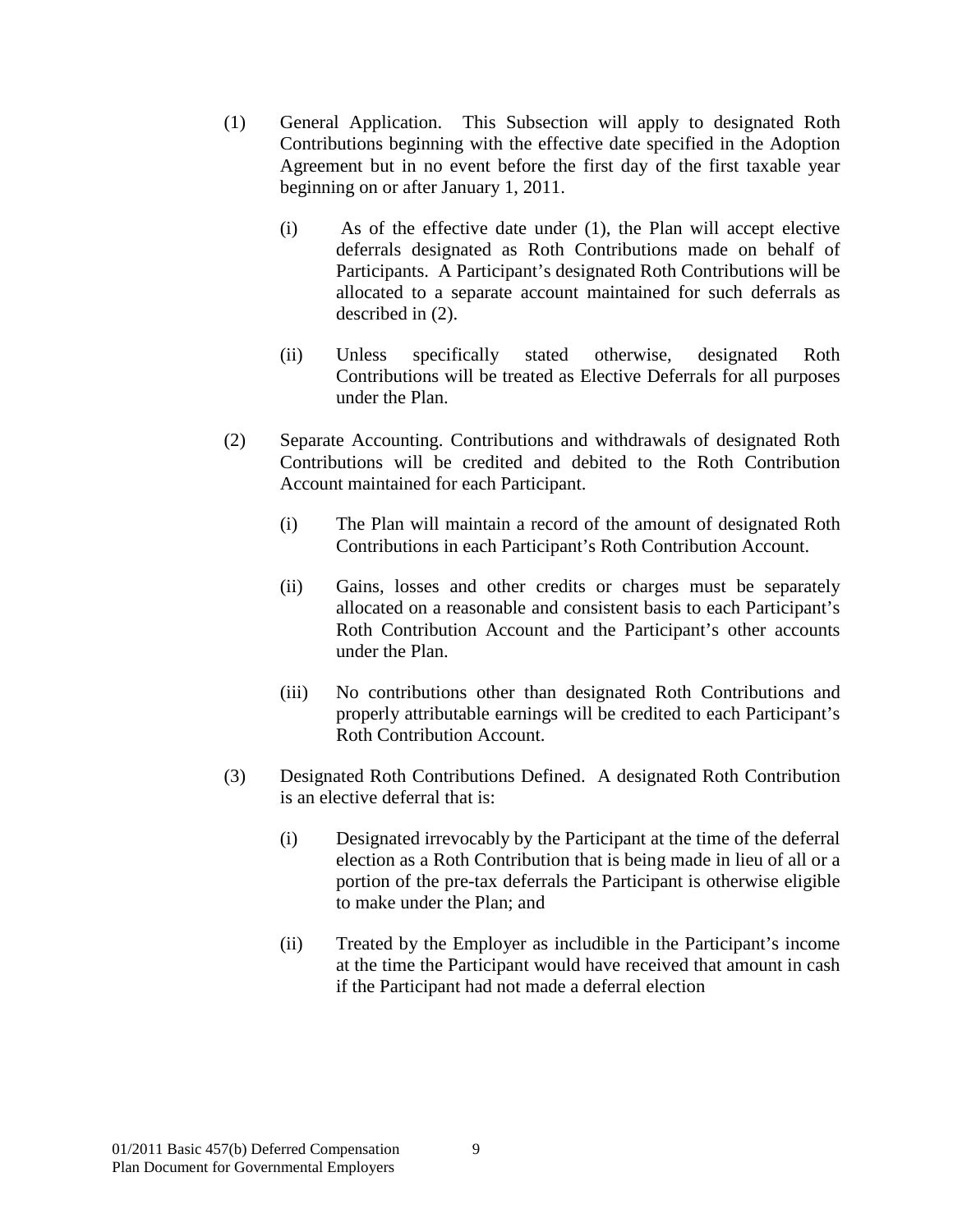## **III. LIMITATIONS ON AMOUNTS DEFERRED**

<span id="page-14-1"></span><span id="page-14-0"></span>3.01 Basic Annual Limitation Effective for Calendar Years On and After January 1, 2002. The maximum amount of the Annual Deferral under the Plan for any calendar year shall not exceed the lesser of (i) the Applicable Dollar Amount or (ii) the Participant's Includible Compensation for the calendar year. The Applicable Dollar Amount is the amount established under Code § 457(e)(15) applicable as follows: \$11,000 for 2002; \$12,000 for 2003; \$13,000 for 2004; \$14,000 for 2005; and \$15,000 for 2006 and thereafter.

After 2006, the Applicable Dollar Amount is adjusted for cost-of-living under Code §  $457(e)(15)(B)$ . The Annual Deferral amount does not include any rollover amounts received by the Plan under Treasury Regulation § 1.457-10(e).

<span id="page-14-2"></span>3.02 Age 50 Catch-up Annual Deferral Contributions. A Participant who will attain age 50 or older by the end of the calendar year is permitted to elect an additional amount of Annual Deferrals, up to the maximum age 50 catch-up Annual Deferrals for the year. The maximum dollar amount of the age 50 catch-up Annual Deferrals for a year is as follows: \$1,000 for 2002; \$2,000 for 2003; \$3,000 for 2004; \$4,000 for 2005; \$5,000 for 2006 and thereafter. After 2006, the \$5,000 amount is adjusted for cost-ofliving under Code §  $414(v)(2)(C)$ . Age 50 catch-up contributions are subject to the requirements of Code § 414(v).

- <span id="page-14-3"></span>3.03 Special § 457 Catch-up Limitations for Calendar Years Beginning On and After January 1, 2002. If the applicable year is one of a Participant's last three calendar years ending before the year in which the participant attains Normal Retirement Age and the amount determined under this Section exceeds the amount computed under Sections 3.01 and 3.02, then the Annual Deferral limit under this Section shall be the lesser of:
	- (a) an amount equal to two times the Section 3.01 applicable dollar limit for such year; or
	- (b) the sum of:
		- (1) An amount equal to the aggregate Section 3.01 limit for the current year plus each prior calendar year beginning after December 31, 2001, during which the Participant was an Employee under the Plan, minus the aggregate amount of Compensation that the Participant deferred under the Plan during such years, plus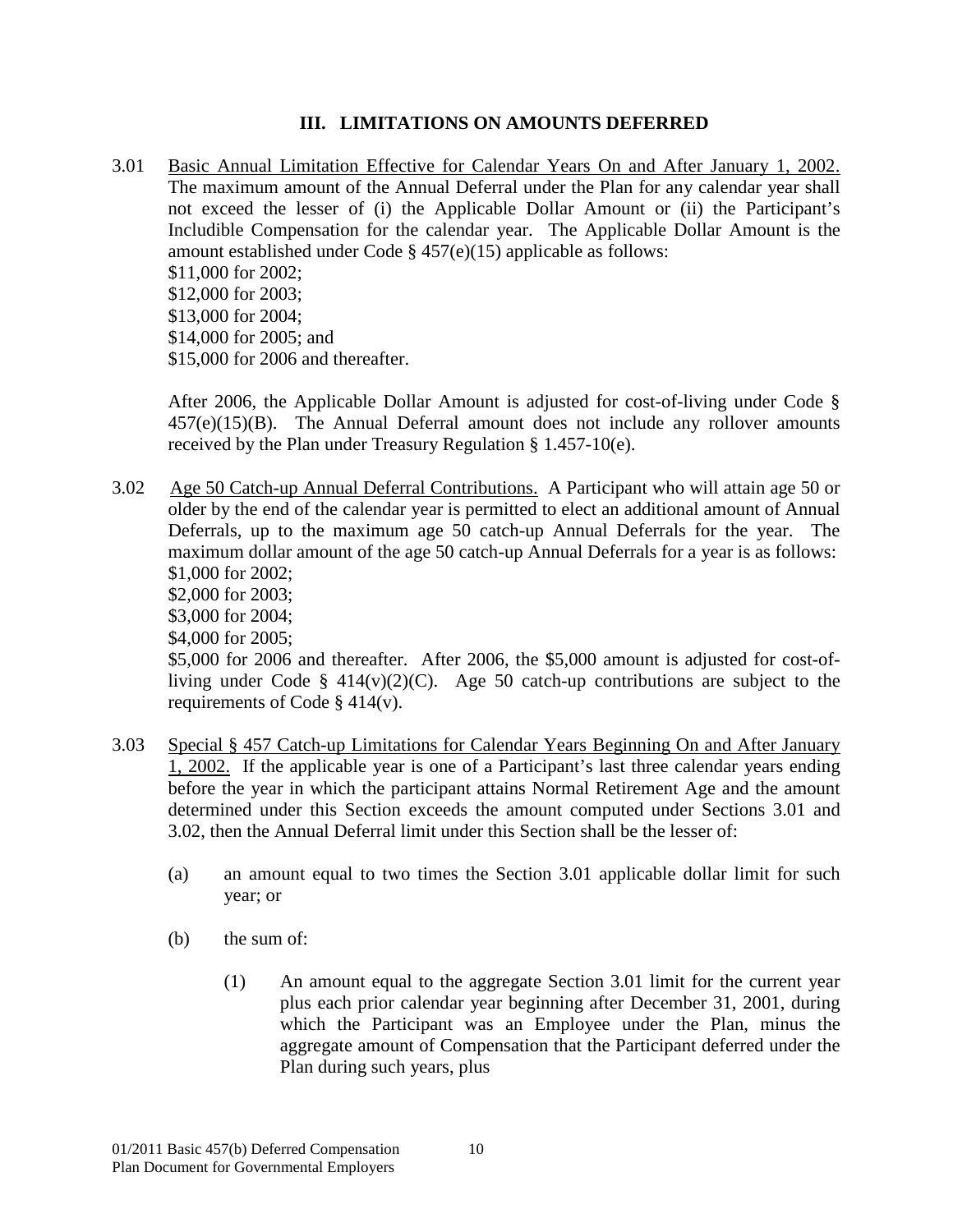(2) An amount equal to the aggregate limit referred to in Code  $\S$  457(b)(2) for each prior calendar year beginning after December 31, 1978, and before January 1, 2002, during which the Participant was an Employee (determined without regard to Sections 3.02 and 3.03), minus the aggregate contributions to Pre-2002 Coordination Plans for such years.

However, in no event can the deferred amount be more than the Participant's Compensation for such years unless the Employer is making non-elective Employer contributions.

- <span id="page-15-0"></span>3.04 Coordination of Age 50 Catch-up with Special § 457 Catch-up. The Age 50 Catch-up does not apply for any taxable year for which a higher limitation applies under the Special § 457 Catch-up described in Section 3.03. A Participant who is eligible for the Age 50 Catch-up for a Plan Year and for whom the Plan Year is also one of the Participant's last three taxable years ending before the Participant attains Normal Retirement Age is eligible for the larger of:
	- (a) The basic annual limitation described in Section 3.01 and the Age 50 Catch-up described in Section 3.02, or
	- (b) The Special § 457 Catch-up described in Section 3.03.
- <span id="page-15-1"></span>3.05 Special Rules. For purposes of this Article III, the following rules shall apply:
	- (a) Participant Covered By More Than One Eligible Plan. If the Participant is or has been a participant in one or more other eligible plans within the meaning of Code § 457(b), then this Plan and all such other plans shall be considered as one plan for purposes of applying the foregoing limitations of this Article III. For this purpose, the Administrator shall take into account any other such eligible plan maintained by the Employer and shall also take into account any other such eligible plan for which the Administrator receives from the Participant sufficient information concerning his or her participation in such other plan.
	- (b) Pre-Participation Years. In applying Section 3.03, a year shall be taken into account only if the Participant was eligible to participate in the Plan during all or a portion of the year and Compensation deferred, if any, under the Plan during the year was subject to the Basic Annual Limitation described in Section 3.01 or any other plan ceiling required by Code § 457(b).
	- (c) Pre-2002 Coordination Years. For purposes of Section 3.03(b)(2), "contributions to Pre-2002 Coordination Plans" means any employer contribution, salary reduction or elective contribution under any other eligible Code § 457(b) plan, or a salary reduction or elective contribution under any Code § 401(k) qualified cash or deferred arrangement, Code § 402(h)(1)(B) simplified employee pension (SARSEP), Code § 403(b) annuity contract, and Code § 408(p) simple retirement account, or under any plan for which a deduction is allowed because of a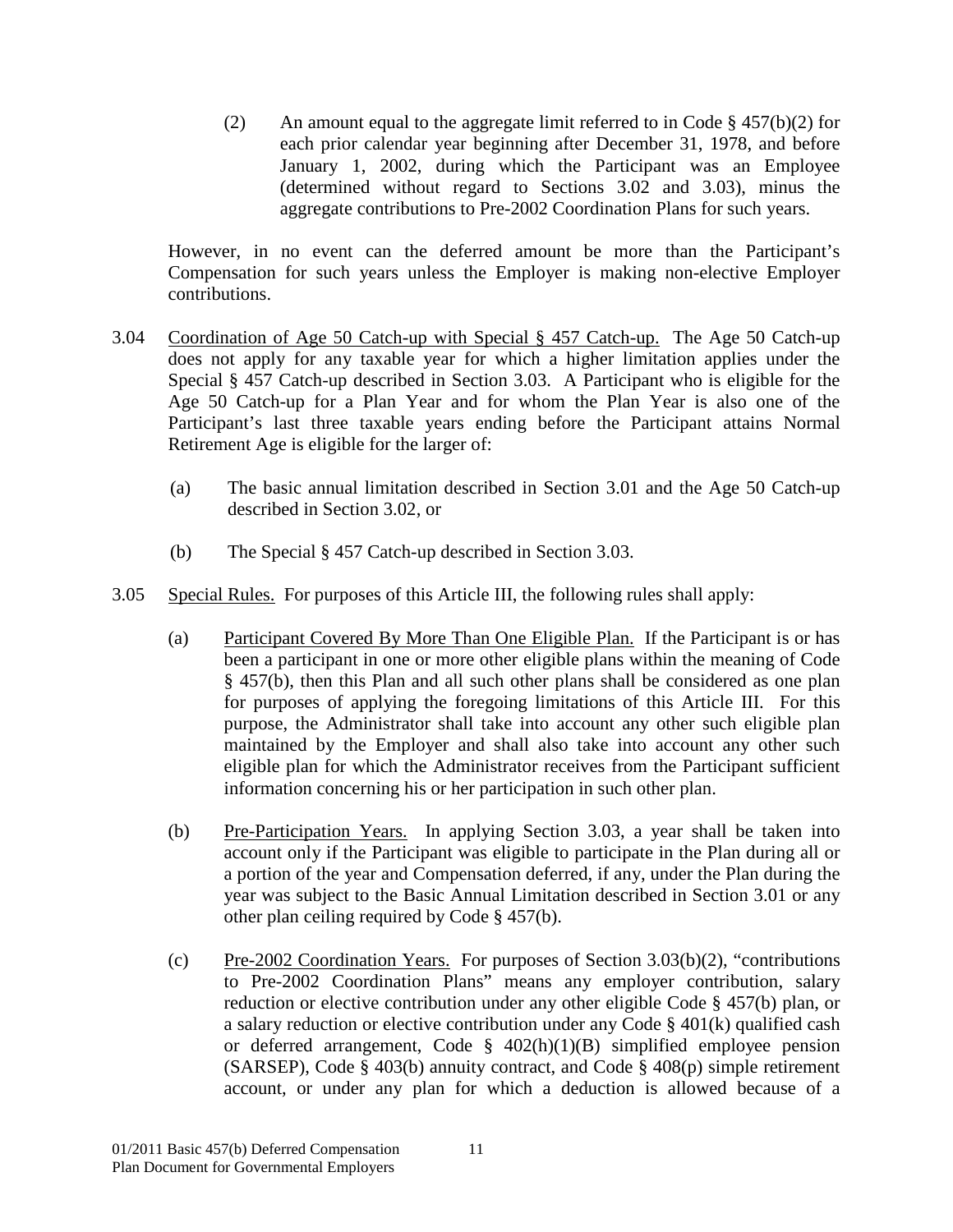contribution to an organization described in Code  $\S$  501(c)(18), including plans, arrangements or accounts maintained by the Employer or any employer for whom the Participant performed services. However, the contributions for any calendar year are only taken into account for purposes of Section 3.03(b)(2) to the extent that the total of such contributions does not exceed the aggregate limit referred to in Code  $\S$  457(b)(2) for that year.

- (d) Disregard Excess Deferral. For purposes of Sections 3.01, 3.02 and 3.03, an individual is treated as not having deferred Compensation under a plan for a prior taxable year to the extent Excess Deferrals under the plan are distributed, as described in Section 3.06. To the extent that the combined deferrals for pre-2002 years exceeded the maximum deferral limitations, the amount is treated as an Excess Deferral for those prior years.
- <span id="page-16-0"></span>3.06 Correction of Excess Deferrals. If the Annual Deferral on behalf of a Participant for any calendar year exceeds the limitations described above, or the Annual Deferral on behalf of a Participant for any calendar year exceeds the limitations described above when combined with other amounts deferred by the Participant under another eligible deferred compensation plan under Code § 457(b) for which the Participant provides information that is accepted by the Administrator, then the Annual Deferral, to the extent in excess of the applicable limitation (adjusted for any income or loss in value, if any, allocable thereto in accordance with applicable guidance), shall be distributed to the Participant.
- <span id="page-16-1"></span>3.07 Protection of Persons Who Serve in a Uniformed Service. An Employee whose employment is interrupted by qualified military service under Code § 414(u) may elect to make additional Annual Deferrals upon resumption of employment with the Employer equal to the maximum Annual Deferrals that the Employee could have elected during that period if the Employee's employment with the Employer had continued (at the same level of Compensation) without the interruption or leave, reduced by the Annual Deferrals, if any, actually made for the Employee during the period of the interruption or leave. This right applies for five years following the resumption of employment (or, if sooner, for a period equal to three times the period of the interruption or leave).

## **IV. LOANS**

<span id="page-16-2"></span> If so specified in the Adoption Agreement, a Participant who is an Employee may apply for and receive a loan from his or her Account Balance as provided in this Article IV or pursuant to a loan policy executed by the Plan Administrator. Any such loan may not be for an amount less than the minimum amount specified by the Administrator. If not specified by the Administrator, the minimum loan amount shall be \$1,000.

Except as modified by the loan policy adopted by the Plan Administrator from time to time, the following rules shall apply to loans under the Plan. Any loans that are issued under the Plan shall be administered in a manner consistent with the requirements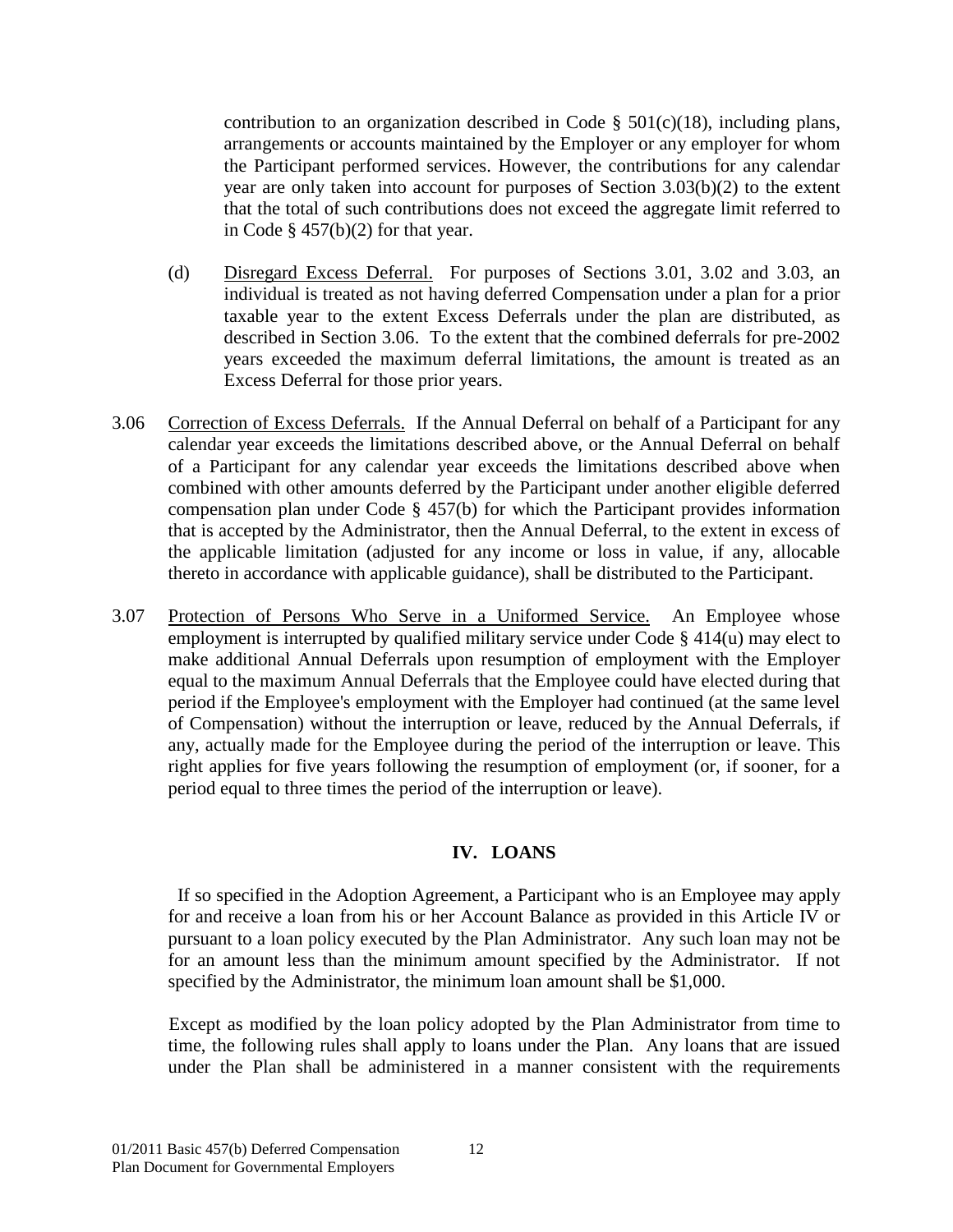contained in Code § 72(p), Treasury Regulation § 1.72(p)-1 and any other applicable guidance issued thereunder.

- <span id="page-17-0"></span>4.01 Maximum Loan Amount. No loan to a Participant hereunder may exceed the lesser of:
	- (a) \$50,000, reduced by the greater of (i) the outstanding balance on any loan from the Plan to the Participant on the date the loan is made or (ii) the highest outstanding balance on loans from the Plan to the Participant during the one-year period ending on the day before the date the loan is approved by the Administrator (not taking into account any payments made during such one-year period), or
	- (b) one-half of the value of the Participant's vested Account Balance.

For purposes of this Section 4.02, any loan from any other plan maintained by the Employer shall be treated as if it were a loan made from this Plan, and the Participant's vested interest under any such other plan shall be considered a vested interest under this Plan; provided, however, that the provisions of this paragraph shall not be applied so as to allow the amount of a loan under this Section 4.02 to exceed the amount that would otherwise be permitted in the absence of this paragraph.

- <span id="page-17-1"></span>4.02 Loan Provisions. The terms of the loan shall:
	- (a) require level amortization with payments not less frequently than quarterly throughout the repayment period, except that alternative arrangements for repayment may apply in the event that the borrower is on a bona fide unpaid leave of absence for a period not to exceed one year for leaves other than a qualified military leave within the meaning of Code § 414(u) or for the duration of an interruption of employment which is due to qualified military service;
	- (b) require that the loan be repaid within five years unless the Participant certifies in writing to the Administrator that the loan is to be used to acquire any dwelling unit which within a reasonable time is to be used (determined at the time the loan is made) as a principal residence of the Participant; and
	- (c) provide for a reasonable rate of interest to be fixed by the Administrator from time to time. The Administrator shall not discriminate among Participants in the matter of interest rates, but loans granted at different times may bear different interest rates based upon prevailing rates at the time.

A loan to a Participant shall be considered a directed investment option for such Participant's account balance.

- <span id="page-17-2"></span>4.03 Security for Loan; Default.
	- (a) Security. Any loan to a Participant under the Plan shall be secured by the pledge of the portion of the Participant's interest in the Plan invested in such loan.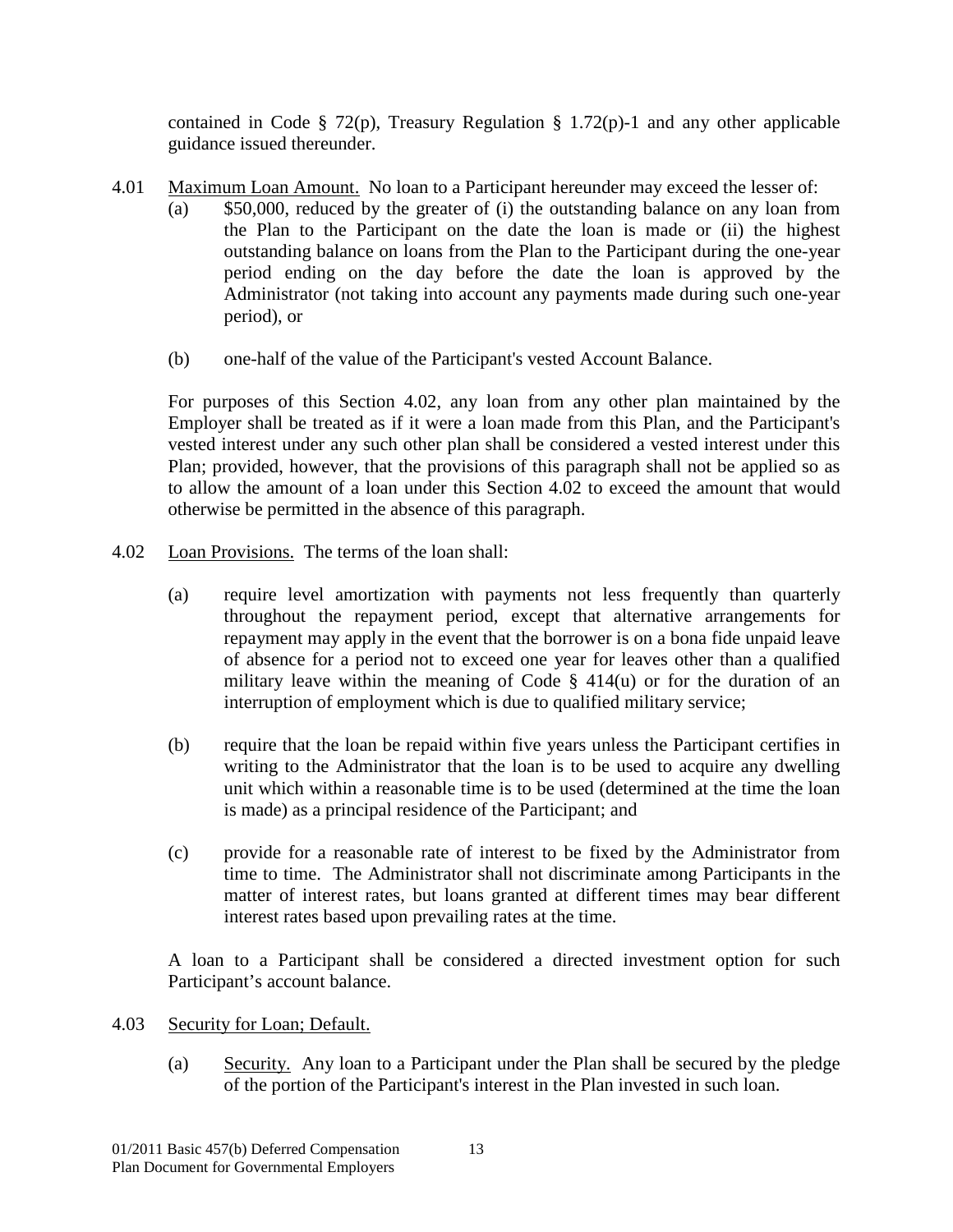- (b) Default. In the event that a Participant fails to make a loan payment under this Article IV by the end of the calendar quarter following the calendar quarter in which such payment was due, a default on the loan shall occur. In the event of such default;
	- (1) all remaining payments on the loan shall be immediately due and payable;
	- (2) interest will continue to accrue on the unpaid balance until the loan is repaid in full; and
	- (3) the Participant shall be permanently ineligible for any future loans from the Plan unless, in the Administrator's sole discretion, the Participant is deemed to be credit worthy and agrees to repay the loan through payroll deduction.

In the case of any default on a loan to a Participant, the Administrator shall apply the portion of the Participant's interest in the Plan held as security for the loan in satisfaction of the loan on the date of Severance from Employment. In addition, the Administrator shall take any legal action it shall consider necessary or appropriate to enforce collection of the unpaid loan, with the costs of any legal proceeding or collection to be charged to the Account Balance of the Participant.

Notwithstanding anything elsewhere in the Plan to the contrary, in the event a loan is outstanding hereunder on the date of a Participant's death, his or her estate shall be his or her Beneficiary as to the portion of his or her interest in the Plan invested in such loan (with the Beneficiary or Beneficiaries as to the remainder of his or her interest in the Plan to be determined in accordance with otherwise applicable provisions of the Plan).

<span id="page-18-0"></span>4.04 Repayment. The Participant shall be required, as a condition to receiving a loan, to enter into an irrevocable agreement authorizing Employer to make payroll deductions from his or her Compensation so long as the Participant is an Employee and to transfer such payroll deduction amounts to the Trustee in payment of such loan plus interest. Repayments of a loan shall be made by payroll deduction of equal amounts (comprised of both principal and interest) from each paycheck, with the first such deduction to be made as soon as practicable after the loan funds are disbursed; provided, however, a Participant may prepay the entire outstanding balance of his loan at any time; and provided, further, that if any payroll deductions cannot be made in full because a Participant is on an unpaid leave of absence or is no longer employed by the Employer or the Participant's paycheck is insufficient for any other reason, the Participant shall pay directly to the Plan the full amount that would have been deducted from the Participant's paycheck, with such payment to be made by the last business day of the calendar month in which the amount would have been deducted. Loan repayments are, at the Employer's election, suspended for Qualified Military Service as permitted by Code § 414(u)(4).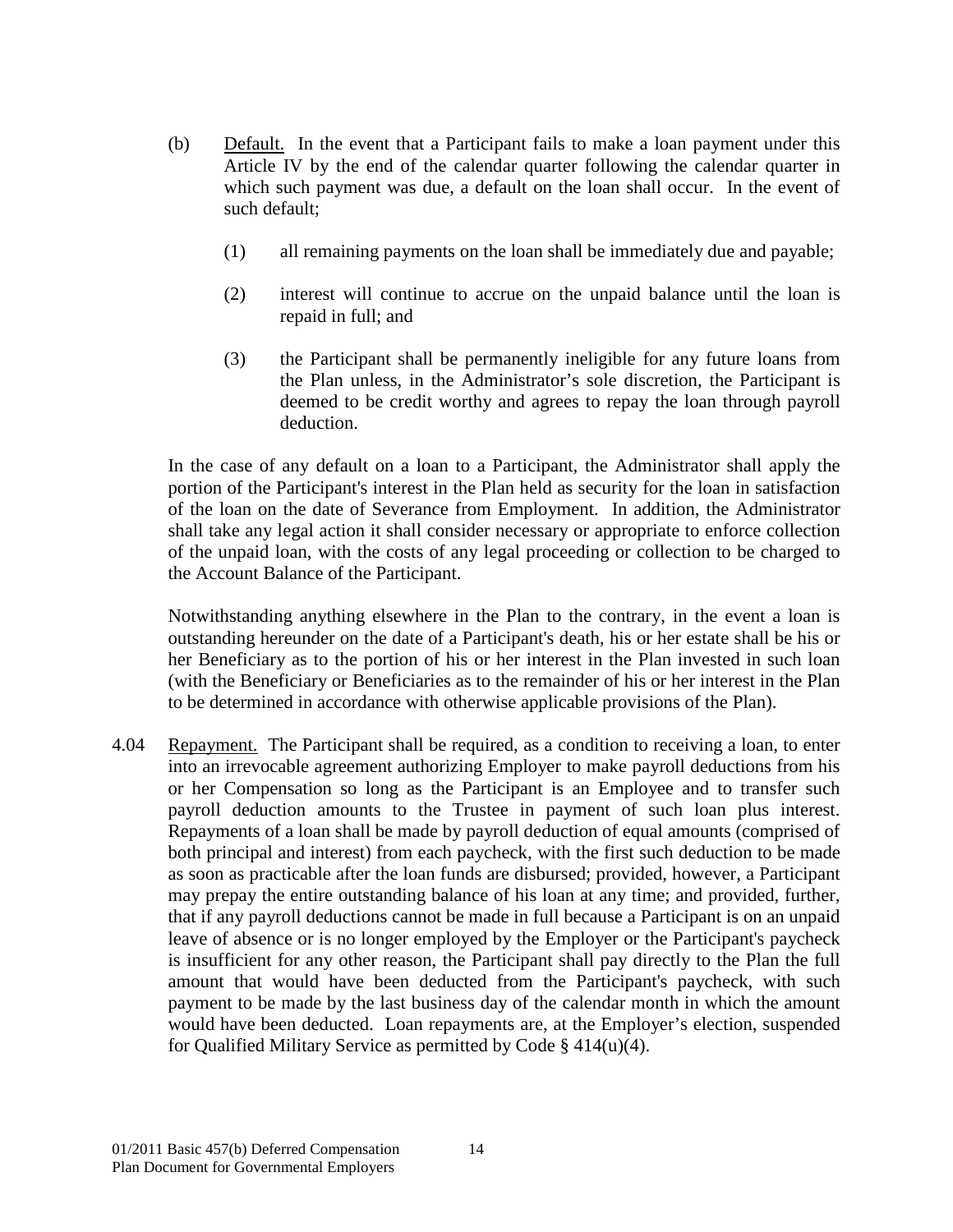## **V. BENEFIT DISTRIBUTIONS**

- <span id="page-19-1"></span><span id="page-19-0"></span>5.01 Distributions from the Trust. The payment of benefits from the Trust in accordance with the terms of the Plan may be made by the Trustee, or by any custodian or other person so authorized by the Employer to make such distribution. Neither the Administrator, the Trustee, the Custodian nor any other person shall be liable with respect to any distribution from the Trust made at the direction of the Employer or a person authorized by the Employer to give disbursement direction.
- <span id="page-19-2"></span>5.02 Conditions for Distributions.
	- (a) § 457(b) Deferred Compensation. Payments from a Participant's § 457(b) Deferred Compensation account shall not be made to the Participant or Beneficiary earlier than:
		- (1) the Participant's Severance from Employment or death pursuant to Sections 5.03 and 5.06;
		- (2) the Participant's account meets all of the requirements for an in-service de minimis distribution pursuant to Section 5.04(a) and/or (b);
		- (3) the Participant incurs an approved Unforeseeable Emergency pursuant to Section 5.05;
		- (4) the Participant at anytime elects to receive a distribution of all or any portion of the amount of rollover contributions held in the separate rollover account(s) pursuant to Section  $5.04(c)$ ;
		- (5) the calendar year in which an in-service Participant attains age 70 ½ pursuant to Section 5.04(d); or
		- (6) Plan termination under Section 11.01.
	- (b) Latest Distribution Date. To comply with Code  $\S$  401(a)(9) and the Treasury regulations issued thereunder, in no event, shall any distribution to a Participant under this Article V begin later than the April 1 of the year following the calendar year in which the participant attains age 70 ½ or April 1 of the year following the year in which the Participant retires or otherwise has a Severance from Employment, whichever is later. If the Participant delays the distribution due in the calendar year he turns age  $70\frac{1}{2}$  or severs employment, as applicable, to the following calendar year, a second required minimum distribution must be taken by the end of that calendar year. Such distributions must be made in accordance with Section 5.06.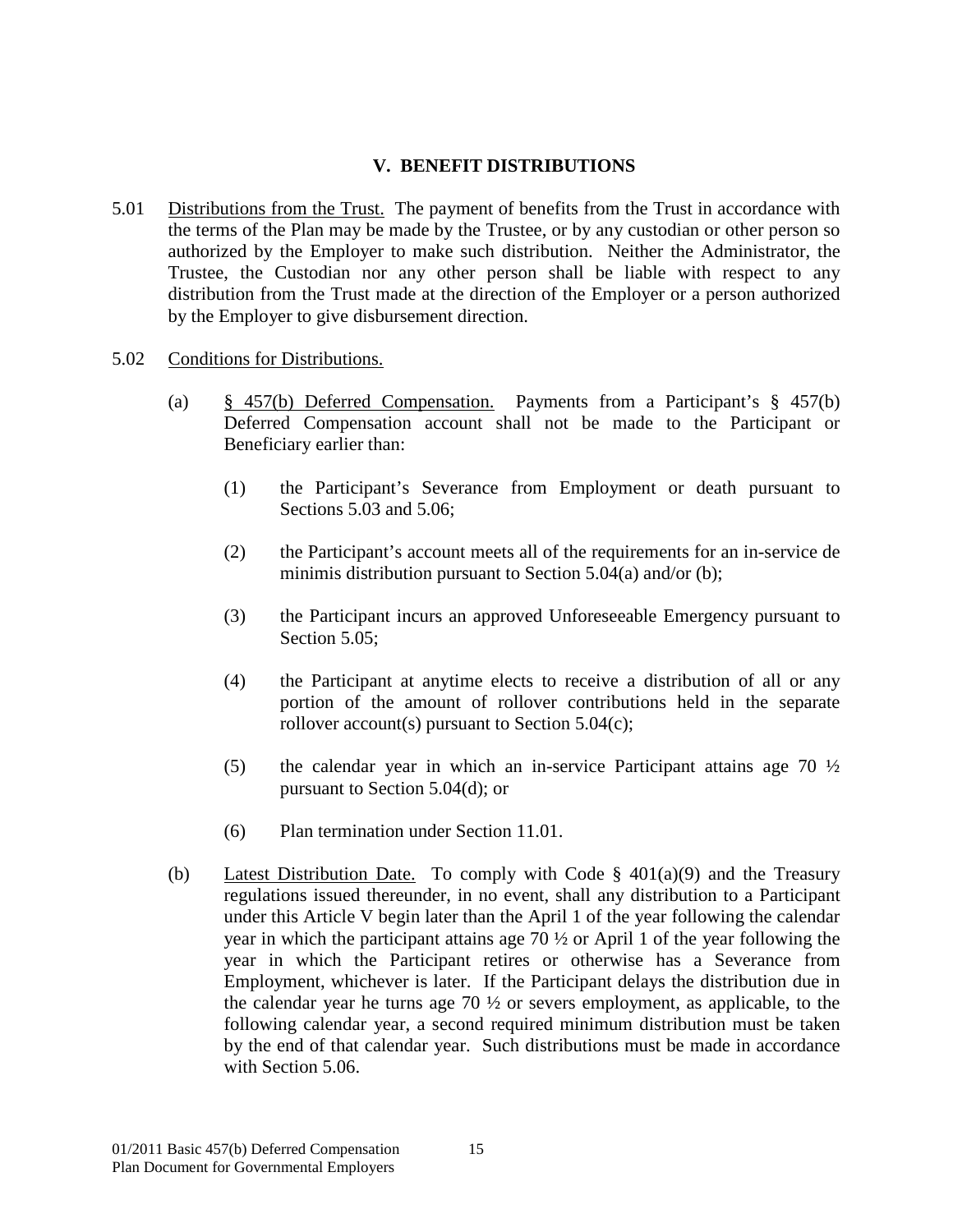#### <span id="page-20-0"></span>5.03 Severance from Employment for Any Reason, Including Retirement.

- (a) Subject to Section 5.03(b), distributions to a Participant shall commence following Severance from Employment, on the regular distribution commencement date (as the Employer or Administrator may establish from timeto-time) elected by the Participant, in a form and manner determined pursuant to Sections 5.07, 5.08 and 5.09. If the Participant does not elect otherwise, the distribution shall be paid commencing on the Participant's Required Beginning Date under a payment method meeting the requirements of Code  $\S$  401(a)(9) and the regulations thereunder.
- (b) If, in the Adoption Agreement, the Plan elected mandatory distributions of Account Balances of \$1,000 or less and if the Participant does not elect to have such distribution paid directly to an eligible retirement plan specified by the Participant in a direct rollover or to receive the distribution directly, then the Administrator will pay the distribution in a lump sum to the Participant at the Participant's last known mailing address.

If, in the Adoption Agreement, the Plan elected mandatory distributions of amounts greater than \$1,000 but not greater than \$5,000, and if the Participant does not elect to have such distribution paid directly to an eligible retirement plan specified by the Participant in a direct rollover or to receive the distribution directly, then the Administrator will pay the distribution amount in a direct rollover to an individual retirement plan designated by the plan administrator.

- <span id="page-20-1"></span>5.04 In-Service Distributions.
	- (a) Voluntary In-Service Distribution of De Minimis Accounts. A Participant who is an active Employee may elect to receive a distribution of the total amount payable to the Participant under the Plan if the following requirements are met:
		- (1) the portion of the total amount payable to the Participant under the Plan does not exceed an amount specified from time to time by the Administrator (not in excess of \$5,000 or other applicable limit under the Code);
		- (2) the Participant has not previously received an in-service distribution of the total amount payable to the Participant under the Plan; and
		- (3) no amount has been deferred under the Plan with respect to the Participant during the two-year period ending on the date of the in-service distribution.
	- (b) Involuntary In-Service Distribution of De Minimis Accounts. If so elected in the Adoption Agreement, the Administrator shall distribute the total amount payable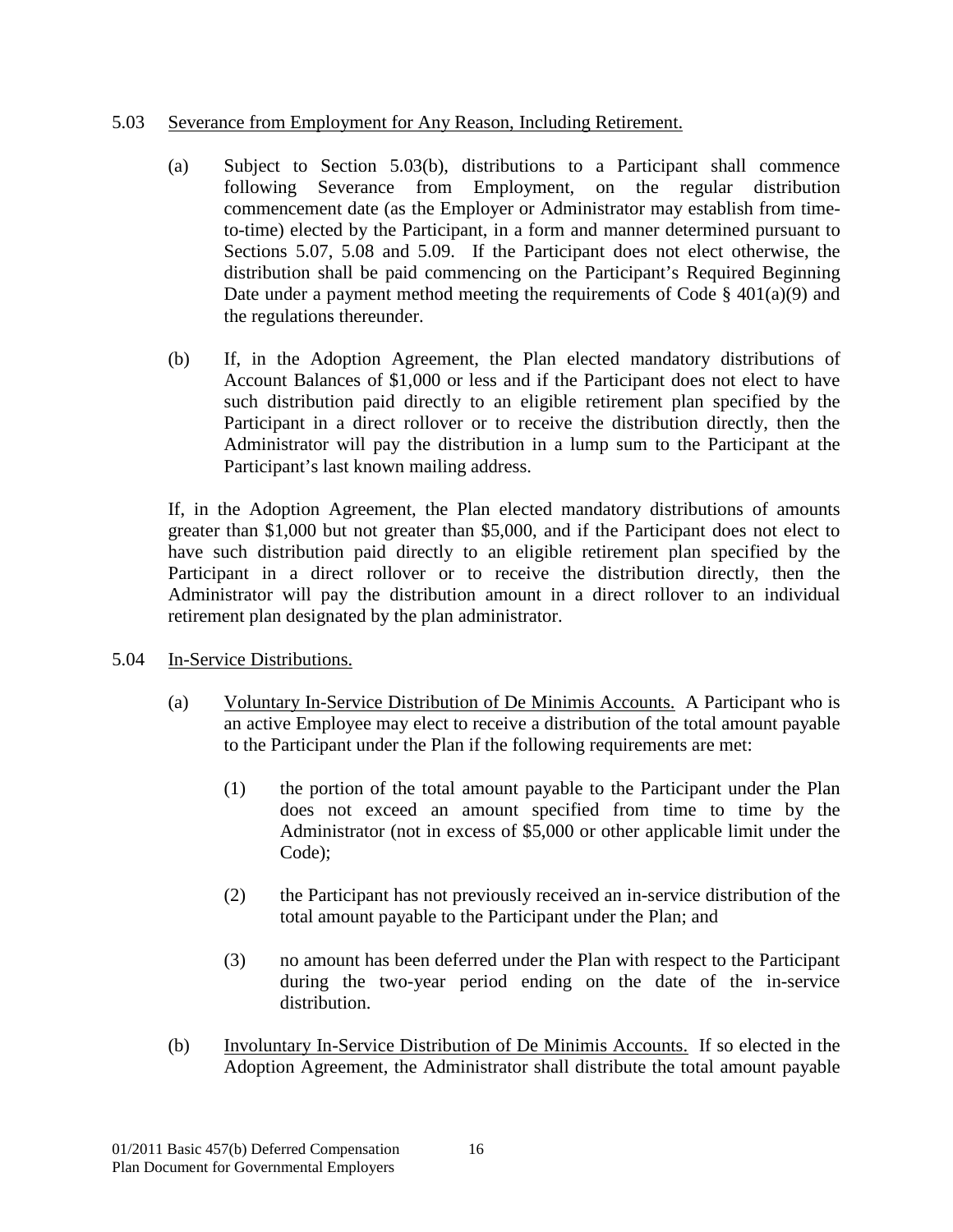under the Plan to a Participant who is an active Employee if the following requirements are met:

- (1) the Participant has not previously received an in-service distribution of the total amount payable to the Participant under the Plan;
- (2) no amount has been deferred under the Plan with respect to the Participant during the two-year period ending on the date of the in-service distribution; and
- (3) the total amount payable to the Participant under the Plan, does not exceed the amount selected in the Adoption Agreement.

If, in the Adoption Agreement, the Plan elected mandatory distributions of \$1,000 or less, and if the Participant does not elect to have such distribution paid directly to an eligible retirement plan specified by the Participant in a direct rollover or to receive the distribution directly, then the Administrator will pay the distribution in a lump sum to the Participant at the Participant's last known mailing address.

If, in the Adoption Agreement, the Plan elected mandatory distributions greater than \$1,000 but not greater than \$5,000, and if the Participant does not elect to have such distribution paid directly to an eligible retirement plan specified by the Participant in a direct rollover or to receive the distribution directly, then the Administrator will pay the distribution in a direct rollover to an individual retirement plan designated by the plan administrator.

- (c) Rollovers. If a Participant has a separate account attributable to rollover contributions to the Plan, the Participant may, at any time, elect to receive a distribution of all or any portion of the amount held in the rollover account(s).
- (d) Calendar Year Participant Attains Age 70 ½. The Participant may request an inservice distribution in the calendar year the Participant will/has attained age 70 ½ or older,
- (e) FICA Replacement Plan Exception. As indicated in the Adoption Agreement, Participants in a Plan intended to qualify as a retirement system providing FICA replacement retirement benefits pursuant to regulations under Code §  $3121(b)(7)(F)$  are not eligible for In-Service De Minimis or in-service age 70  $\frac{1}{2}$ distributions prior to severance.

## <span id="page-21-0"></span>5.05 Unforeseeable Emergency Distributions.

(a) Distribution. If the Participant or Beneficiary has an Unforeseeable Emergency before retirement or other Severance from Employment by Participant, the Participant may elect to receive a lump sum distribution equal to the amount requested or, if less, the maximum amount determined by the Administrator to be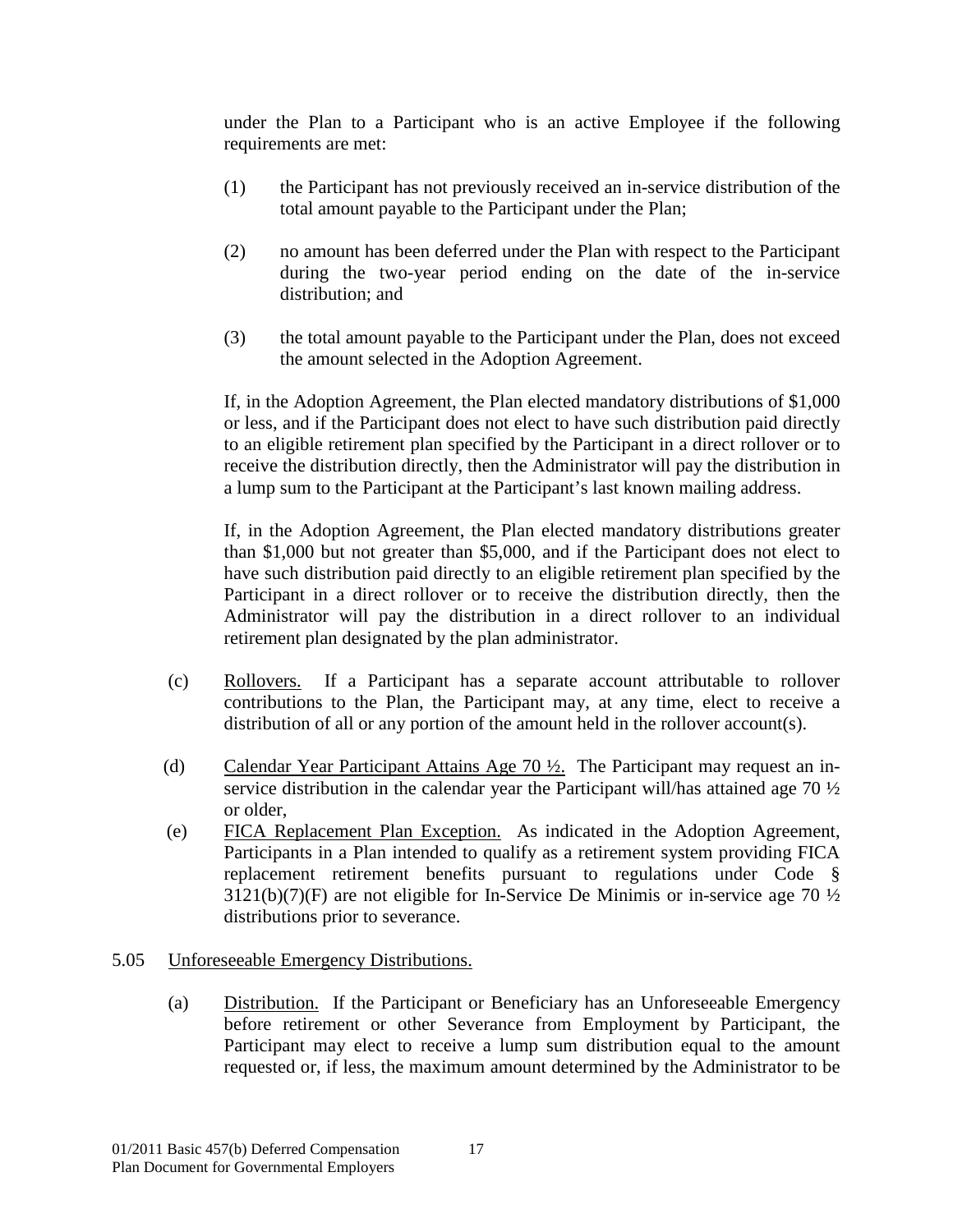permitted to be distributed under this Section 5.05 and Treasury Regulation §  $1.457 - 6(c)$ .

- (b) Unforeseeable Emergency Defined. Pursuant to Treasury Regulation § 1.457-  $6(c)(2)$ , An unforeseeable emergency must be defined in the plan as a severe financial hardship of the participant or beneficiary resulting from an illness or accident of the participant or beneficiary, the participant's or beneficiary's spouse, or the participant's or beneficiary's dependent (as defined in section 152, and, for taxable years beginning on or after January 1, 2005, without regard to section  $152(b)(1)$ ,  $(b)(2)$ , and  $(d)(1)(B)$ ; loss of the participant's or beneficiary's property due to casualty (including the need to rebuild a home following damage to a home not otherwise covered by homeowner's insurance, such as damage that is the result of a natural disaster); or other similar extraordinary and unforeseeable circumstances arising as a result of events beyond the control of the participant or the beneficiary. For example, the imminent foreclosure of or eviction from the participant's or beneficiary's primary residence may constitute an unforeseeable emergency. In addition, the need to pay for medical expenses, including nonrefundable deductibles, as well as for the cost of prescription drug medication, may constitute an unforeseeable emergency. Finally, the need to pay for the funeral expenses of a spouse or a dependent (as defined in section 152, and, for taxable years beginning on or after January 1, 2005, without regard to section  $152(b)(1)$ ,  $(b)(2)$ , and  $(d)(1)(B)$  of a participant or beneficiary may also constitute an unforeseeable emergency. Except as otherwise specifically provided in this paragraph  $(c)(2)(i)$  of Treasury Regulation § 1.457-6, the purchase of a home and the payment of college tuition are not unforeseeable emergencies under paragraph  $(c)(2)(i)$  of Treasury Regulation § 1.457-6.
- (c) Unforeseeable Emergency Distribution Standard. A distribution on account of Unforeseeable Emergency may not be made to the extent that such emergency is or may be relieved through reimbursement or compensation from insurance or otherwise, by liquidation of the Participant's assets, to the extent the liquidation of such assets would not itself cause severe financial hardship or by cessation of deferrals under the Plan.
- (d) Distribution Necessary to Satisfy Emergency Need. Distributions because of an Unforeseeable Emergency may not exceed the amount reasonably necessary to satisfy the emergency need (which may include any amounts necessary to pay any federal, state or local income taxes or penalties reasonably anticipated to result from the distribution).
- (e) The Administrator shall have the right to request and review all pertinent information necessary to assure that Unforeseeable Emergency withdrawal requests are consistent with the provisions of Code § 457.
- (f) The Employer or Administrator may suspend the Participant's salary deferral election during the pendency of the Participant's request for an Unforeseeable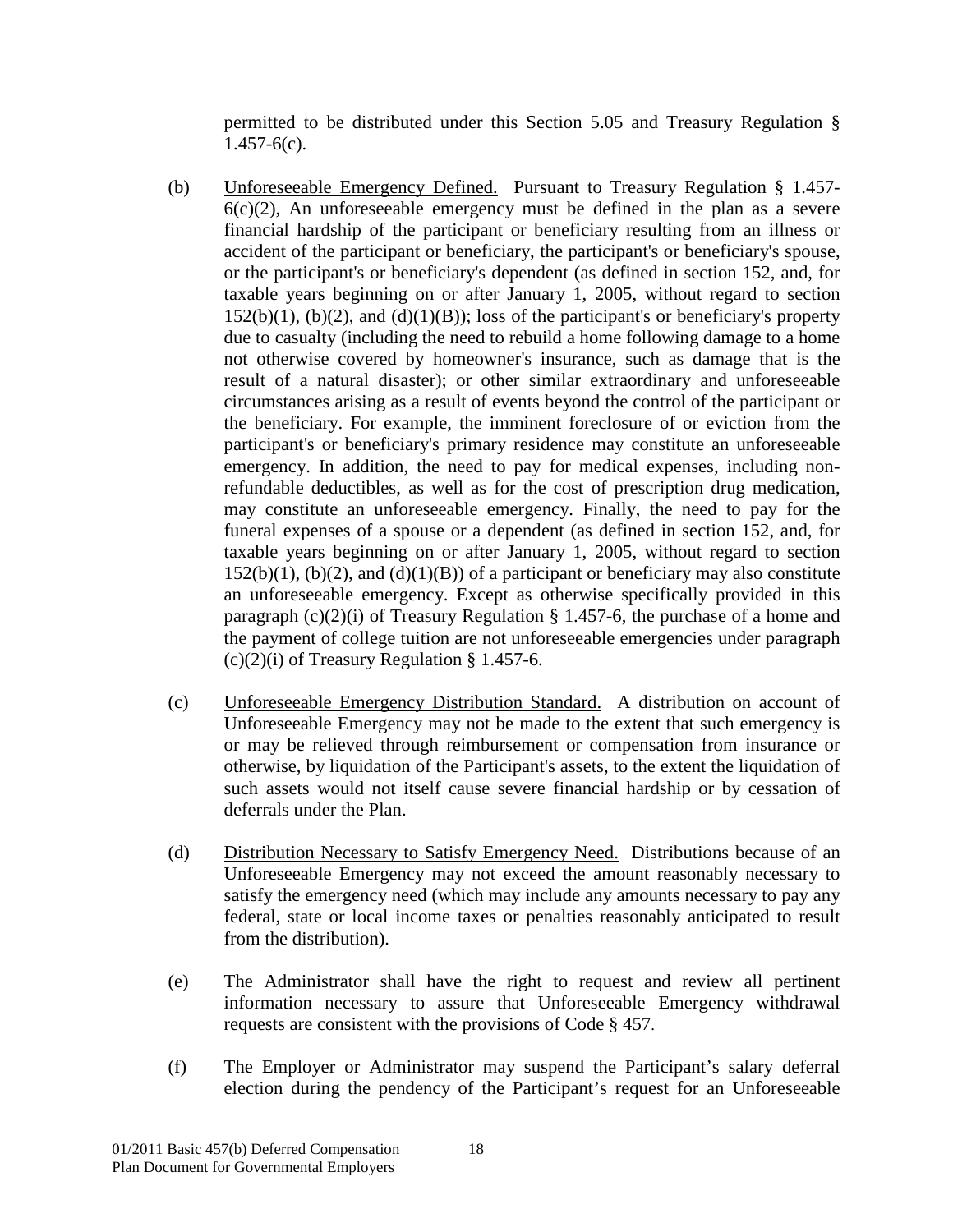Emergency distribution. Payment of an Unforeseeable Emergency distribution shall result in mandatory suspension of deferrals for a minimum of six months from the date of payment (or such other period as mandated in applicable Treasury regulations).

- (g) As indicated in the Adoption Agreement, Participants in a Plan that is a retirement system providing FICA replacement retirement benefits pursuant to regulations under Code  $\S$  3121(b)(7)(F) are not eligible for Unforeseeable Emergency distributions.
- <span id="page-23-0"></span>5.06 Death Benefit Distributions. Upon receipt of satisfactory proof of the Participant's death, the Participant's remaining Account Balance shall be paid under a method satisfying the required minimum distribution rules of Code  $\S$  401(a)(9) and the Treasury regulations thereunder. In the case of a Participant who dies while performing Qualified Military Service under Code  $\S$  414(u), the Beneficiaries of the Participant shall, to the extent required by Code § 401(a)(37), be entitled to any additional benefits (other than benefit accruals relating to the period of Qualified Military Service) that would be provided under the Plan had the Participant resumed and then terminated employment on account of death.
	- (a) Death of Participant Before Participant's Required Beginning Date. If the Participant dies before the required beginning date, the Participant's entire interest will be distributed, or begin to be distributed, no later than as follows:
		- (1) If the Participant's surviving spouse is the Participant's sole designated Beneficiary, then, except as provided in Section 5.06(e) and unless the surviving spouse elects the five-year rule, distributions to the surviving spouse will begin by December 31 of the calendar year immediately following the calendar year in which the Participant died or by December 31 of the calendar year in which the Participant would have attained age 70½, if later.

A Beneficiary is deemed to elect the five-year rule if distributions do not begin by the required beginning date provided in this Section.

(2) If the Participant's surviving spouse is not the Participant's sole designated Beneficiary, then, unless the Beneficiary elects the five-year rule, distributions to the designated Beneficiary will begin by December 31 of the calendar year immediately following the calendar year in which the Participant died.

A Beneficiary is deemed to elect the five-year rule if distributions do not begin by the required beginning date provided in this Section.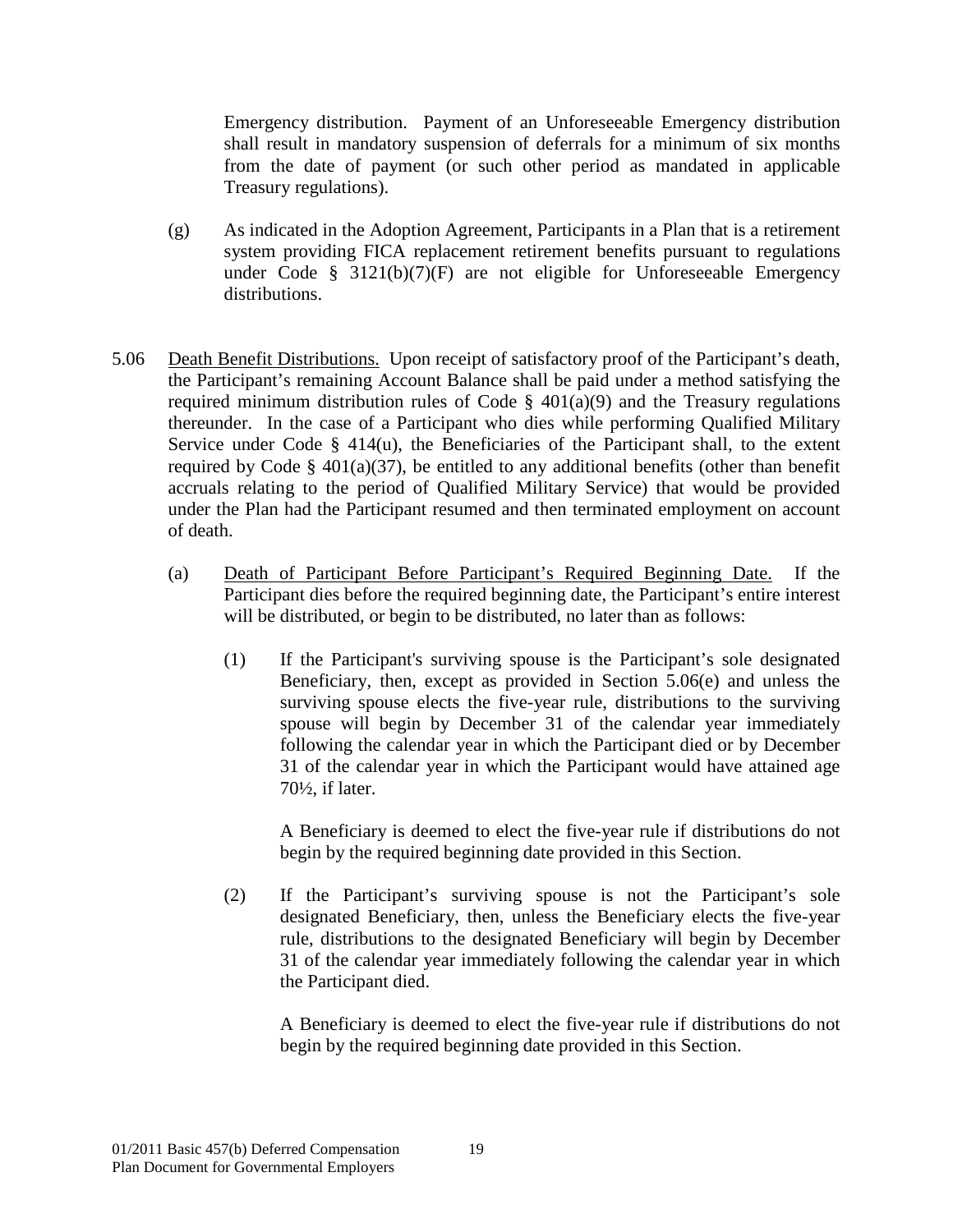- (3) If there is no designated Beneficiary as of September 30 of the year following the year of the Participant's death, the Participant's entire interest will be distributed by December 31 of the calendar year containing the fifth anniversary of the Participant's death.
- (4) If the Participant's surviving spouse is the Participant's sole designated Beneficiary and the surviving spouse dies after the Participant but before distributions to the surviving spouse begin, this Section 5.06(a), other than Section  $5.06(a)(1)$ , will apply as if the surviving spouse were the Participant.

For purposes of this Section 5.06(a) and Section 5.06(e) unless Section 5.06(a)(4) applies, distributions are considered to begin on the Participant's required beginning date. If Section 5.06(a)(4) applies, distributions are considered to begin on the date distributions are required to begin to the surviving spouse under Section 5.06(a)(1). If distributions under an annuity purchased from an insurance company irrevocably commence to the Participant before the Participant's required beginning date (or to the Participant's surviving spouse before the date distributions are required to begin to the surviving spouse under Section  $5.06(a)(1)$ , the date distributions are considered to begin is the date distributions actually commence.

- (b) Forms of Distribution. Unless the Participant's interest is distributed in the form of an annuity purchased from an insurance company or in a single sum on or before the required beginning date, as of the first distribution calendar year distributions will be made in accordance with Section 5.06. If the Participant's interest is distributed in the form of an annuity purchased from an insurance company, distributions thereunder will be made in accordance with the requirements of Code  $\S$  401(a)(9) and the Treasury regulations.
- (c) Amount of Required Minimum Distribution for Each Distribution Calendar Year During the Participant's Lifetime. During the Participant's lifetime, the minimum amount that will be distributed for each distribution calendar year is the lesser of:
	- (1) the quotient obtained by dividing the Participant's Account Balance by the distribution period in the Uniform Lifetime Table set forth in Treasury Regulation  $§$  1.401(a)(9)-9, using the Participant's age as of the Participant's birthday in the distribution calendar year; or
	- (2) if the Participant's sole designated Beneficiary for the distribution calendar year is the Participant's spouse, the quotient obtained by dividing the Participant's Account Balance by the number in the Joint and Last Survivor Table set forth in Treasury Regulation  $\S 1.401(a)(9)$ -9, using the Participant's and spouse's attained ages as of the Participant's and spouse's birthdays in the distribution calendar year.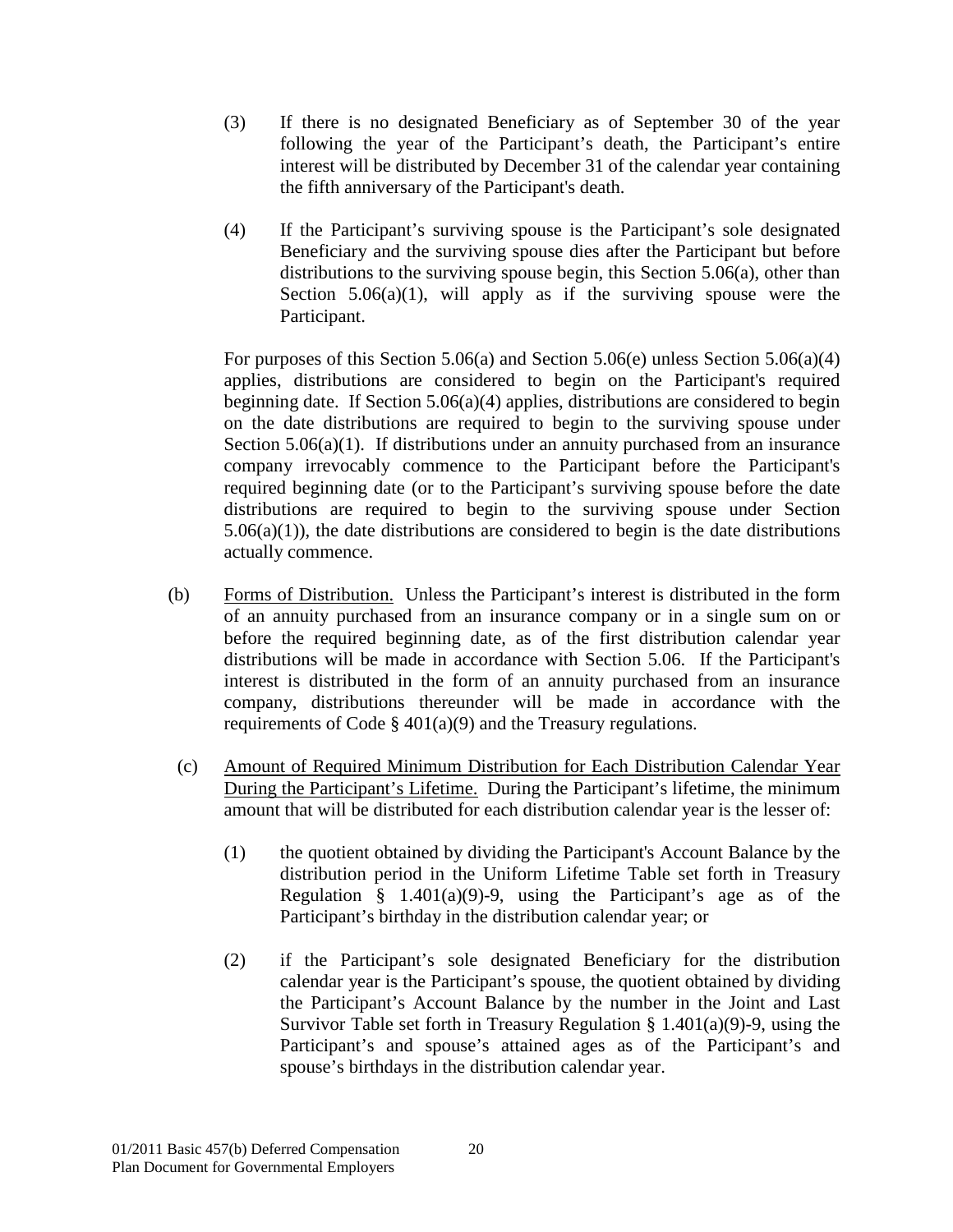- (d) Lifetime Required Minimum Distributions Continue Through Year of Participant's Death. Required minimum distributions will be determined under Sections 5.06(c) and (d) beginning with the first distribution calendar year and up to and including the distribution calendar year that includes the Participant's date of death.
- (e) Amount of Required Minimum Distribution Where Death Occurs On or After Participant's Required Beginning Date.
	- (1) Participant Survived by Designated Beneficiary. If the Participant dies on or after the Participant's required beginning date and there is a designated Beneficiary, the minimum amount that will be distributed for each distribution calendar year after the year of the Participant's death is the quotient obtained by dividing the Participant's Account Balance by the longer of the remaining life expectancy of the Participant or the remaining life expectancy of the Participant's designated Beneficiary, determined as follows:
		- (i) The Participant's remaining life expectancy is calculated using the age of the Participant in the year of death, reduced by one for each subsequent year.
		- (ii) If the Participant's surviving spouse is the Participant's sole designated Beneficiary, the remaining life expectancy of the surviving spouse is calculated for each distribution calendar year after the year of the Participant's death using the surviving spouse's age as of the spouse's birthday in that year. For distribution calendar years after the year of the surviving spouse's death, the remaining life expectancy of the surviving spouse is calculated using the age of the surviving spouse as of the spouse's birthday in the calendar year of the spouse's death, reduced by one for each subsequent calendar year.
		- (iii) If the Participant's surviving spouse is not the Participant's sole designated Beneficiary, the designated Beneficiary's remaining life expectancy is calculated using the age of the Beneficiary in the year following the year of the Participant's death, reduced by one for each subsequent year.
	- (2) No Designated Beneficiary. If the Participant dies on or after the date distributions begin and there is no designated Beneficiary as of September 30 of the calendar year following the calendar year of the Participant's death, the minimum amount that will be distributed for each distribution calendar year after the year of the Participant's death is the quotient obtained by dividing the Participant's Account Balance by the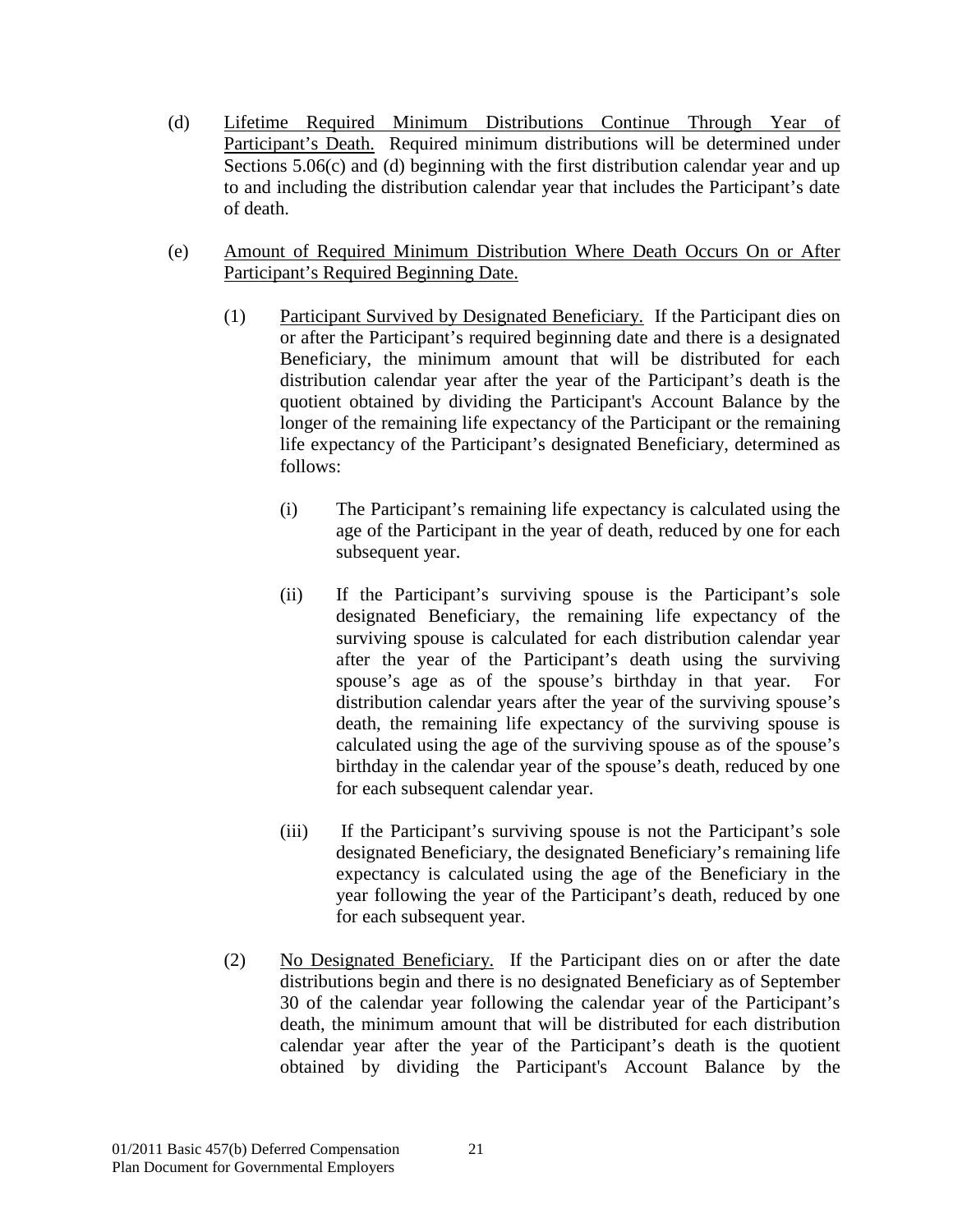Participant's remaining life expectancy calculated using the age of the Participant in the year of death, reduced by one for each subsequent year.

- (f) Amount of Required Minimum Distribution Where Death Occurs Before Participant's Required Beginning Date.
	- (1) Participant Survived by Designated Beneficiary. If the Participant dies before the required beginning date and there is a designated Beneficiary, the minimum amount that will be distributed for each distribution calendar year after the calendar year of the Participant's death is the quotient obtained by dividing the Participant's Account Balance by the remaining life expectancy of the Participant's designated Beneficiary, determined as provided in Section 5.06(e).
	- (2) No Designated Beneficiary. If the Participant dies before the required beginning date and there is no designated Beneficiary as of September 30 of the calendar year following the calendar year of the Participant's death, distribution of the Participant's entire interest will be completed by December 31 of the calendar year containing the fifth anniversary of the Participant's death.
	- (3) Death of Surviving Spouse Before Distributions to Surviving Spouse Are Required to Begin. If the Participant dies before the required beginning date, the Participant's surviving spouse is the Participant's sole designated Beneficiary, and the surviving spouse dies before distributions are required to begin to the surviving spouse under Section  $5.06(a)(1)$ , this Section  $5.06(f)(3)$  will apply as if the surviving spouse were the Participant.
- (g) Designated Beneficiary. The individual who is designated as the Beneficiary under the Plan and is the designated Beneficiary under Code  $\S$  401(a)(9) and Treasury Regulation §  $1.401(a)(9)$ -1, Q&A-4.
- (h) Distribution Calendar Year. A calendar year for which a minimum distribution is required. For distributions beginning before the Participant's death, the first distribution calendar year is the calendar year immediately preceding the calendar year which contains the Participant's required beginning date. For distributions beginning after the Participant's death, the first distribution calendar year is the calendar year in which distributions are required to begin under Section 5.06(a). The required minimum distribution for the Participant's first distribution calendar year will be made on or before the Participant's required beginning date. The required minimum distribution for other distribution calendar years, including the required minimum distribution for the distribution calendar year in which the Participant's required beginning date occurs, will be made on or before December 31 of that distribution calendar year.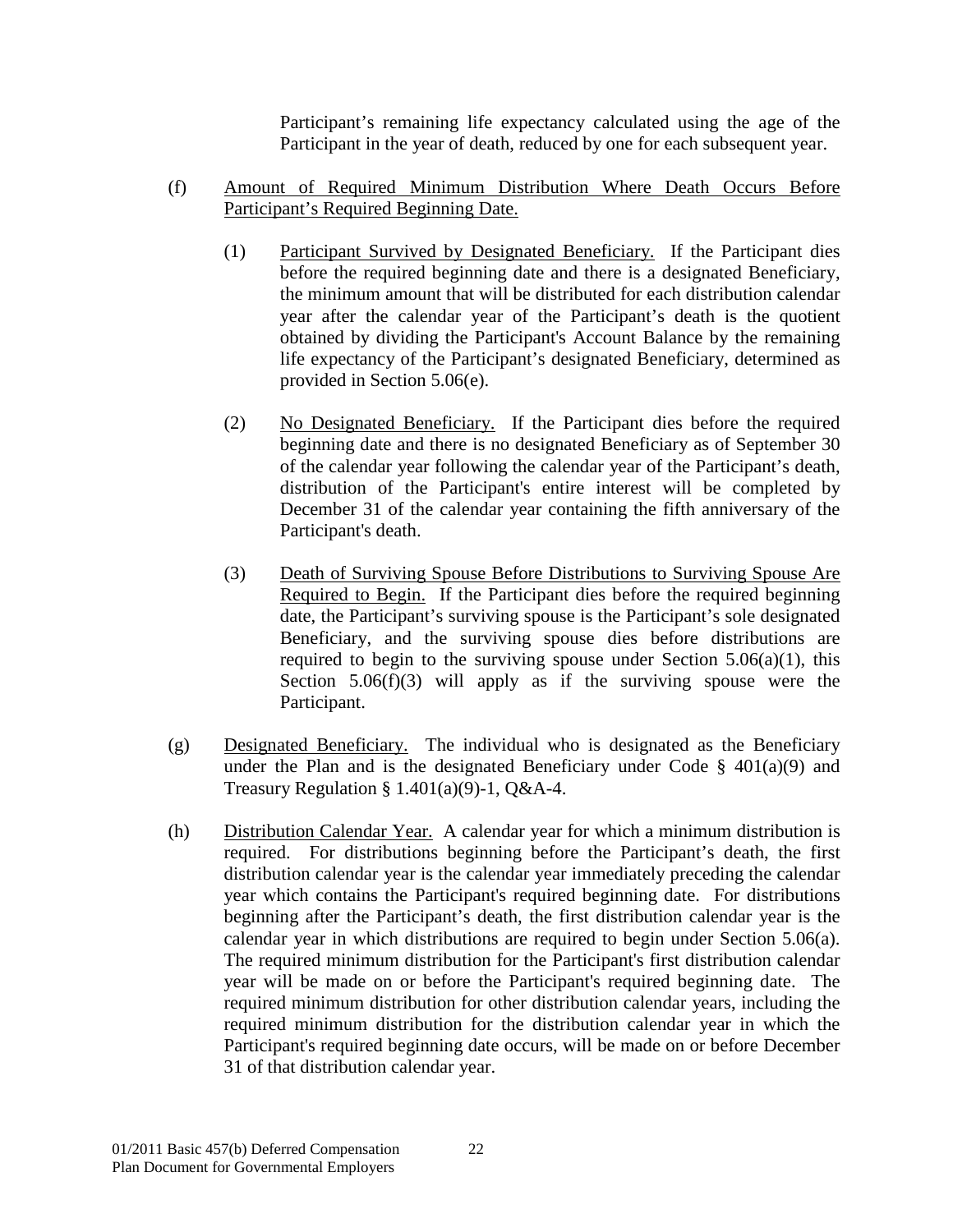- (i) Life Expectancy. Life expectancy as computed by use of the Single Life Table in Treasury Regulation  $§ 1.401(a)(9)-9.$
- (j) Participant's Account Balance. The Account Balance as of the last valuation date in the calendar year immediately preceding the distribution calendar year (valuation calendar year) increased by the amount of any contributions made and allocated or forfeitures allocated to the Account Balance as of dates in the valuation calendar year after the valuation date and decreased by distributions made in the valuation calendar year after the valuation date. The Account Balance for the valuation calendar year includes any amounts rolled over or transferred to the Plan either in the valuation calendar year or in the distribution calendar year if distributed or transferred in the valuation calendar year.
- (k) Required Beginning Date. The date specified under Code  $\S$  401(a)(9) when distributions are required to begin, which, for a Participant, is April 1 following the year the Participant attains age 70 ½ or retires and severs service with the Employer, whichever is later.
- <span id="page-27-0"></span>5.07 Payment Options. A payee's election of a payment option must be made prior to the date that the payment of benefits is to commence or such earlier date as may be permitted by the Plan. If a timely election of a payment option is not made, benefits shall be paid in accordance with Section 5.08. Subject to applicable law and the other provisions of this Plan, distributions may be made in accordance with one of the following payment options if selected in the Adoption Agreement.
	- (a) A single lump-sum payment of the entire Account Balance;
	- (b) Installment payments for a period of years (payable on a monthly, quarterly, semiannual, or annual basis) which extends no longer than the life expectancy of the payee as permitted under Code  $\S$  401(a)(9) using the Tables in Treasury Regulation § 1.401(a)(9)-9. The Account Balance for this calculation (other than the final installment payment) is the Account Balance as of the end of the year prior to the year for which the distribution is being calculated;
	- (c) Partial lump-sum payment of a designated amount, with the balance payable in installment payments for a period of years, as described in subsection (b);
	- (d) Annuity payments (payable on a monthly, quarterly or annual basis) for the lifetime of the payee or for the lifetimes of the payee and Beneficiary in compliance with Code  $§$  401(a)(9);
	- (e) Such other forms of installment payments as may be approved by the Employer consistent with the requirements of Code  $\S$  401(a)(9); or
	- (f) A Participant who is an eligible retired public safety officer, as defined under Code  $\S$  402(1)(4)(B), may elect to have distributions made directly to an insurer to

23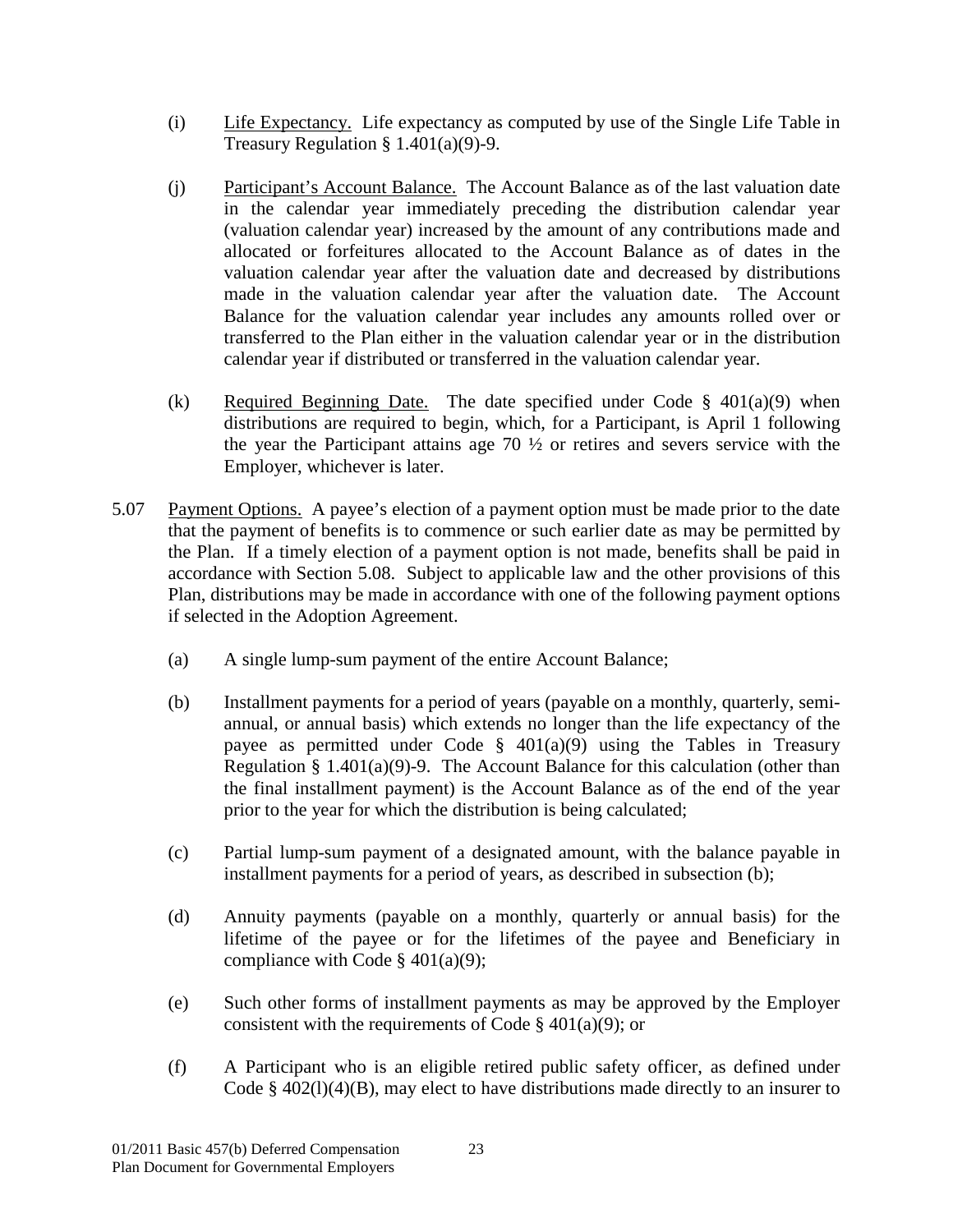pay qualified health insurance premiums for coverage for the eligible retired public safety officer, his/her spouse and dependents, by an accident of health insurance plan or qualified long-term care insurance contract as defined in Code § 7703B(b). Any elections and distributions under this Section 5.07(f) shall be made in a manner consistent with the requirements and limits contained in Code § 402(l) and any applicable guidance issued thereunder.

- <span id="page-28-0"></span>5.08 Default Distribution Option. In the absence of an effective election by the Participant as to the commencement and/or form of benefits, distributions shall be made in accordance with the applicable requirements of Code  $\S$ § 401(a)(9) and 457(d), and final Treasury regulations thereunder. In the absence of an effective election by the Beneficiary or Alternate Payee as to the commencement and/or form of benefits, distribution shall be made in a lump sum.
- <span id="page-28-1"></span>5.09 Limitations on Distribution Options. Notwithstanding any other provision of this Article V, Plan distributions shall satisfy the requirements of this Section 5.09.
	- (a) No distribution option may be selected by a payee under this Article V unless it satisfies the applicable requirements of Code  $\S$ § 401(a)(9) and 457(d), and final Treasury regulations thereunder.
	- (b) The terms of this Article V shall be construed in accordance with all applicable Code sections.
- <span id="page-28-2"></span>5.10 Eligible Rollover Distributions.
	- (a) General. Notwithstanding any provision of the Plan to the contrary that would otherwise limit an election under this Section, a Participant, the surviving spouse of a Participant (or a Participant's former spouse who is the Alternate Payee under a qualified domestic relations order as defined in Code § 414(p)) (herein collectively called "distributee") may elect, at the time and in the manner prescribed by the Plan Administrator, to have any portion of an eligible rollover distribution paid directly to an eligible retirement plan in a direct rollover. non-spousal Beneficiary may elect, at the time and in the manner prescribed by the Plan Administrator, to have any portion of an eligible rollover distribution paid in a direct rollover to an inherited IRA referred to in Code § 402(c)(11).
	- (b) Definitions. For purposes of this Section, the following definitions shall apply.
		- (1) Eligible Rollover Distribution. An eligible rollover distribution is any distribution of all or any portion of the balance to the credit of the distributee or the non-spousal Beneficiary, except that an eligible rollover distribution does not include: any distribution that is one of a series of substantially equal periodic payments (not less frequently than annually) made for the life (or life expectancy) of the distributee or the joint lives (or joint life expectancies) of the distributee and the distributee's designated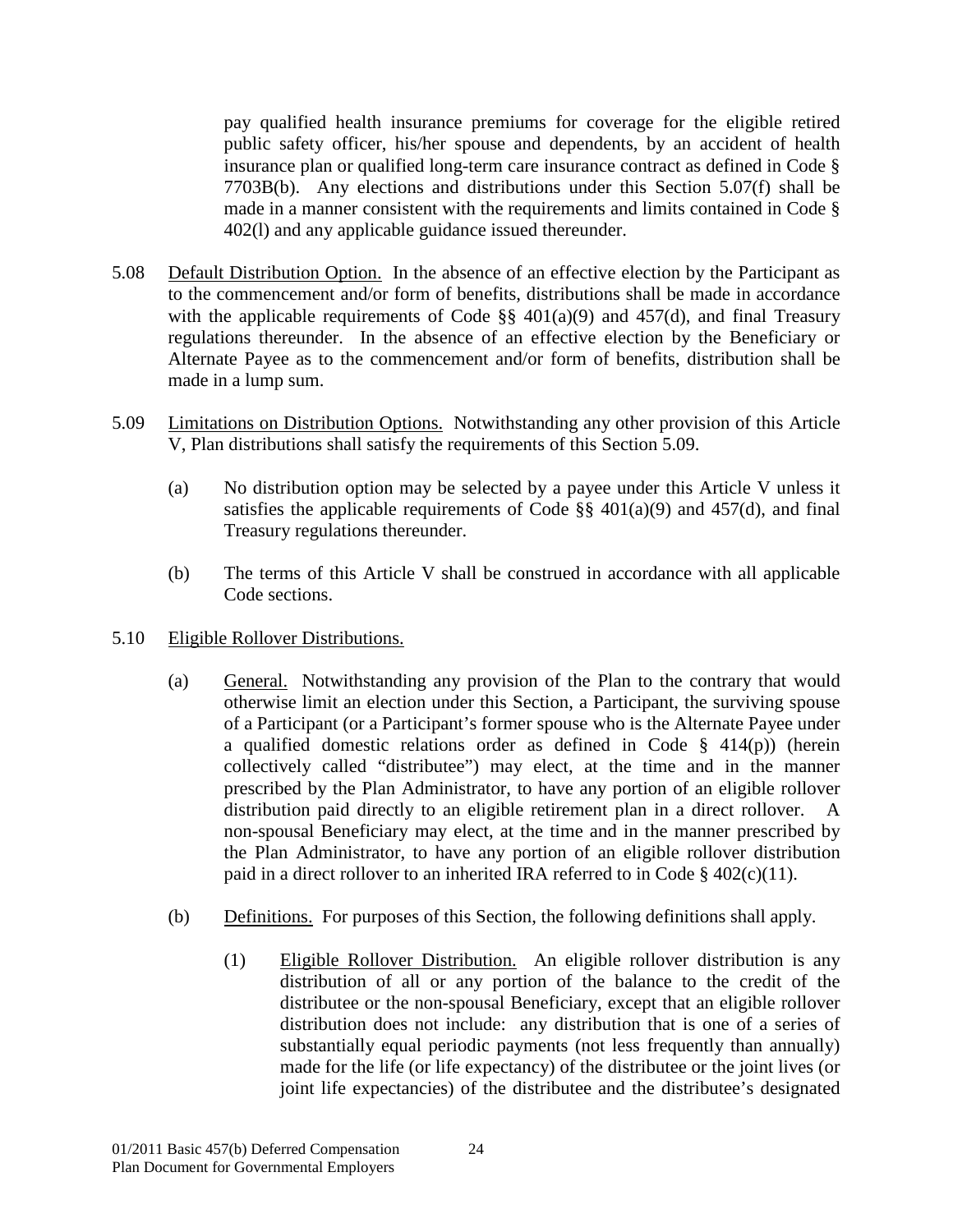Beneficiary, or for a specified period of 10 years or more; any distribution to the extent such distribution is required under Code  $\S$  401(a)(9); any deemed distribution under the provisions of Code § 72(p); the portion of any distribution that is not includable in gross income; any distribution of excess deferrals; and any distribution on account of an Unforeseeable Emergency.

- (2) Eligible Retirement Plan. An eligible retirement plan is any plan described in Code § 402(c)(8). An eligible retirement plan is described as an individual retirement account described in Code § 408(a), an individual retirement annuity described in Code § 408(b), a Roth IRA\* described in Code §408A, an annuity plan described in Code § 403(a), a qualified trust described in Code § 401(a) (including § 401(k)), a tax-sheltered annuity described in Code § 403(b) or another eligible deferred compensation plan described in Code § 457(b) that accepts the distributee's eligible rollover distribution. \*Effective for distributions made on/after January 1, 2008, an eligible retirement plan includes a Roth IRA described in Code § 408A.
- (3) Distributee. A distributee includes an Employee or former Employee, the Employee's or former Employee's surviving spouse and the Employee's or former Employee's spouse or former spouse who is the Alternate Payee under a qualified domestic relations order, as defined in Code § 414(p), are distributees with regard to the interest of the spouse or former spouse.
- (4) Direct Rollover. A direct rollover is a payment by the Plan to the eligible retirement plan specified by the distributee or to the inherited IRA specified by the non-spousal Beneficiary.
- <span id="page-29-0"></span>5.11 Elections. Elections under this Section shall be made in such form and manner as the Administrator may specify from time to time. To the extent permitted by and in accordance with the Code, any irrevocable elections as to the form or timing of distributions executed prior to January 1, 2002, are hereby revoked.
- <span id="page-29-1"></span>5.12 Practices and Procedures. The Employer or Plan Administrator may adopt practices and procedures applicable to existing and new distribution elections.
- <span id="page-29-2"></span>5.13 Taxation of Distributions. To the extent required by law, income and other taxes shall be withheld from each benefit payment and payments shall be reported to the appropriate governmental agency or agencies.
- 5.14 Required Minimum Distribution Waiver of 2009. Notwithstanding any other provisions of Article V. of the Plan, a Participant or Beneficiary who would have been required to receive required minimum distributions for 2009 but for the enactment of section  $401(a)(9)(H)$  of the Code ("2009 RMDs"), and who would have satisfied that requirement by receiving distributions that are (1) equal to the 2009 RMDs or (2) one or more payments in a series of substantially equal distributions (that include the 2009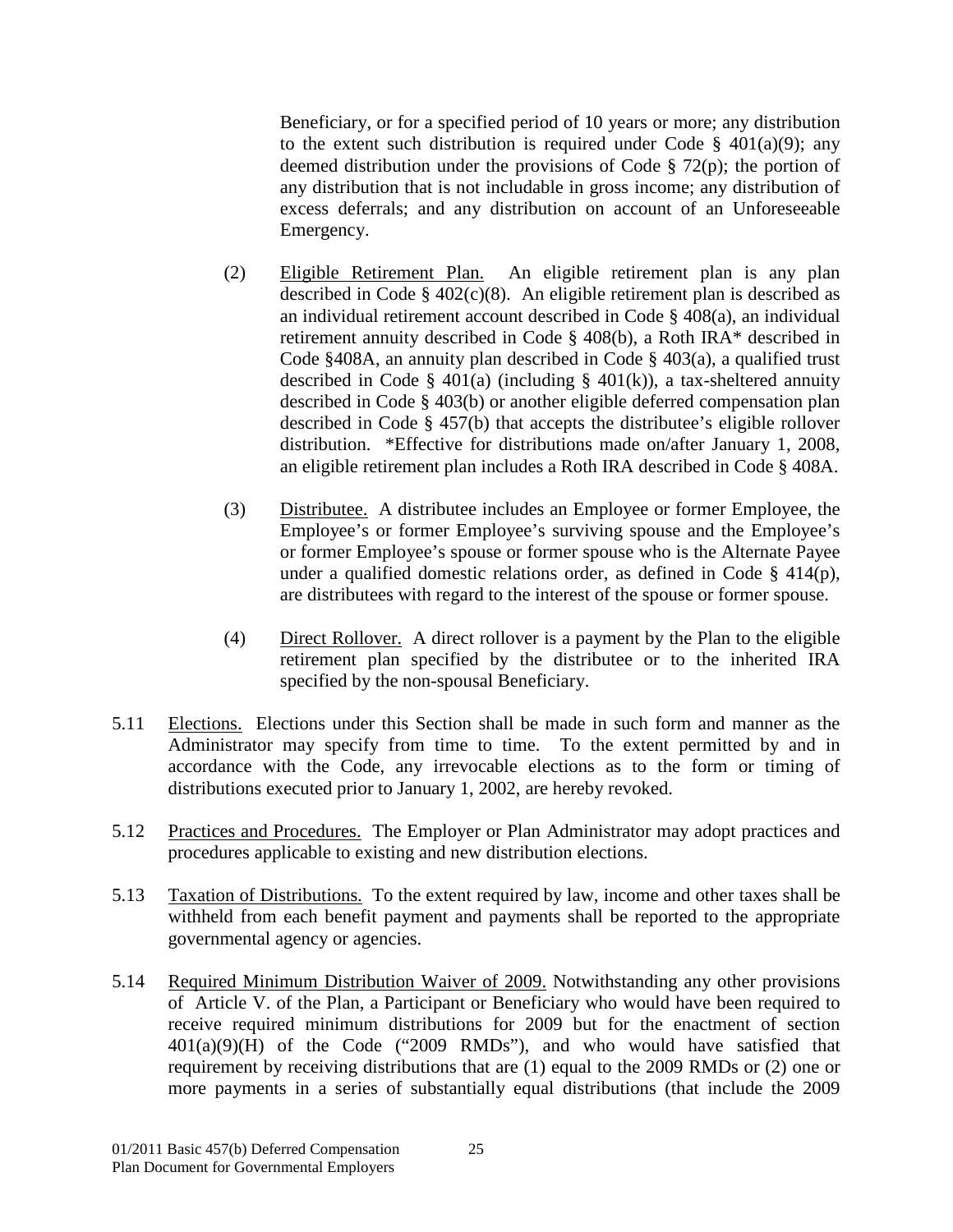RMDs) made at least annually and expected to last for the life (or life expectancy) of the Participant's designated Beneficiary, or for a period of at least 10 years ("Extended 2009 RMDs"), will receive those distributions for 2009 unless the Participant or Beneficiary chooses not to receive such distributions. Participants and Beneficiaries described in the preceding sentence will be given the opportunity to elect to stop receiving the distributions described in the preceding sentence. If the Participant or Beneficiary has not elected to receive a 2009 RMD or Extended 2009 RMD then the Participant or Beneficiary will not receive a 2009 or Extended 2009 RMD unless the Participant elects to receive the distribution(s).

## **VI. ROLLOVERS AND TRANSFERS**

#### <span id="page-30-1"></span><span id="page-30-0"></span>6.01 Eligible Rollover Contributions to the Plan.

- (a) If so specified in the Adoption Agreement, and only to the extent so specified, a Participant who is entitled to receive an eligible rollover distribution from another eligible retirement plan may request to have all or a portion of the eligible rollover distribution paid to the Plan. The Administrator may require such documentation from the distributing plan as it deems necessary to effectuate the rollover in accordance with Code § 402 and to confirm that such plan is an eligible retirement plan within the meaning of Code  $\S$  402(c)(8)(B).
- (b) For purposes of Section 6.01(a), an eligible rollover distribution means any distribution of all or any portion of a Participant's benefit under another eligible retirement plan, as defined in Section 5.10(b)(2), except that an eligible rollover distribution does not include:
	- (1) any installment payment for a period of 10 years or more,
	- (2) any distribution made as a result of an unforeseeable emergency or other distribution which is made upon hardship of the employee,
	- (3) any deemed distribution under the provisions of Code  $\S 72(p)$ ,
	- (4) the portion of any distribution that is not includable in gross income,
	- (5) any distribution of excess deferrals or
	- (6) for any other distribution, the portion, if any, of the distribution that is a required minimum distribution under Code § 401(a)(9).
- (c) Notwithstanding any other provisions of Section 6.01 of the Plan, and solely for purposes of applying the rollover provisions of the Plan, 2009 RMDs and Extended 2009 RMDs, will be treated as eligible rollover distributions.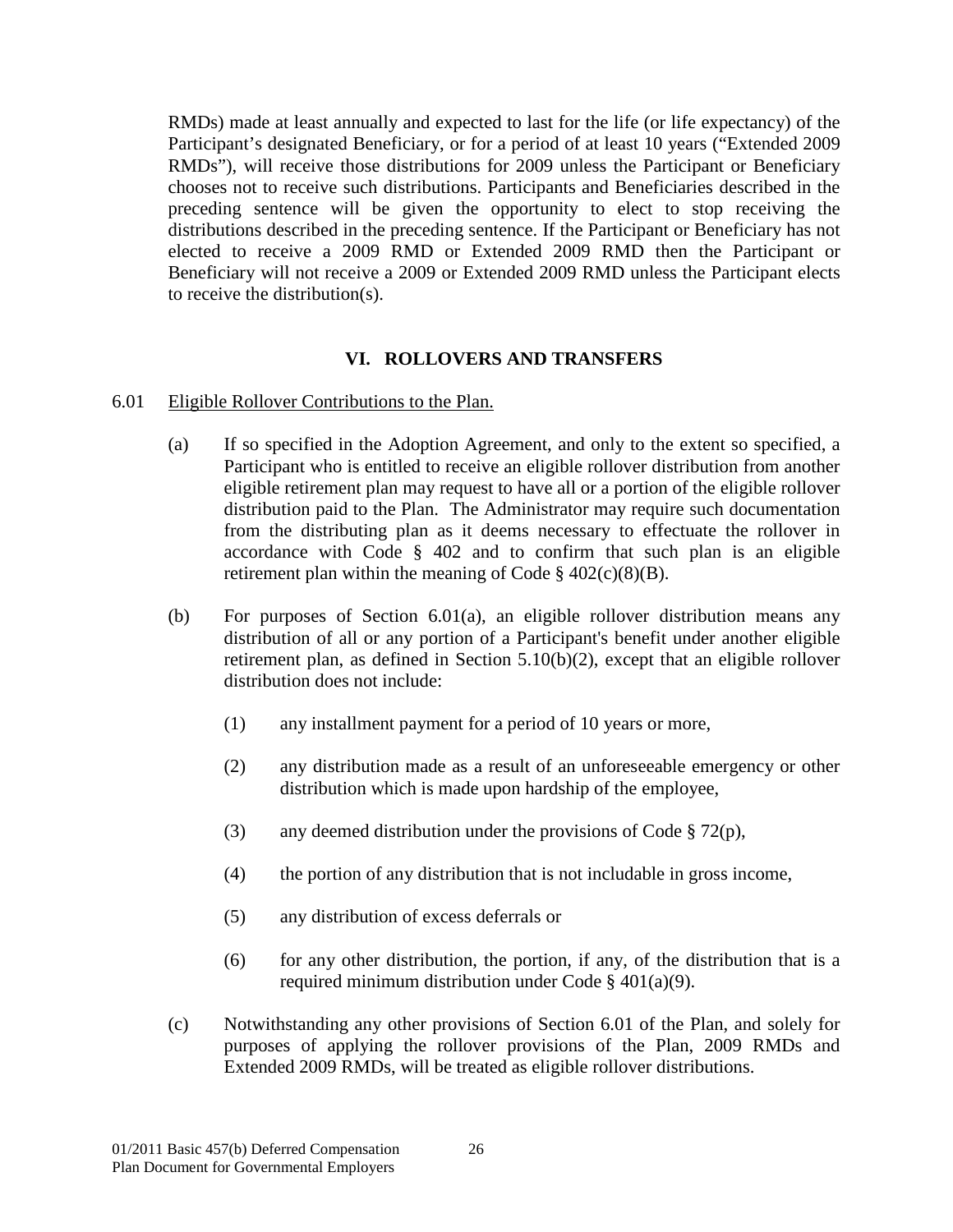- (d) The Plan shall establish and maintain for the Participant a separate account for any eligible rollover distribution paid to the Plan from any eligible retirement plan that is not an eligible governmental plan under Code § 457(b). The Plan shall establish and maintain a separate account for any Roth Contributions paid to the Plan from any eligible retirement plan that is not an eligible governmental plan under Code §457(b) . In addition, the Plan shall establish and maintain for the Participant a separate account for any eligible rollover distribution paid to the Plan from any eligible governmental plan under Code § 457(b). The Plan shall establish and maintain a separate account for any Roth Contributions paid to the Plan from any eligible retirement plan that is an eligible governmental plan under Code §457(b)
	- (e) Notwithstanding the above, unless otherwise provided by the Employer in the Adoption Agreement, the Plan will accept a rollover contribution from another Roth Contribution Account under an applicable retirement plan described in §  $402A(e)(1)$  and only to the extent the rollover is permitted under the rules of § 402(c) and § 1.402A-2 of the Treasury regulations. The Plan Administrator or other responsible party must provide the Plan with a statement indicating the first year of the five-taxable-year period and the portion of the rollover distribution that is attributable to investment in the contract under Code § 72 or a statement that the distribution is a qualified distribution.
- <span id="page-31-0"></span>6.02 Plan-to-Plan Transfers to the Plan.At the direction of the Employer, the Administrator may permit a class of Participants who are participants in another eligible governmental plan under Code § 457(b) to transfer assets to the Plan as provided in this Section 6.02. Such a transfer is permitted only if the other plan provides for the direct transfer of each Participant's interest therein to the Plan. The Administrator may require in its sole discretion that the transfer be in cash or other property acceptable to the Administrator. The Administrator may require such documentation from the other plan as it deems necessary to effectuate the transfer in accordance with Code  $\S$  457(e)(10) and Treasury Regulation § 1.457-10(b) and to confirm that the other plan is an eligible governmental plan as defined in Treasury Regulation § 1.457-2(f). The amount so transferred shall be credited to the Participant's Account Balance and shall be held, accounted for, administered and otherwise treated in the same manner as an Annual Deferral by the Participant under the Plan, except that the transferred amount shall not be considered an Annual Deferral under the Plan in determining the maximum deferral under Article III.

#### <span id="page-31-1"></span>6.03 Plan-to-Plan Transfers from the Plan.

(a) At the direction of the Employer, the Administrator may permit a class of Participants and Beneficiaries to elect to have all or any portion of their Account Balance transferred to another eligible governmental plan within the meaning of Code § 457(b) and Treasury Regulation § 1.457-2(f). An in-service transfer is permitted under this Section only if the Participant is transferring to another eligible governmental plan maintained by Employer. In all other circumstances, a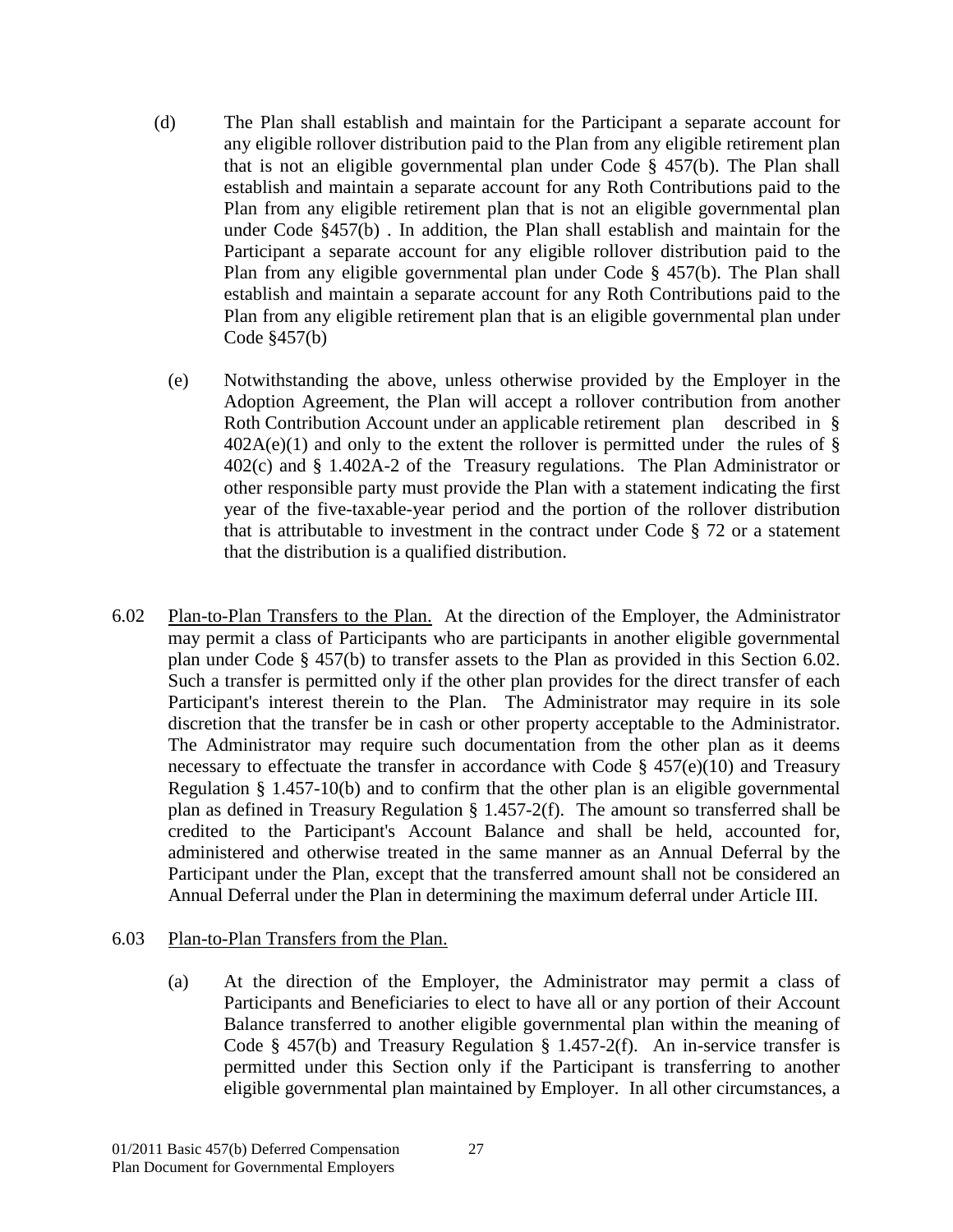transfer is permitted under this Section 6.03(a) for a Participant only if the Participant has had a Severance from Employment with the Employer and is an Employee of the entity that maintains the other eligible governmental plan. Further, a transfer is permitted under this Section 6.03(a) only if the other eligible governmental plan provides for the acceptance of plan-to-plan transfers with respect to the Participants and Beneficiaries and for each Participant and Beneficiary to have an amount deferred under the other plan immediately after the transfer at least equal to the amount transferred.

- (b) Upon the transfer of assets under this Section 6.03, the Plan's liability to pay benefits to the Participant or Beneficiary under this Plan shall be discharged to the extent of the amount so transferred for the Participant or Beneficiary. The Administrator may require such documentation from the receiving plan as it deems appropriate or necessary to comply with this Section 6.03 (for example, to confirm that the receiving plan is an eligible governmental plan under paragraph (a) of this Section 6.03 and to assure that the transfer is permitted under the receiving plan) or to effectuate the transfer pursuant to Treasury Regulation § 1.457-10(b).
- <span id="page-32-0"></span>6.04 Permissive Service Credit Transfers.
	- (a) If a Participant is also a participant in a tax-qualified defined benefit governmental plan (as defined in Code § 414(d)) that provides for the acceptance of plan-to-plan transfers with respect to the Participant, then the Participant may elect to have any portion of the Participant's Account Balance transferred to the defined benefit governmental plan. A transfer under this Section 6.04(a) may be made before the Participant has had a Severance from Employment.
	- (b) A transfer may be made under Section 6.04(a) if the transfer is either for the purchase of permissive service credit (as defined in Code  $\S$  415(n)(3)(A)) under the receiving defined benefit governmental plan or a repayment to which Code § 415 does not apply by reason of Code  $\S$  415(k)(3) or as otherwise allowed by the Internal Revenue Service.
	- (c) As indicated in the Adoption Agreement, Participants in a Plan that is a retirement system providing FICA replacement retirement benefits pursuant to regulations under Code §3121(b)(7)(F) are not eligible for permissive service credit transfers prior to a Severance of Employment.

#### **VII. CREATION OF TRUST AND TRUST FUND**

<span id="page-32-2"></span><span id="page-32-1"></span>7.01 Trust Fund. All amounts of Annual Deferrals, all property and rights purchased with such amounts and all income attributable to such amounts, property or rights shall be held and invested in the Trust Fund in accordance with this Plan and the Trust Agreement.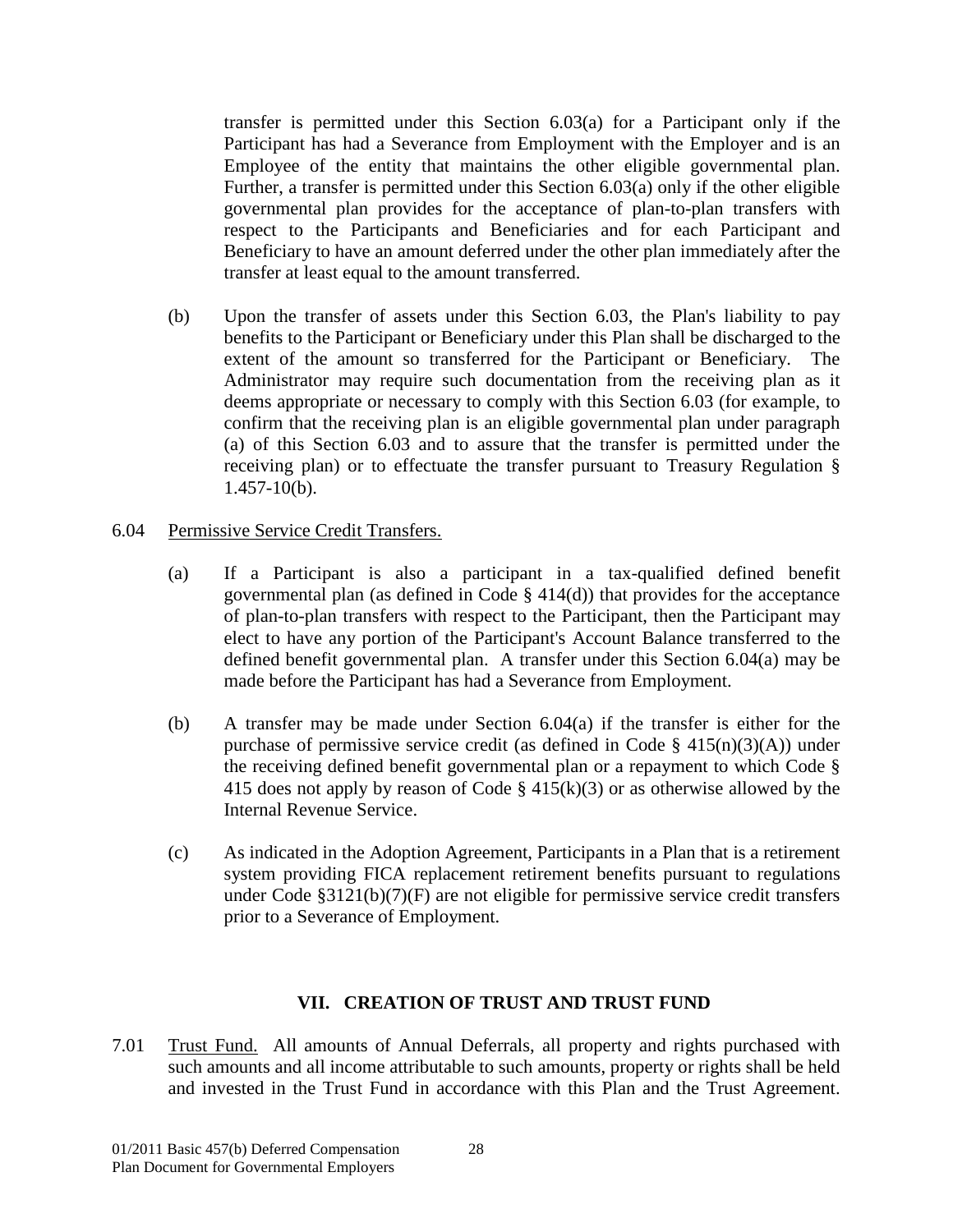The Trust Fund, and any sub trust established under the Plan, shall be established pursuant to a written agreement that constitutes a valid trust under applicable state law. The Trustee shall ensure that all investments, amounts, property and rights held under the Trust Fund are held for the exclusive benefit of Participants and their Beneficiaries. The Trust Fund shall be held in trust pursuant to the Trust Agreement for the exclusive benefit of Participants and their Beneficiaries and defraying reasonable expenses of the Plan and of the Trust Fund. It shall be impossible, prior to the satisfaction of all liabilities with respect to Participants and their Beneficiaries, for any part of the assets and income of the Trust Fund to be used for, or diverted to, purposes other than for the exclusive benefit of Participants and their Beneficiaries.

The trust requirement of Code  $\S 457(g)$  may be satisfied by a trust agreement, a custodial agreement or the annuity contract, if any. The trust requirement shall be satisfied in the manner specified in the Adoption Agreement. If so elected in the Adoption Agreement, the Employer or certain Employees of (or holders of certain positions with) the Employer shall be named as Trustee in the Adoption Agreement and Plan assets shall be set aside in trust pursuant to this Article VII.

If the Employer does not elect to self-trustee the Plan, the Employer must elect one of the following options in the Adoption Agreement:

- (a) Plan assets will be set aside in trust pursuant to a separate written trust agreement entered into between the Employer and the bank or trust company named as Trustee named in the Adoption Agreement. The Employer shall enter into a separate written trust agreement with the Trustee.
- (b) Plan assets shall be set aside in one or more annuity contracts issued by an insurance company qualified to do business in the state where the contract is issued. The owner of the annuity contract is the "deemed trustee" of the assets invested under the contract for purposes of Code § 457(g).
- (c) Plan assets shall be set aside in one or more custodial accounts described in Code § 401(f) with the bank or trust company named in the Adoption Agreement as Custodian and "deemed trustee" for purposes of Code  $\S$  457(g). The Employer shall enter into a separate written custodial agreement with the Custodian.
- <span id="page-33-0"></span>7.02 Establishment of Trust. The Employer or named Employees of Employer (or certain holders of positions with the Employer) named in the Adoption Agreement shall serve as Trustee of a Trust hereby created to hold all of the assets of the Plan for the exclusive benefit of Participants and Beneficiaries. The Trust shall consist of all contributions made under the Plan and the investment earnings thereon. All contributions and the earnings thereon less payments made under the terms of the Plan, including fees and expenses, shall constitute the Trust. Except to the extent that the Employer enters into a separate written trust agreement with a bank or trust company Trustee, the assets in Trust shall be administered as provided in this sample Basic Plan Document.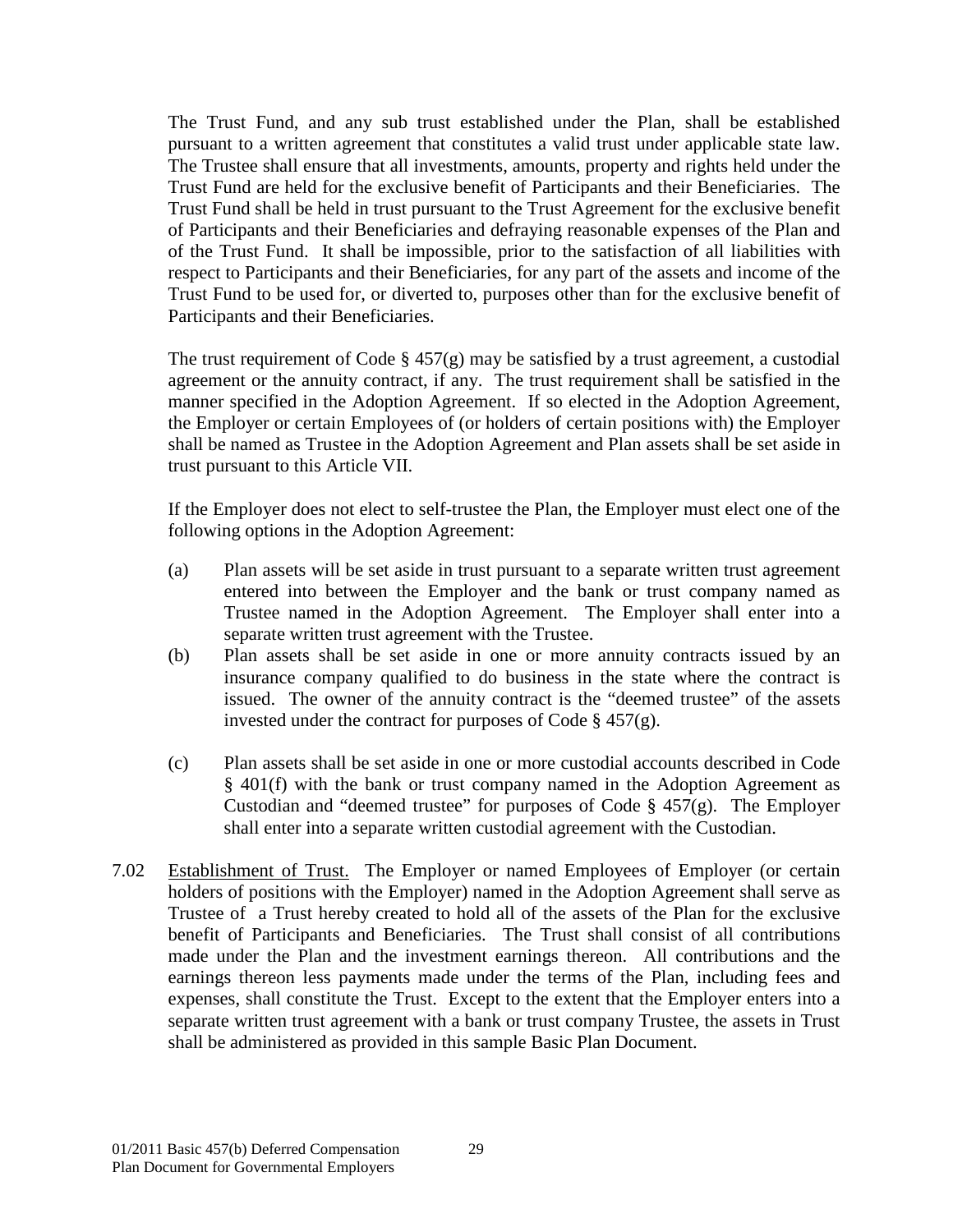<span id="page-34-0"></span>7.03 Appointment and Termination of Trustee. A Trustee may be named by the Employer and may be a Participant. The Trustee shall remain in office at the will of the Employer and may be removed from office at any time by the Employer, with or without cause. Such removal shall be effective upon delivery of written notice to the Trustee or at such later time as may be designated in such notice; provided that any such notice of removal shall take effect no sooner than 30 days and no later than 60 days after the delivery thereof, unless such 30 or 60 day period shall be waived. The Trustee may resign at any time upon giving written notice to the Employer or at such later time as may be designated in the notice of resignation; provided that (a) any such notice of resignation shall take effect no sooner than 30 days and no later than 60 days after the delivery thereof, unless such 30 day or 60 day period shall be waived and (b) upon such resignation or removal the Employer shall have the power and the duty to designate and appoint a successor Trustee, and the actual appointment of a successor Trustee is a condition that must be fulfilled before the resignation or removal of the Trustee shall become effective.

Upon appointment, the successor Trustee shall have all the rights, powers, privileges, liabilities and duties of the predecessor Trustee. The Trustee so resigned or removed shall take any and all action necessary to vest the rights, powers, privileges, liabilities and duties of the Administrator in his, her or its successor.

- <span id="page-34-1"></span>7.04 Acceptance. By signing the Adoption Agreement the Trustee accepts the Trust created under the Plan and agrees to perform the obligations imposed.
- <span id="page-34-2"></span>7.05 Control of Plan Assets. The assets of the Trust or evidence of ownership shall be held by the Trustee, under the terms of the Plan and under either this Article VII or under the separate written trust agreement with a bank or trust company. If the assets represent amounts transferred from a former plan, the Trustee shall not be responsible for the propriety of any investment under the former plan.
- <span id="page-34-3"></span>7.06 General Duties of the Trustee. The Employer or named individuals in the employ of the Employer named as Trustee(s) in the Adoption Agreement shall be responsible for the administration of investments held in the Plan. The Trustee's duties shall include:
	- (a) receiving contributions under the terms of the Plan;
	- (b) making distributions from Plan assets held in Trust in accordance with written instructions received from an authorized representative of the Employer;
	- (c) keeping accurate records reflecting its administration of the Trust assets and making such records available to the Employer for review and audit. Within 90 days after each Plan Year, and within 90 days after its removal or resignation, the Trustee shall file with the Employer an accounting of its administration of the Trust assets during such year or from the end of the preceding Plan Year to the date of removal or resignation. Such accounting shall include a statement of cash receipts and disbursements since the date of its last accounting and shall contain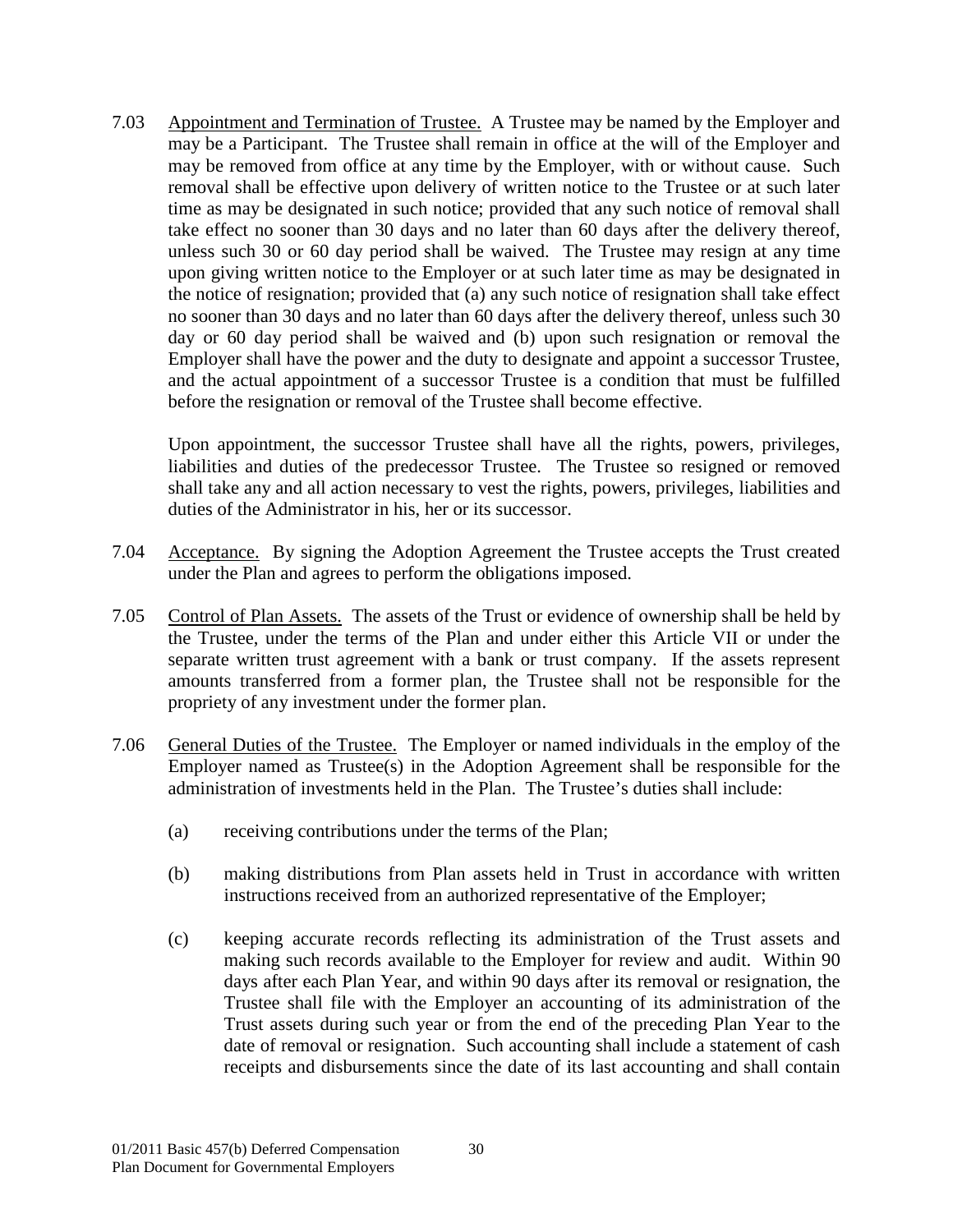an asset list showing the fair market value of investments held in the Trust as of the end of the Plan Year.

The value of marketable investments shall be determined using the most recent price quoted on a national securities exchange or over the counter market. The value of non-marketable investments shall be determined in the sole judgment of the Trustee which determination shall be binding and conclusive. The value of investments in securities or obligations of the Employer in which there is no market shall be determined in the sole judgment of the Employer and the Trustee shall have no responsibility with respect to the valuation of such assets. The Employer shall review the Trustee's accounting and notify the Trustee in the event of its disapproval of the report within 90 days, providing the Trustee with a written description of the items in question. The Trustee shall have 60 days to provide the Employer with a written explanation of the items in question; and

(d) employing such agents, attorneys or other professionals as the Trustee may deem necessary or advisable in the performance of its duties.

The Trustee's duties shall be limited to those described above. The Employer shall be responsible for any other administrative duties required under the Plan or by applicable law.

- <span id="page-35-0"></span>7.07 Investment Powers of the Trustee. The Trustee shall implement an investment program based on the Employer's investment objectives. If either the Employer or the Participant fails to issue investment directions as provided in Sections 8.01 and 8.02, the Trustee shall have authority to invest the Trust assets in its sole discretion. In addition to powers given by law, the Trustee may:
	- (a) invest the Trust assets in any form of property, including common and preferred stocks, exchange and trade put and call options, bonds, money market instruments, mutual funds (including Trust assets for which the Trustee or its affiliates serve as investment advisor), Treasury bills, deposits at reasonable rates of interest at banking institutions including but not limited to savings accounts and certificates of deposit, and other forms of securities or investment of any kind, class, or character whatsoever, or in any other property, real or personal, having a ready market;
	- (b) invest and reinvest all or any part of the Trust assets in any insurance policies or other contracts with insurance companies including but not limited to individual or group annuity, deposit administration, and guaranteed interest contracts. Such contracts shall be held in the name of the Trustee;
	- (c) transfer any assets of the Trust to any group or common, collective or commingled fund that is maintained by a bank or other institution that is established to permit the pooling of assets of separate Trusts so long as such fund is available to § 457(b) plans;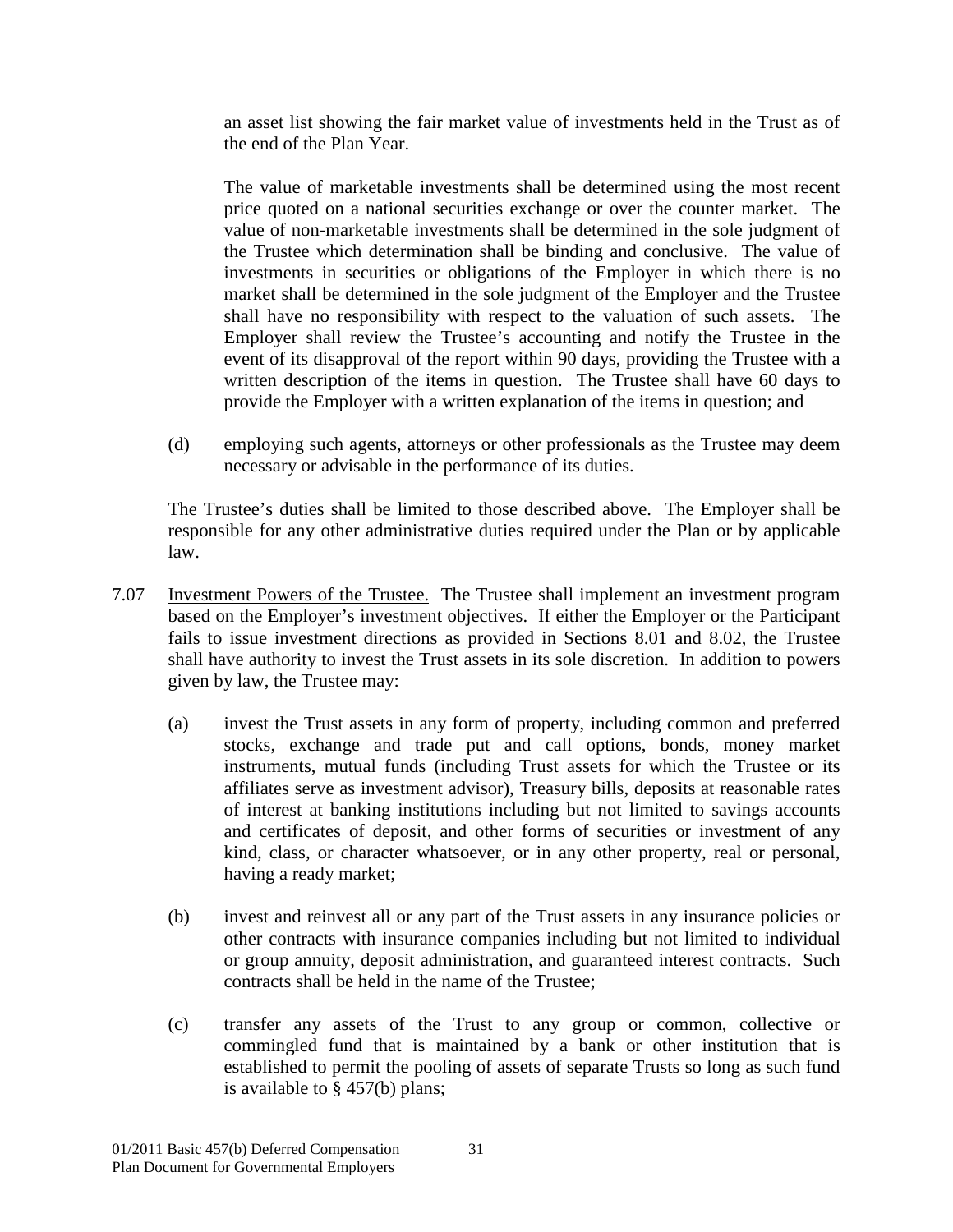- (d) hold cash un-invested and deposit same with any banking or savings institution at reasonable interest;
- (e) deposit fees earned from revenue sharing, 12(b)(1) fees, any investment gains and any otherwise unallocated trust assets into an account to be invested in any employer-directed investment option available under the Plan;
- (f) join in or oppose the reorganization, recapitalization, consolidation, sale or merger of corporations or properties, including those in which it is interested as a Trustee, upon such terms as it deems wise;
- (g) hold investments in nominee or bearer form;
- (h) to vote or refrain from voting any stocks, bonds, or other securities held in the Trust, to exercise any other right appurtenant to any securities or other property held in the Trust, to vote or refrain from voting proxies;
- (i) exercise all ownership rights with respect to assets held in the Trust; and
- (j) do any and all other acts that may be deemed necessary in the performance of the Trustee's duties hereunder.
- <span id="page-36-0"></span>7.08 Trustee Fees and Expenses. All reasonable costs, charges and expenses incurred by the Trustee in connection with the administration of the Trust assets (including fees for legal services rendered to the Trustee) may be paid by the Employer, but if not paid by the Employer when due, shall be paid from the Trust. Such reasonable compensation to a bank or trust company Trustee as may be agreed upon from time to time between the Employer and the Trustee may be paid by the Employer, but if not paid by the Employer when due, shall be paid by the Trust. The Trustee shall have the right to liquidate Trust assets to cover its fees. Notwithstanding the foregoing, no compensation other than reimbursement for expenses shall be paid to a Trustee who is the Employer or a full-time Employee. In the event any part of the Trust assets become subject to tax, all taxes incurred shall be paid from the Trust unless the Administrator advises the Trustee not to pay such tax. If pursuant to 7.07(e) an account holding un-invested trust assets is in existence at anytime during the Plan Year, all amounts in the account shall be first used to offset any plan expenses and any amounts remaining shall be allocated to Participant's accounts no later than the end of the Plan Year.
- <span id="page-36-1"></span>7.09 Exclusive Benefit Rules. No part of the Trust assets shall be used for, or diverted to, purposes other than for the exclusive benefit of Participants, former Participants with an interest in the Plan and the Beneficiary or Beneficiaries of a deceased Participant having an interest in the Trust assets at the death of the Participant.
- <span id="page-36-2"></span>7.10 Trustee Actions. Every action taken by the Trustee shall be presumed to be a fair and reasonable exercise of the authority vested in or the duties imposed upon him, her or it.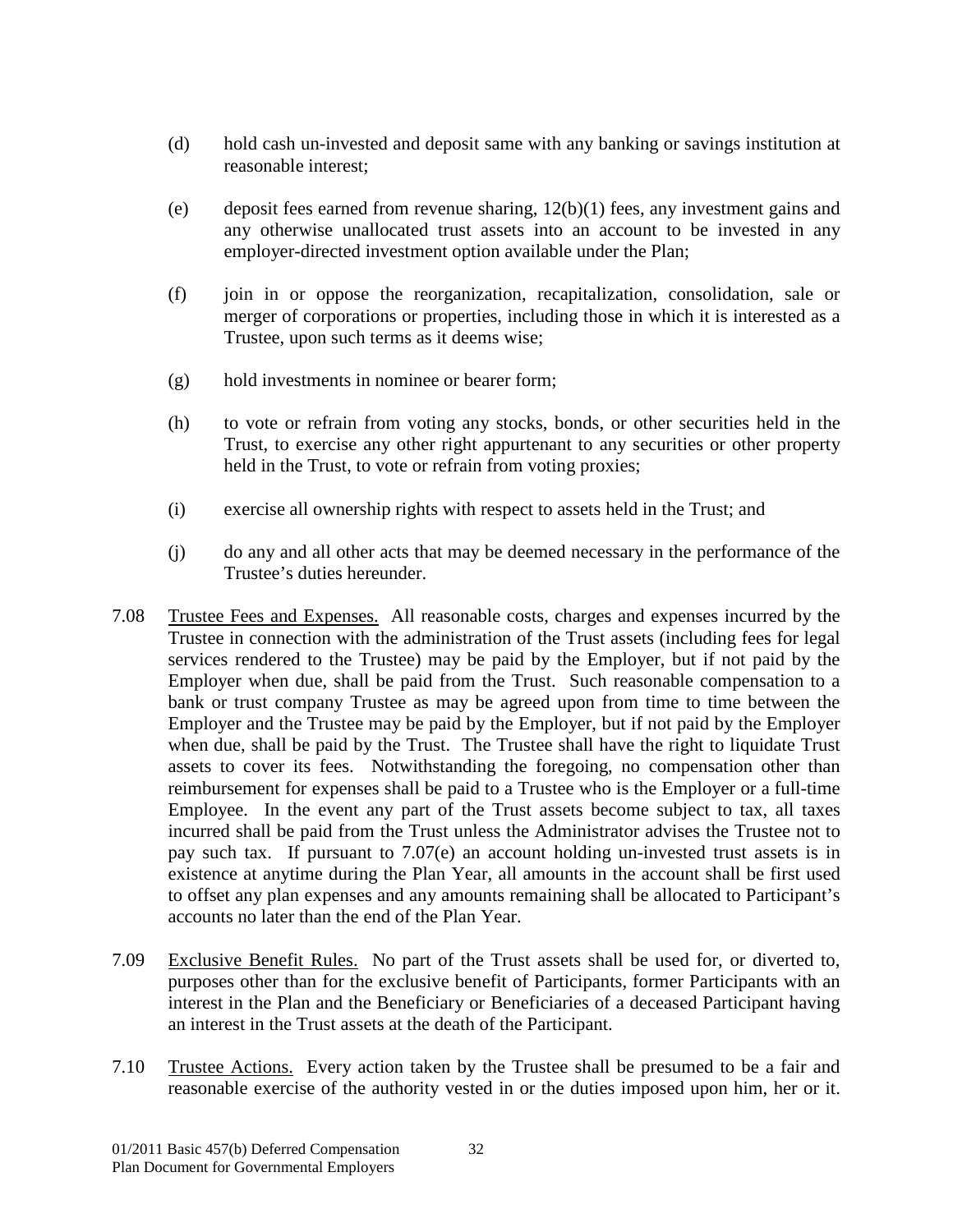The Trustee shall be deemed to have exercised reasonable care, diligence and prudence and to have acted impartially as to all persons interested, unless the contrary be proven by affirmative evidence. The Trustee shall not be liable for amounts of Compensation deferred by Participants or for other amounts payable under the Plan.

- <span id="page-37-0"></span>7.11 Delegation. Subject to any applicable laws and any approvals required by the Employer, the Trustee may delegate any or all powers and duties hereunder to another person, persons or entity and may pay reasonable compensation for such services as an administrative expense of the Plan to the extent such compensation is not otherwise paid.
- <span id="page-37-1"></span>7.12 Division of Duties and Indemnification.
	- (a) The Trustee shall have the authority and discretion to manage and govern the Trust assets to the extent provided in this instrument, but does not guarantee the Trust in any manner against investment loss or depreciation in asset value or guarantee the adequacy of the Trust assets to meet and discharge all or any liabilities of the Plan.
	- (b) The Trustee shall not be liable for the making, retention or sale of any investment or reinvestment made by it, as herein provided, or for any loss to, or diminution of the Trust assets or for any other loss or damage which may result from the discharge of its duties hereunder except to the extent it is judicially determined that the Trustee has failed to exercise the care, skill, prudence and diligence under the circumstances then prevailing that a prudent person acting in a like capacity and familiar with such matters would use in the conduct of an enterprise of a like character with like aims.
	- (c) The Employer warrants that all directions issued to the Trustee by it or the Administrator shall be in accordance with the terms of the Plan and not contrary to the provisions of the Code.
	- (d) The Trustee shall not be answerable for any action taken pursuant to any direction, consent, certificate or other paper or document on the belief that the same is genuine and signed by the proper person. All directions by the Employer or the Administrator shall be in writing from the authorized individual or individuals named in the Adoption Agreement.
	- (e) The duties and obligations of the Trustee shall be limited to those expressly imposed upon it by this instrument or subsequently agreed upon by the parties. Responsibility for administrative duties required under the Plan or applicable law not expressly imposed upon or agreed to by the Trustee shall rest solely with the Employer.
	- (f) The Trustee shall be indemnified and held harmless by the Employer from and against any and all liability to which the Trustee may be subjected, including all expenses reasonably incurred in its defense, for any action or failure to act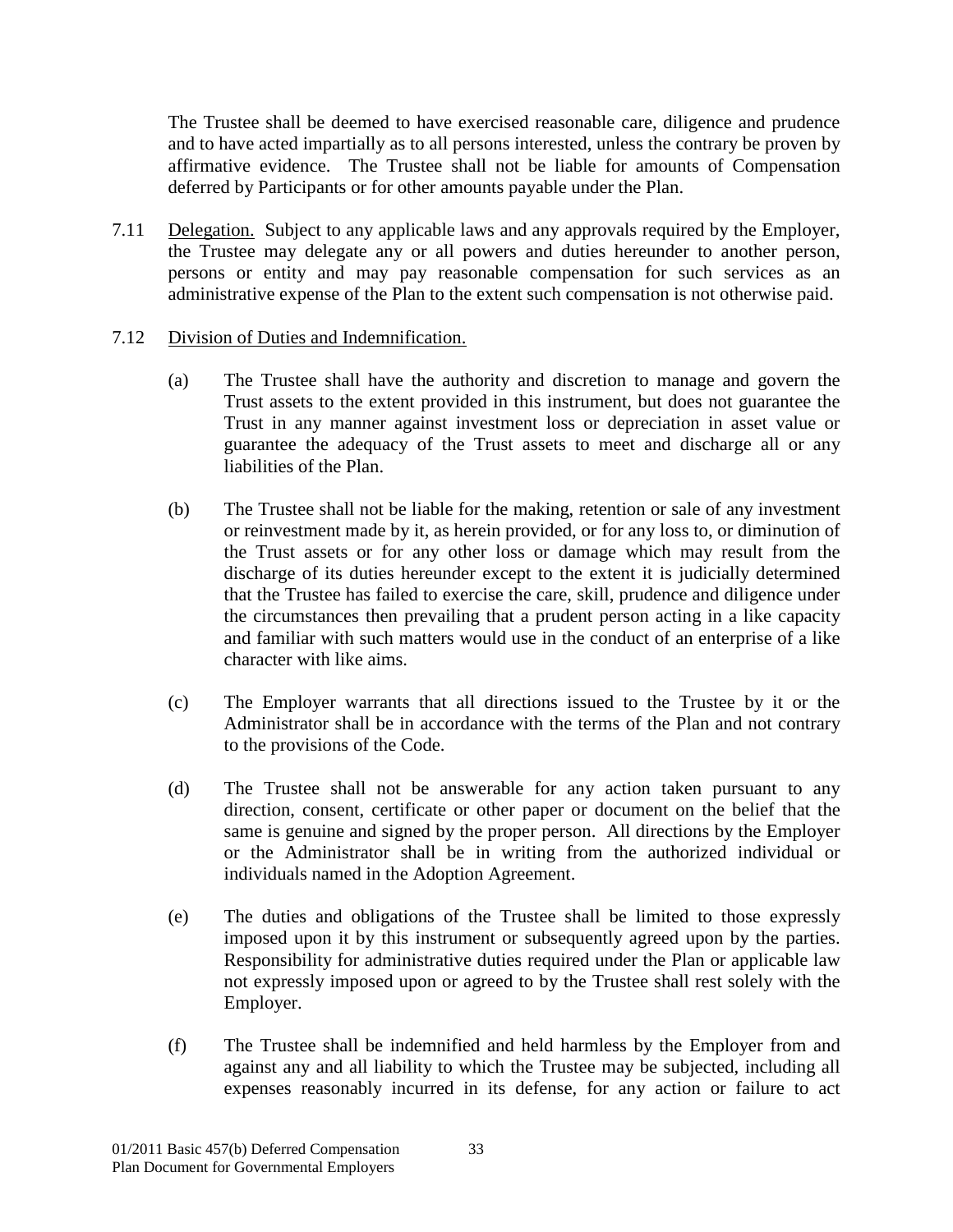resulting from compliance with the instructions of the Employer, the Employees or agents of the Employer, the Administrator, or any other fiduciary to the Plan, and for any liability arising from the actions or inactions of any predecessor Trustee, custodian or other fiduciaries of the Plan.

(g) The Trustee shall not be responsible in any way for the application of any payments it is directed to make or for the adequacy of the Trust assets to meet and discharge any and all liabilities under the Plan.

## **VIII. INVESTMENTS**

- <span id="page-38-1"></span><span id="page-38-0"></span>8.01 Investment Options. Employer shall have the sole discretion to select one or more investment options to be offered under the Plan. These investment options may include specified life insurance policies, annuity contracts or investment media issued by an insurance company. It shall be the sole responsibility of the Employer to ensure that all investment options offered under the Plan are appropriate and in compliance with any and all state laws pertaining to such investments.
- <span id="page-38-2"></span>8.02 Participant Investment Direction. If the Employer chooses to designate one or more investment options in which Participants may direct investment of their Account(s), Participants shall have the option to direct the investment of their Account(s) from among the investment options designated by the Employer. The Participant's right to transfer among or out of any such investment options shall be subject to any timing or other restrictions imposed upon Participants by the providers of the investment options chosen by the Participant, including, but not limited to market-timing restrictions, excessive trading restrictions and redemption fees. The Trustee or Custodian, as applicable, shall hold title to such investment options. A Participant's right to direct the investment of Account balances shall apply only to making selections among the options made available under the Plan and only to the extent specified by the Employer pursuant to uniform rules. The terms of this paragraph, including any trading restrictions or fees, shall also apply to Beneficiary and Alternate Payee accounts.
	- (a) Each Participant shall designate on the form prescribed by the Administrator the one or more investment options in which he or she wishes to have his Account invested and may change such investment directions in accordance with and at the time or times specified under uniform rules established by the Administrator or the investment provider, as applicable. The Participant's Account shall be debited or credited as appropriate to reflect all gains or losses on such investments. If a Participant has the right to direct the investment of his Account but does not provide such direction pursuant to uniform rules established by Employer, the Participant's Account shall be invested in the investment option selected by the Plan.
	- (b) Neither the Employer, the Administrator, the Trustee, the Custodian nor any other person shall be liable for any loss incurred by virtue of following the Participant's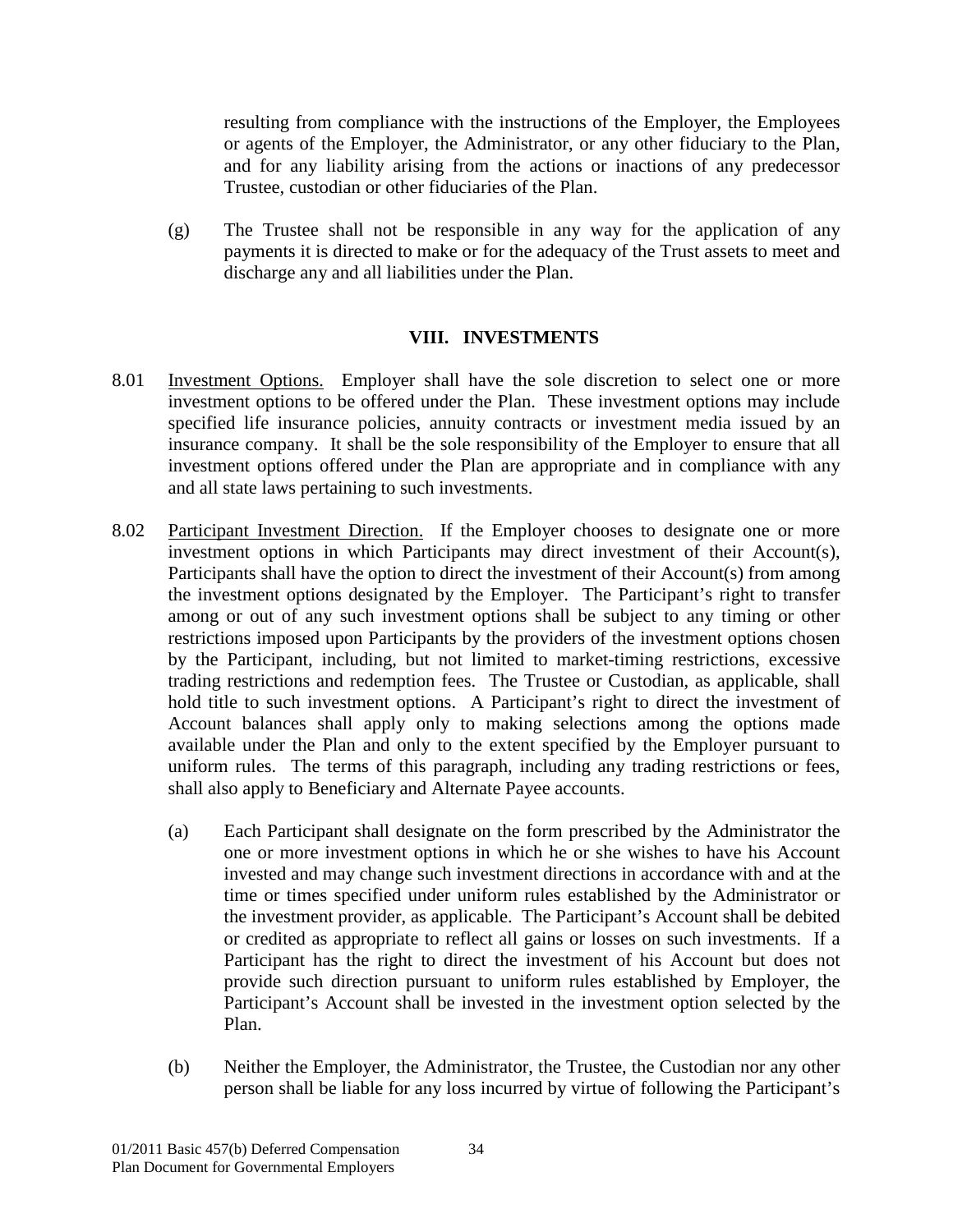directions or by reason of any reasonable administrative delay in implementing such directions.

(c) The Employer may from time to time change the investment options made available under the Plan pursuant to uniform rules established by the Administrator. If the Employer eliminates an investment option, all Participants who had chosen that investment option shall select another option. If the Participant does not select a new option, money remaining in the eliminated investment option shall be reinvested at the direction of the Employer. The Participants shall have no right to require the Employer to select or retain any investment option. Any change with respect to investment options made by the Employer or a Participant, however, shall be subject to the terms and conditions (including any rules or procedural requirements) of the affected investment options.

## <span id="page-39-0"></span>8.03 Employer Investment Direction.

- (a) To the extent the Employer chooses not to allow Participant direction of the investment of his or her Account, the Employer shall have the right to direct the Trustee or Custodian with respect to investments of the Trust assets, may appoint an investment manager to direct investments or may give the Trustee sole investment management responsibility. The Employer or investment manager shall make any investment directive in writing. Such instructions regarding the delegation of investment responsibility shall remain in force until revoked or amended in writing. The Trustee shall not be responsible for the propriety of any investment made at the direction of the Employer or an investment manager and shall not be required to consult with or advise the Employer regarding the investment quality of any directed investment held hereunder. In the absence of such written directive, the Trustee shall automatically invest the available cash in its discretion in an appropriate interim investment until specific investment directions are received.
- (b) If the Employer fails to direct the investment of Trust assets or name an investment manager and the Trustee or Custodian do not have investment authority, the Administrator shall have full investment authority.
- <span id="page-39-1"></span>8.04 Participant Accounts. The Administrator shall maintain or cause to be maintained one or more individual accounts for each Participant. Such accounts shall include separate accounts, as necessary, for Code § 457(b) Deferred Compensation, Code § 457(b) rollovers, IRA rollovers, other qualified plan and Code § 403(b) plan rollovers and such other accounts as may be appropriate from time to time for plan administration. At regular intervals established by the Administrator, each Participant's account(s) shall be credited with the amount of any Deferred Compensation paid into the Trust; debited with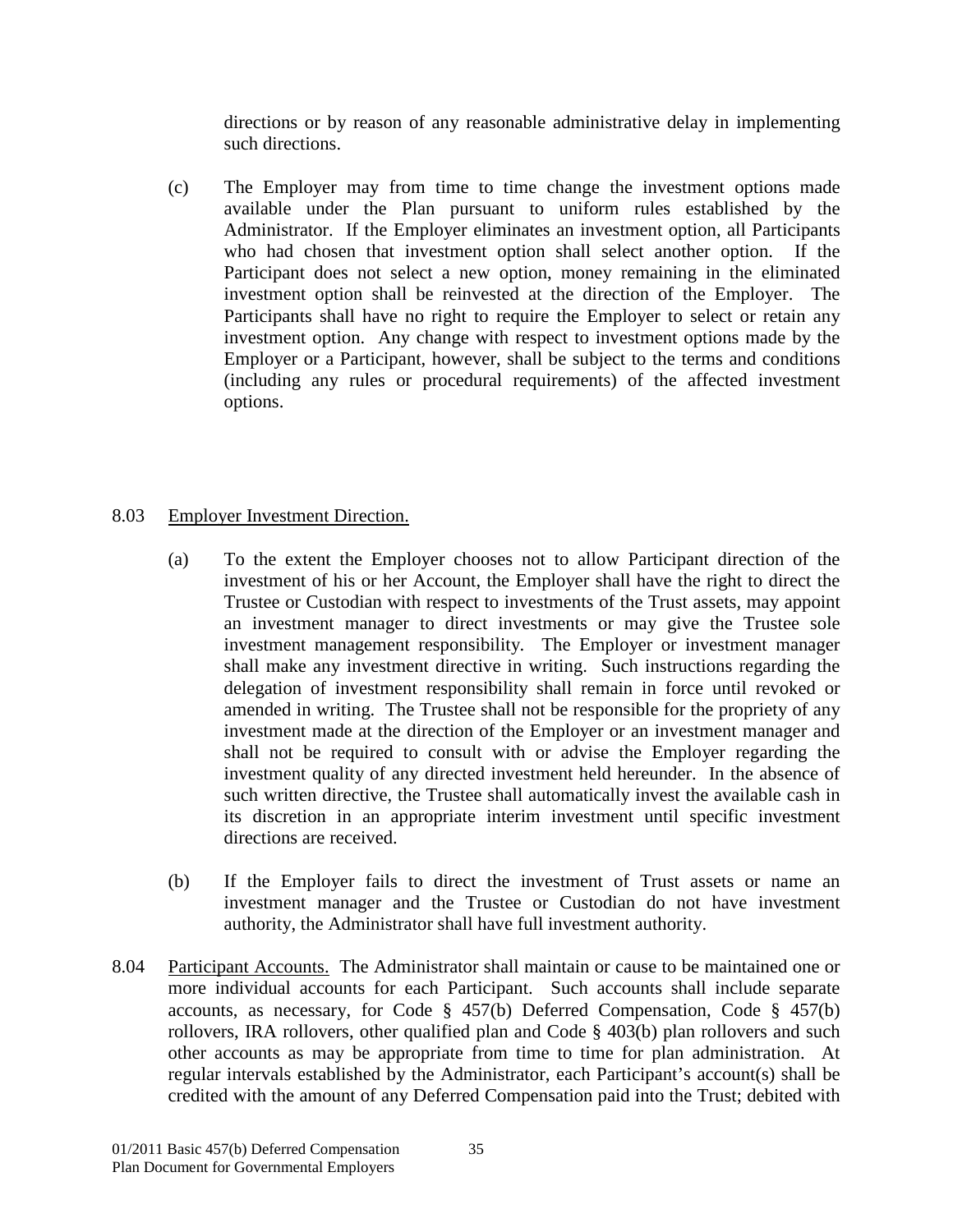any applicable administrative or investment expense, including, but not limited to, fees charged to Participants, allocated on a reasonable and consistent basis; credited or debited with investment gain or loss, as appropriate; and debited with the amount of any distribution. Each Participant shall be notified in writing of the balance in his Account at least once a year.

## **IX. ADMINISTRATION**

- <span id="page-40-1"></span><span id="page-40-0"></span>9.01 Administrator. Employer shall be the Administrator unless another person or persons is appointed by the Employer in the Adoption Agreement pursuant to Section 9.02.
- <span id="page-40-2"></span>9.02 Appointment and Termination of Administrator. An Administrator may be named in the Adoption Agreement by the Employer and may be a Participant. The Administrator shall remain in office at the will of the Employer and may be removed from office at any time by the Employer, with or without cause. Such removal shall be effective upon delivery of written notice to the Administrator or at such later time as may be designated in such notice; provided that any such notice of removal shall take effect no later than 60 days after the delivery thereof, unless such 60 day period shall be waived. The Administrator may resign at any time upon giving written notice to the Employer or at such later time as may be designated in the notice of resignation provided that; (a) any such notice of resignation shall take effect no later than 60 days after the delivery thereof, unless such 60 day period shall be waived; and (b) upon such resignation or removal the Employer shall have the power and the duty to designate and appoint a successor Administrator, and the actual appointment of a successor Administrator is a condition that must be fulfilled before the resignation or removal of the Administrator shall become effective. Upon appointment, the successor Administrator shall have all the rights, powers, privileges, liabilities and duties of the predecessor Administrator. The Administrator so resigned or removed shall take any and all action necessary to vest the rights, powers, privileges, liabilities and duties of the Administrator in the successor.
- <span id="page-40-3"></span>9.03 Duties of Administrator. Subject to any applicable laws and any approvals required by the Employer, the Administrator shall have full power and authority to adopt rules, regulations and procedures for the administration of the Plan, and to interpret, alter, amend, or revoke any rules, regulations or procedures so adopted. The Administrator's duties shall include:
	- (a) appointing the Plan's attorney, accountant, actuary, custodian or any other party needed to administer the Plan or the Plan assets;
	- (b) directing the Trustee or Custodian with respect to payments from the Plan assets held in Trust;
	- (c) communicating with Employees regarding their participation and benefits under the Plan, including the administration of all claims procedures;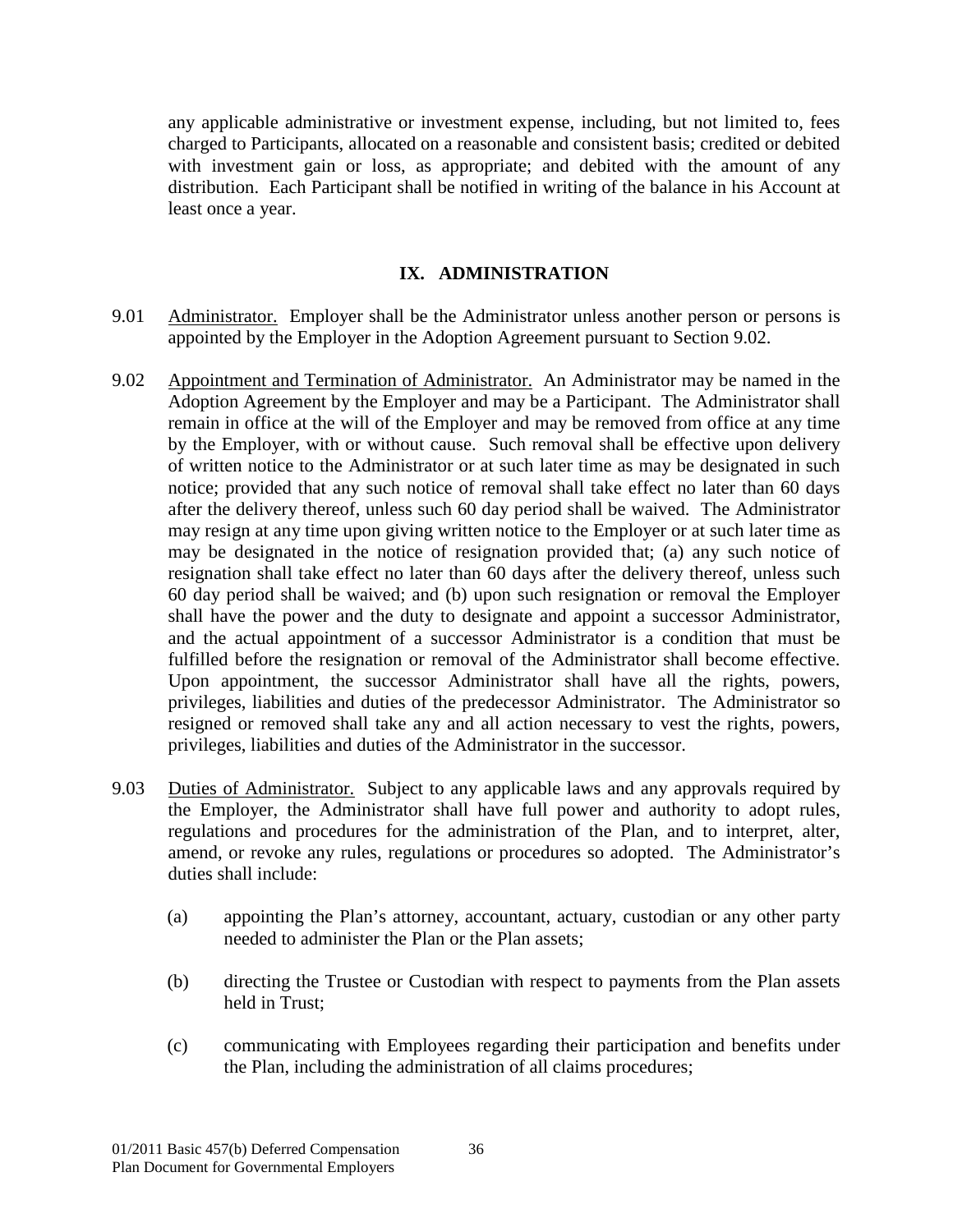- (d) filing any returns and reports with the Internal Revenue Service or any other governmental agency;
- (e) reviewing and approving any financial reports, investment reviews, or other reports prepared by any party appointed under paragraph (a);
- (f) establishing a funding policy and investment objectives consistent with the purposes of the Plan; and
- (g) construing and resolving any question of Plan interpretation. The Administrator's interpretation of Plan provisions including eligibility and benefits under the Plan is final.
- <span id="page-41-0"></span>9.04 Administrative Fees and Expenses. All reasonable costs, charges and expenses incurred by the Administrator in connection with the administration of the Plan (including fees for legal services rendered to the Administrator) may be paid by the Employer, but if not paid by the Employer when due, shall be paid from Plan assets. Such reasonable compensation to the Administrator as may be agreed upon from time to time between the Employer and Administrator may be paid by the Employer, but if not paid by the Employer when due shall be paid from Plan assets. Notwithstanding the foregoing, no compensation other than reimbursement for expenses shall be paid to an administrator who is the Employer or a full-time Employee of the Employer. In the event any part of the assets in the Plan become subject to tax, all taxes incurred shall be paid from the Plan assets unless the Administrator instructs the Trustee or Custodian not to pay such tax.
- <span id="page-41-1"></span>9.05 Actions of Administrator. Every action taken by the Administrator shall be presumed to be a fair and reasonable exercise of the authority vested in or the duties imposed upon him, her or it. The Administrator shall be deemed to have exercised reasonable care, diligence and prudence and to have acted impartially as to all persons interested, unless the contrary be proven by affirmative evidence. The Administrator shall not be liable for amounts of Compensation deferred by Participants or for other amounts payable under the Plan.
- <span id="page-41-2"></span>9.06 Delegation. Subject to any applicable laws and any approvals required by the Employer, the Administrator may delegate any or all powers and duties hereunder to another person, persons or entity, and may pay reasonable compensation for such services as an administrative expense of the Plan to the extent such compensation is not otherwise paid.
- <span id="page-41-3"></span>9.07 Investment and Service Providers. Any company which issues policies, contracts or investment media to the Employer or in respect of a Participant is not a party to this Plan and such company shall have no responsibility, accountability or liability to the Employer, the Administrator, any Participant or any Beneficiary with regard to the operation or adequacy of this Plan, including any future amendments made thereto.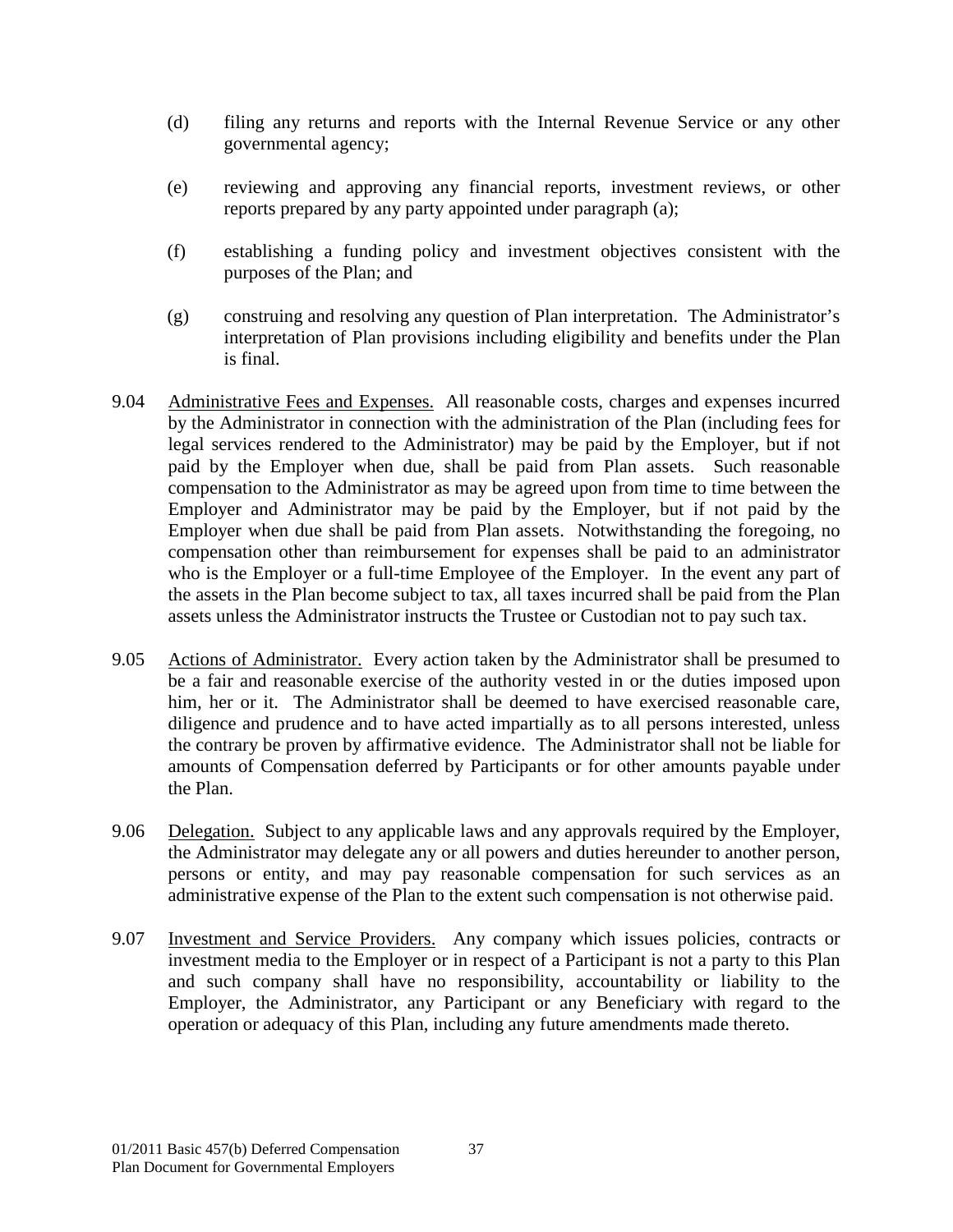## **X. LEAVE OF ABSENCE**

- <span id="page-42-1"></span><span id="page-42-0"></span>10.01 Paid Leave of Absence. If a Participant is on an approved leave of absence from the Employer with Compensation, or on approved leave of absence without Compensation that does not constitute a Severance from Employment, which under the Employer's current practices is generally a leave of absence without Compensation for a period of one year or less, said Participant's participation in the Plan may continue.
- <span id="page-42-2"></span>10.02 Unpaid Leave of Absence. If a Participant is on an approved leave of absence without Compensation and such leave of absence continues to such an extent that it becomes a Severance from Employment, said Participant shall have separated from service with the Employer for purposes of this Plan. Upon termination of leave without pay and return to active status, the Participant may enter into a new Participation Agreement to be effective when permitted by Section 2.11.

## **XI. AMENDMENT OR TERMINATION OF PLAN**

- <span id="page-42-4"></span><span id="page-42-3"></span>11.01 Termination. The Employer may at any time terminate this Plan; provided, however, that no termination shall affect the amount of benefits, which at the time of such termination shall have accrued for Participants or Beneficiaries. Such accrued benefit shall include any Compensation deferred before the time of the termination and income thereon accrued to the date of the termination. Such amount shall be calculated in accordance with Section 8.04 and the terms and conditions of the affected investment option. Upon such termination, each Participant in the Plan shall be deemed to have revoked his agreement to defer future Compensation as provided in Section 2.10 as of the date of such termination and Section 2.04(b) shall no longer be in effect. Each Participant's full Compensation on a nondeferred basis shall be restored. Upon plan termination, all amounts deferred will be distributed to Participants or Beneficiaries as soon as administratively practicable after the termination date.
- <span id="page-42-5"></span>11.02 Amendment. The Employer may amend the provisions of this Plan at any time; provided, however, that no amendment shall affect the amount of benefits which at the time of such amendment shall have accrued for Participants or Beneficiaries, to the extent of Compensation deferred before the time of the amendment and income thereon accrued to the date of the amendment, calculated in accordance with Section 8.04 and the terms and conditions of the investment options hereunder; and provided further, that no amendment shall affect the duties and responsibilities of the Trustee or Custodian unless executed by the Trustee or Custodian.

To the extent permitted by applicable law, the Employer delegates to the Administrator the authority to adopt rules, regulations or procedures from time to time as may be necessary or desirable to conform Plan provisions to, or to elaborate Plan provisions in light of, technical amendments to the Code, Treasury regulations or other guidance issued under the Code, and such rules, regulations or procedures are hereby ratified by the Employer as having the force and effect of Plan amendments.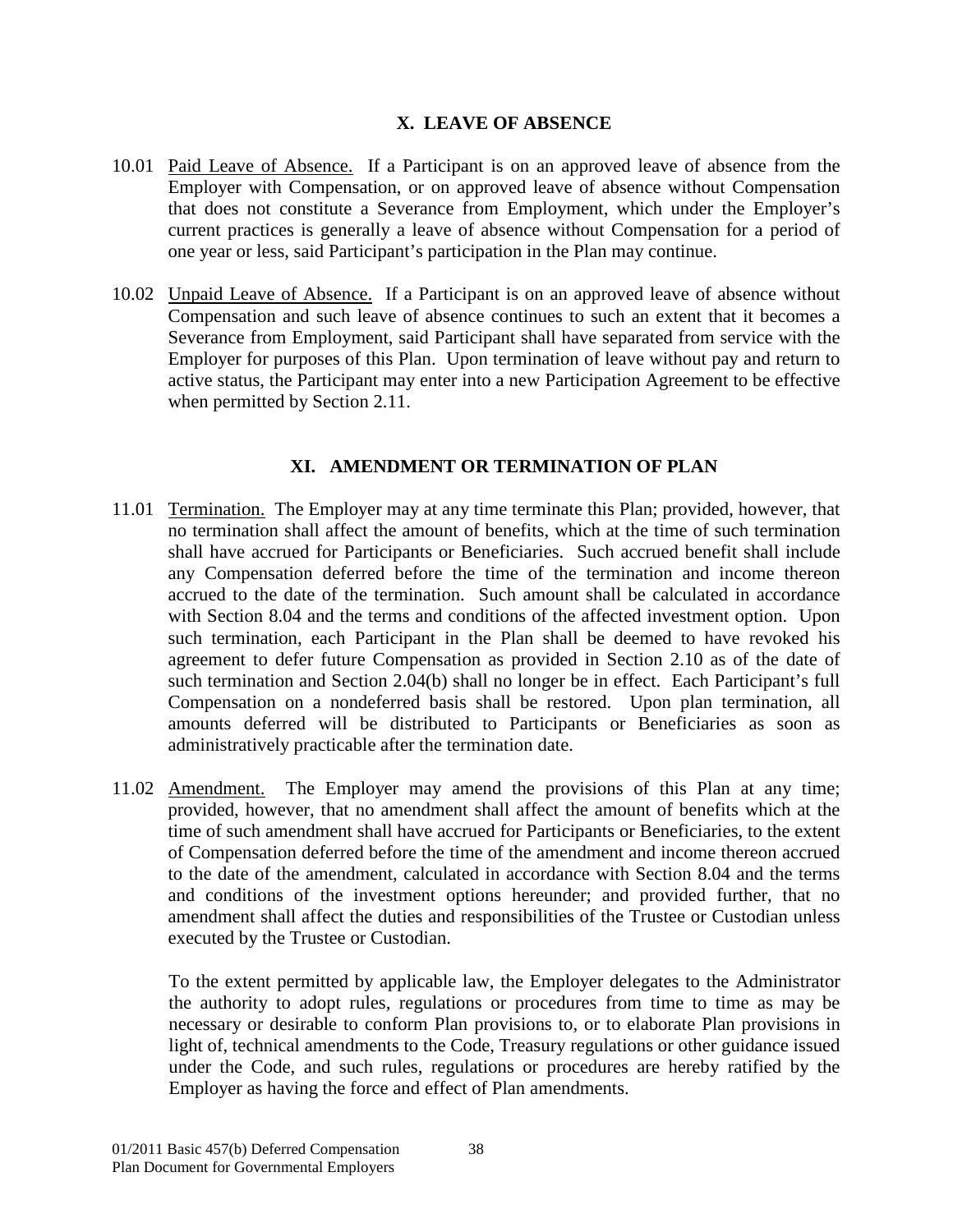<span id="page-43-0"></span>11.03 Copies of Amendments. The Administrator shall provide a copy of any Plan amendment to any Trustee or custodian and to the issuers of any investment options selected pursuant to Section 8.01.

#### **TAX TREATMENT OF AMOUNTS CONTRIBUTED**

<span id="page-43-1"></span>It is intended that pursuant to Code § 457, the amount deferred shall not be considered current compensation for purposes of federal income taxation except to the extent that the amount deferred is Designated Roth Contributions. This rule shall also apply to state income taxation unless applicable state laws provide otherwise. Such amounts shall, however, be included as compensation to the extent required under the Federal Insurance Contributions Act (FICA). Payments under this Plan shall supplement retirement and death benefits payable under the Employer's group insurance and retirement plans, if any.

#### <span id="page-43-2"></span> **NON-ASSIGNABILITY**

- <span id="page-43-3"></span>13.01 Non-Assignability. Except as provided in Sections 13.02 and 13.03, the interests of each Participant or Beneficiary under the plan are not subject to the claims of the Participant's or Beneficiary's creditors, and neither the Participant nor any Beneficiary shall have any right to sell, assign, transfer, or otherwise convey the right to receive any payments hereunder or any interest under the Plan, which payments and interest are expressly declared to be non-assignable and non-transferable.
- <span id="page-43-4"></span>13.02 Qualified Domestic Relations Orders. If so specified in the Adoption Agreement, domestic relations orders approved by the Administrator shall be administered as follows.
	- (a) Notwithstanding Section 13.01, if a final judgment, decree, or order (including approval of a property settlement) that is related to the provision of child support, alimony payments, or the marital property rights of a spouse or former spouse, child, or other dependent of a Participant (herein called an Alternate Payee) is made pursuant to the domestic relations law of any State and meets the requirements of Code § 414(p), then such order shall be referred to as a Qualified Domestic Relations Order ("QDRO"). If a QDRO is duly filed upon the Administrator, then the amount of the Participant's Account Balance shall be paid to or set aside in a separate account for Alternate Payee(s) as elected by the Alternate Payee. Payments to the Alternate Payee shall be made without regard to whether the Participant is eligible for a distribution of benefits under the Plan. The Administrator shall establish reasonable procedures for determining the status of any such decree or order and for effectuating distribution pursuant to the QDRO and may charge the Participant and Alternate Payee a fee as established from time to time.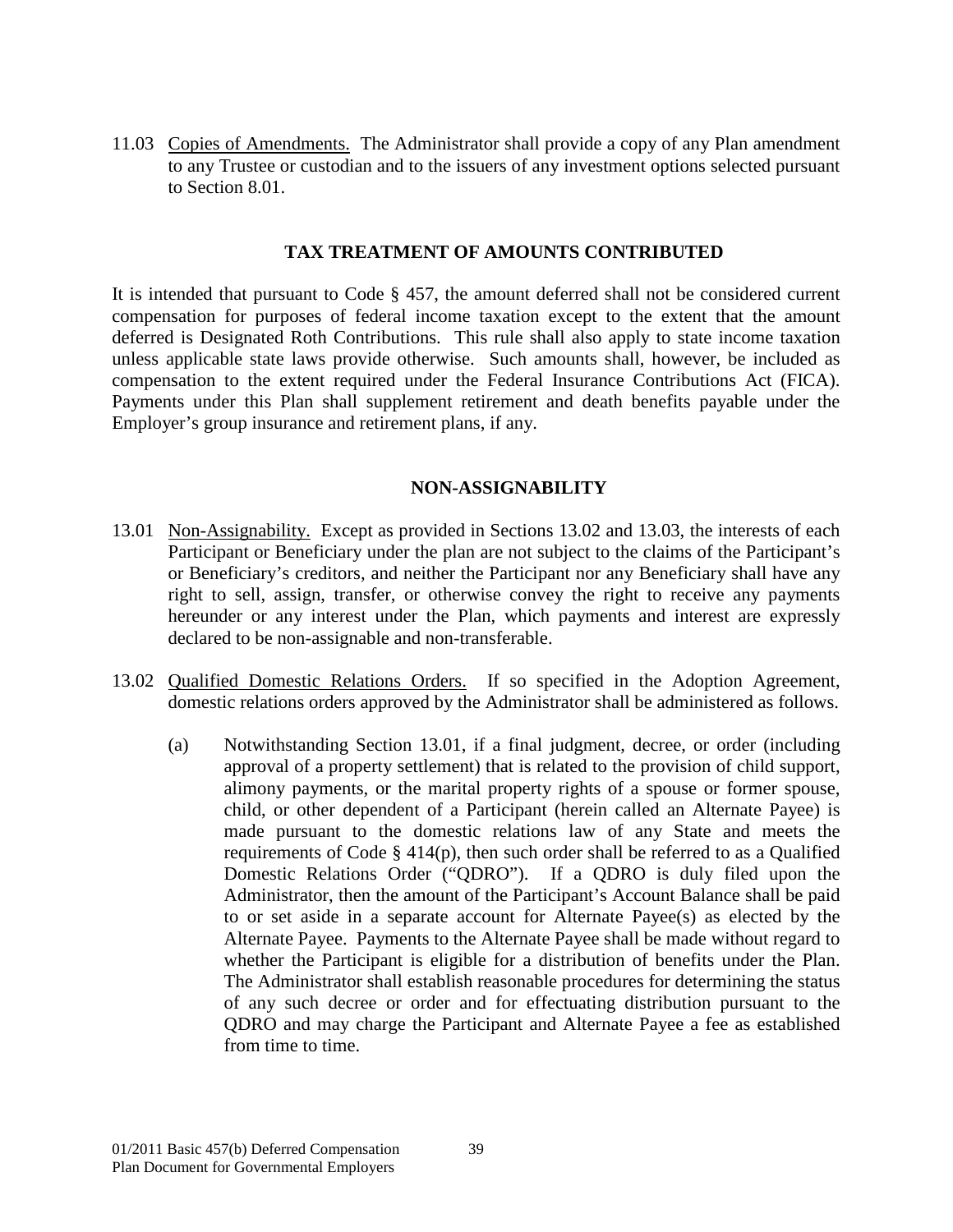Where necessary to carry out the terms of such a QDRO, a separate account shall be established with respect to the Alternate Payee(s) and such person shall be entitled to make investment selections with respect thereto in the same manner as the Participant, except to the extent restricted by the employer or a specific investment option under the plan. All costs and charges incurred in carrying out the investment selection shall be deducted from the account created for the spouse, former spouse or child making the investment selection. The Alternate Payee may select from among the forms of payment available to Participants except a joint and survivor annuity naming the Alternate Payee and a subsequent spouse. Withholding and income tax reporting shall be done with respect to the Alternate Payee under the terms of the Code as amended from time to time.

- (b) The Employer's liability to pay benefits to a Participant shall be reduced to the extent that amounts have been paid or set aside for payment to a spouse, former spouse or child pursuant to this Section. No amount shall be paid or set aside unless the Employer, or its agents or assigns, has been provided with satisfactory evidence releasing them from any further claim by the Participant with respect to these amounts. The Participant shall be deemed to have released the Employer from any claim with respect to such amounts in any case in which the Employer has been notified of or otherwise joined in a proceeding relating to a QDRO which sets aside a portion of the Participant's account for a spouse, former spouse or child, and the Participant fails to obtain an order of the court in the proceeding relieving the Employer from the obligation to comply with the QDRO.
- (c) The Employer shall not be obligated to comply with any judgment, decree or order that attempts to require the Plan to violate any Plan provision or any provision of Code § 457. Neither the Employer nor its agents or assigns shall be obligated to defend against or set aside any judgment, decree, or order described herein or any legal order relating to the division of a Participant's benefits under the Plan unless the full expense of such legal action is borne by the Participant. In the event that the Participant's action (or inaction) nonetheless causes the Employer, its agents or assigns to incur such expense, the amount of the expense may be charged against the Participant's account and thereby reduce Employer's obligation to pay benefits to the Participant. In the course of any proceeding relating to divorce, separation, or child support, the Employer, its agents and assigns shall be authorized to disclose information relating to Participant's individual account to the Participant's spouse, former spouse or child (including the legal representatives of the spouse, former spouse or child), or to a court.
- <span id="page-44-0"></span>13.03 IRS Levy. Notwithstanding Section 13.01, the Administrator may pay from a Participant's or Beneficiary's Account Balance the amount that the Administrator finds is lawfully demanded under a levy issued by the Internal Revenue Service with respect to that participant or Beneficiary or is sought to be collected by the United States Government under a judgment resulting from an unpaid tax assessment against the Participant or Beneficiary.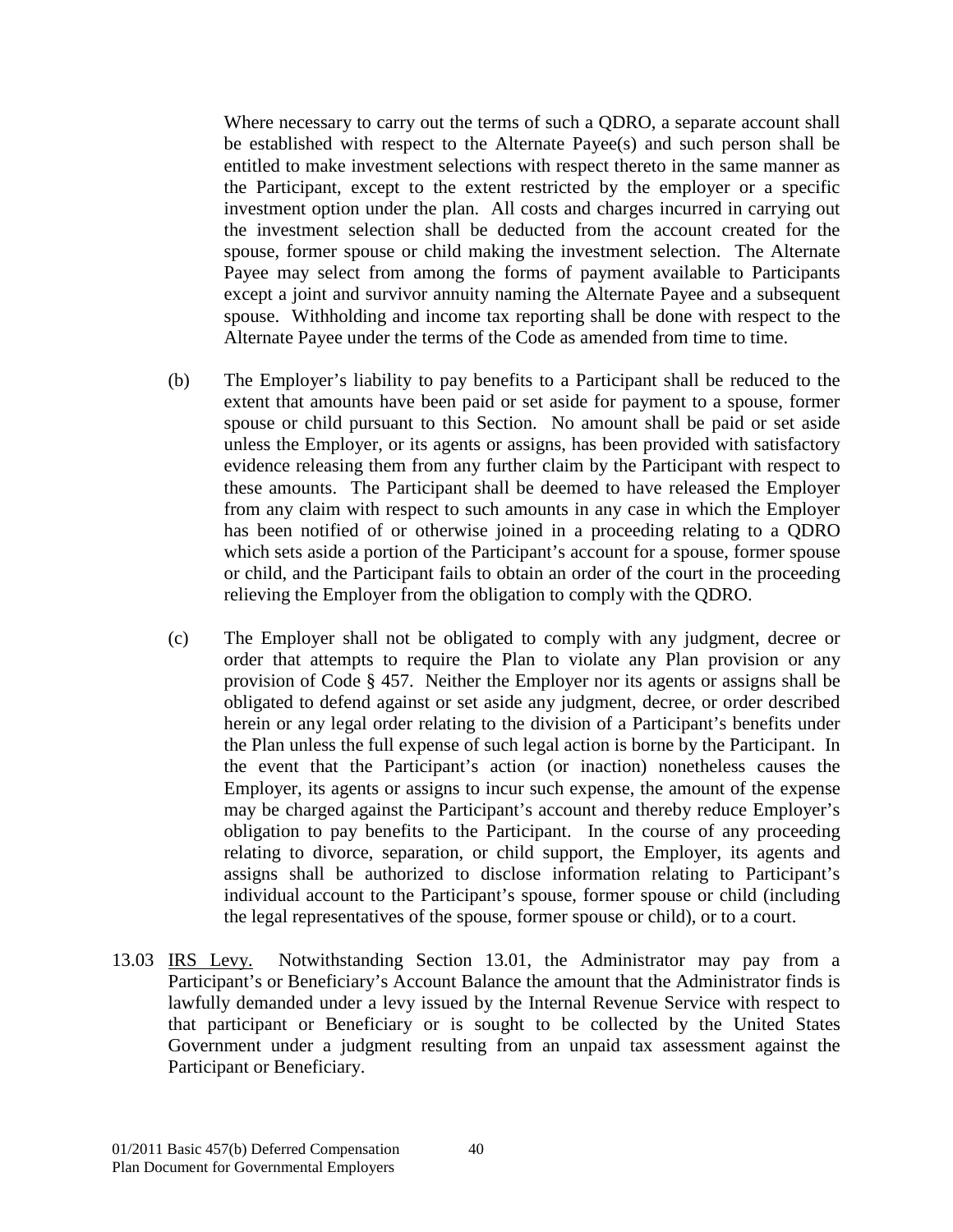<span id="page-45-0"></span>13.04 Mistaken Contributions. If any contribution (or any portion of a contribution) is made to the Plan by a good faith mistake of fact, then within one year after the payment of the contribution, and upon receipt in good order of a proper request approved by the Administrator, the amount of the mistaken contributions (adjusted for any income or loss in value, if any, allocable thereto) shall be returned directly to the Participant or, to the extent required or permitted by the Administrator, to the Employer.

If the Plan utilizes an Eligible Automatic Contribution Arrangement intended to satisfy Code § 414(w), the Participant may elect a return of their elective deferrals (as adjusted for applicable earnings and losses), if such election is made prior to the  $91<sup>st</sup>$  day after the date of the first elective contribution is deducted from the employee's Compensation. Any employer contributions shall be forfeited. Any forfeitures arising under the Plan shall be subject to the provisions of Sections 7.07 and 7.08 applicable to unallocated trust assets.

- <span id="page-45-1"></span>13.05 Payments to Minors and Incompetents. To the extent the Employer or Administrator determines that the following procedure meets applicable state or local law, if a Participant or Beneficiary entitled to receive any benefits hereunder is a minor or is adjudged to be legally incapable of giving valid receipt and discharge for such benefits, benefits will be paid to such person as the Administrator may designate for the benefit of such Participant or Beneficiary. Such payments shall be considered a payment to such Participant or Beneficiary and shall, to the extent made, be deemed a complete discharge of any liability for such payments under the Plan.
- <span id="page-45-2"></span>13.06 Procedure When Distributee Cannot Be Located. The Administrator shall make all reasonable attempts to determine the identity and address of a participant or a Participant's Beneficiary entitled to benefits under the Plan. For this purpose, a reasonable attempt means:
	- (a) the mailing by certified mail of a notice to the last known address shown on the Employer's or Administrator's records,
	- (b) notification sent to the Social Security Administration, Internal Revenue Service or the Pension Benefit Guaranty Corporation (under their program to identify payees under retirement plans) and
	- (c) the payee has not responded within six months.

If the Administrator is unable to locate such a person entitled to benefits hereunder, or if there has been no claim made for such benefits, the trust fund shall continue to hold the benefits due such person until in the Employer's or Administrator's sole discretion, the Plan is required to take other action under applicable law except that if, in the Adoption Agreement, the Plan elected mandatory distributions greater than \$1,000, then the Administrator will pay the distribution for such person in a direct rollover to an individual retirement plan designated by the plan administrator.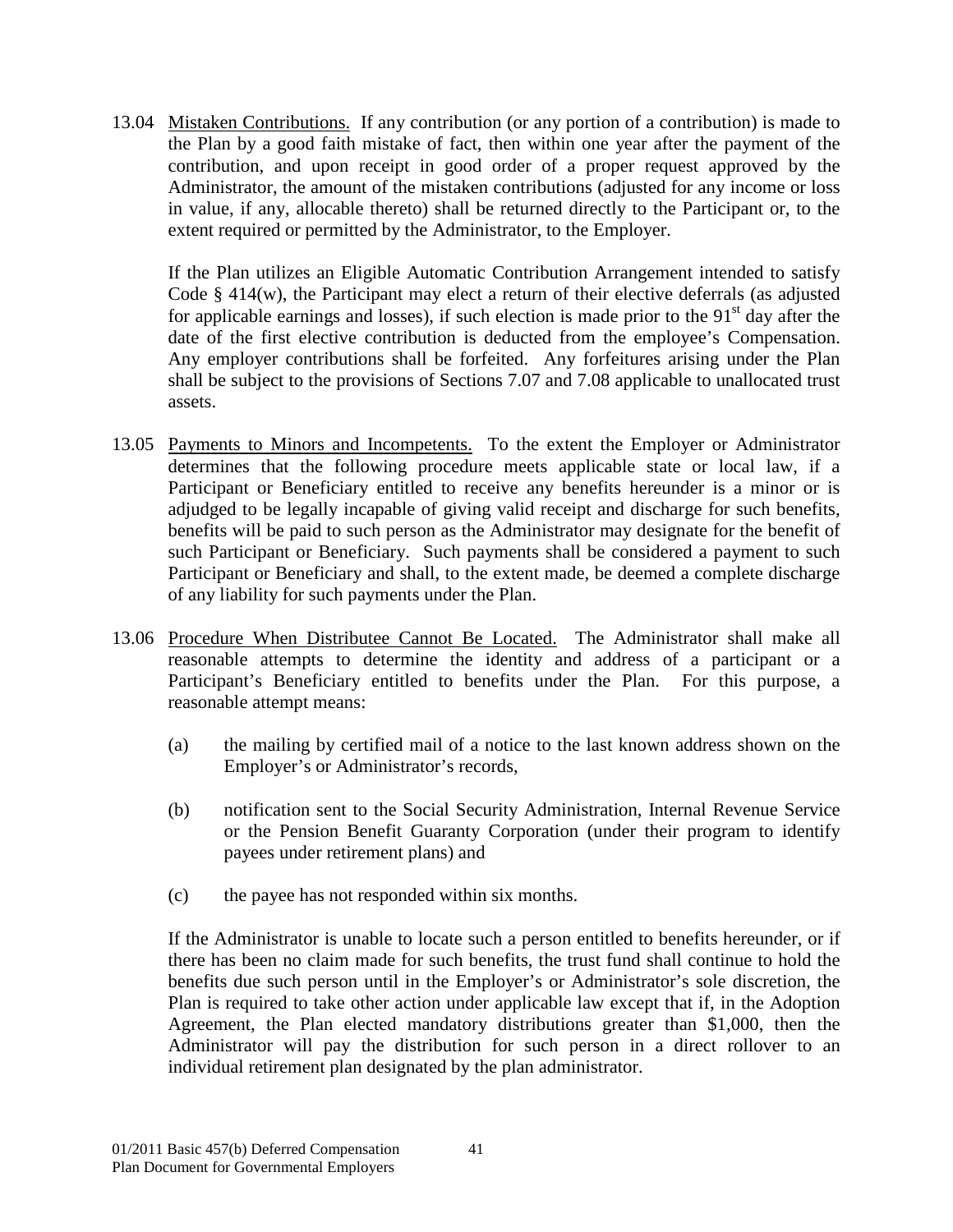#### <span id="page-46-0"></span> **DISCLAIMER**

- 14.01 The Employer and the Administrator make no endorsement, guarantee or any other representation and shall not be liable to the Plan or to any Participant, Beneficiary or any other person with respect to:
	- (a) the financial soundness, investment performance, fitness, or suitability (for meeting a Participant's objectives, future obligations under the Plan, or any other purpose) of any investment option offered pursuant to Section 8.01 or any investment vehicle in which amounts deferred under the Plan are actually invested or
	- (b) the tax consequences of the Plan to any Participant, Beneficiary or any other person.

## **EMPLOYER PARTICIPATION**

<span id="page-46-1"></span>15.01 Notwithstanding any other provisions of this Plan and if so specified in the Adoption Agreement, the Employer may contribute additional amounts into the Plan on behalf of any Participant, so long as the total amount contributed by the Employer when added to the Annual Deferral made by the Participant does not exceed the maximum deferral permitted by Article III for the calendar year. The amount of such Employer contribution and the Employees or independent contractors eligible to receive such contributions shall be detailed in an amendment attached to this Plan document. Such Employer contributions shall be wages for services rendered by the Participant to the Employer during the payroll period contributed.

## <span id="page-46-2"></span> **INTERPRETATION**

- <span id="page-46-3"></span>16.01 Governing Law. This Plan shall be construed under the laws of the state in which the Employer is located.
- <span id="page-46-4"></span>16.02 Internal Revenue Code § 457. This Plan is intended to be an eligible deferred compensation plan within the meaning of Code § 457 and shall be interpreted so as to be consistent with such Section and all regulations promulgated thereunder.
- <span id="page-46-5"></span>16.03 Word Usage. Words used herein in the singular shall include the plural and the plural the singular where applicable, and one gender shall include the other genders where appropriate.
- <span id="page-46-6"></span>16.04 Headings. The headings of sections, sections or other subdivisions hereof are included solely for convenience of reference. If there is any conflict between such headings and the text of the Plan, the text shall control.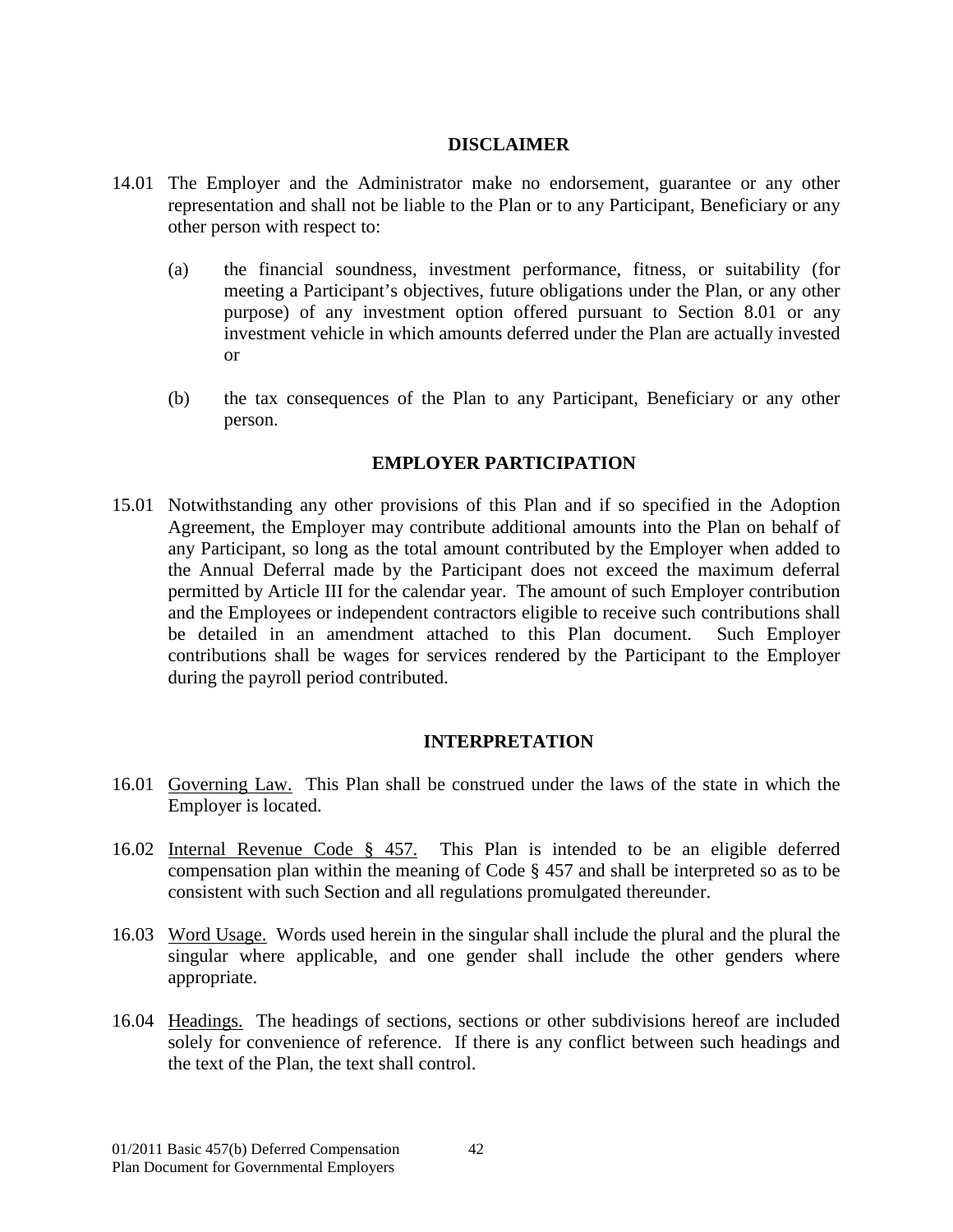<span id="page-47-0"></span>16.05 Entire Agreement. This Plan, the executed Adoption Agreement and any properly adopted amendment thereof, shall constitute the total agreement or contract between the Employer and the Participant regarding the Plan. No oral statement regarding the Plan may be relied upon by the Participant. This Plan and any properly adopted amendment shall be binding on the parties hereto and their respective heirs, administrators, Trustees, successors, assigns and on all designated Beneficiaries of the Participant.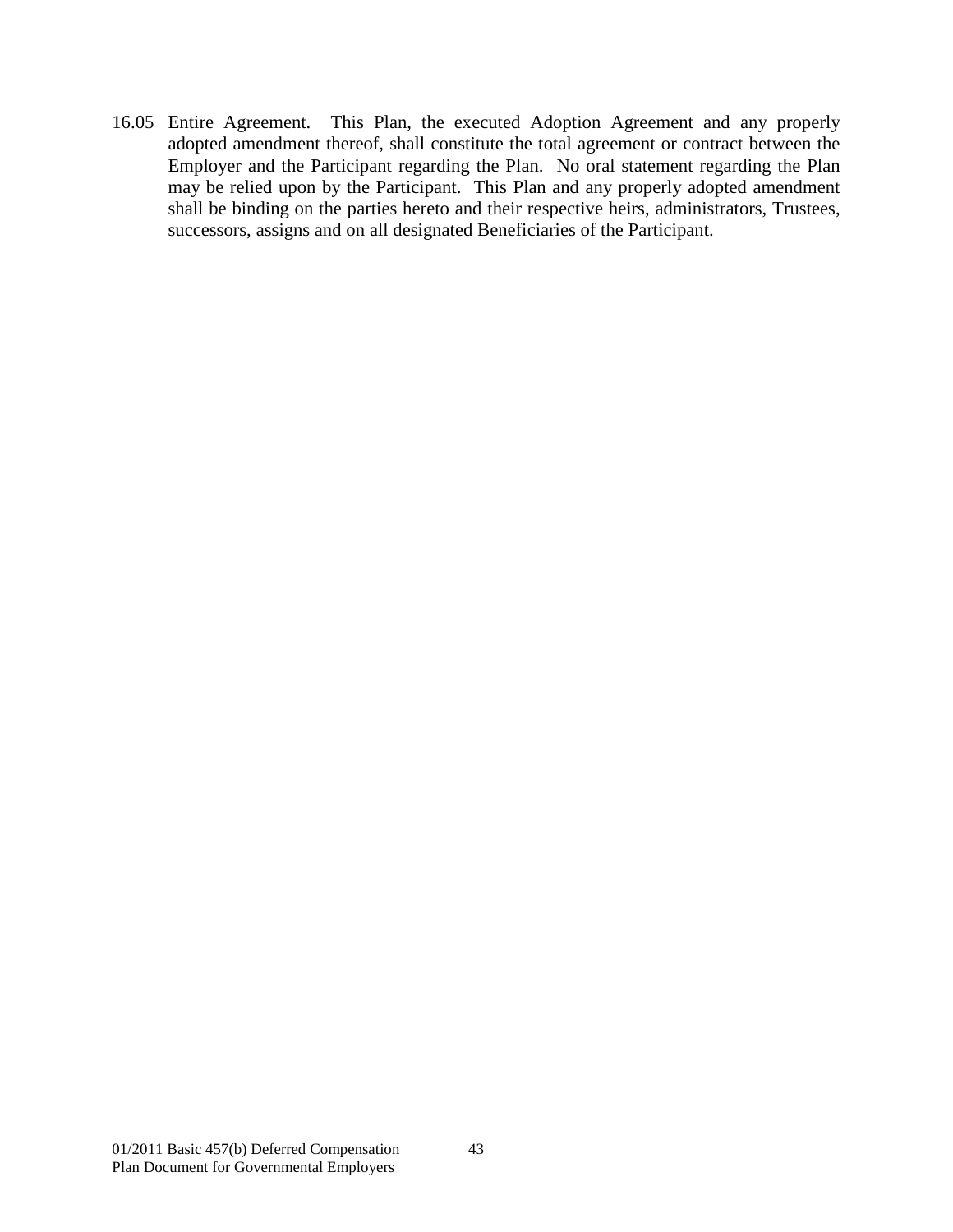### ADOPTION AGREEMENT

# GREAT-WEST RETIREMENT SERVICES®

# SECTION 457(b)

# ELIGIBLE DEFERRED COMPENSATION PLAN

#### FOR GOVERNMENTAL EMPLOYERS

Adopted By: State of Vermont Employer

State of Vermont Deferred Compensation Plan Plan Name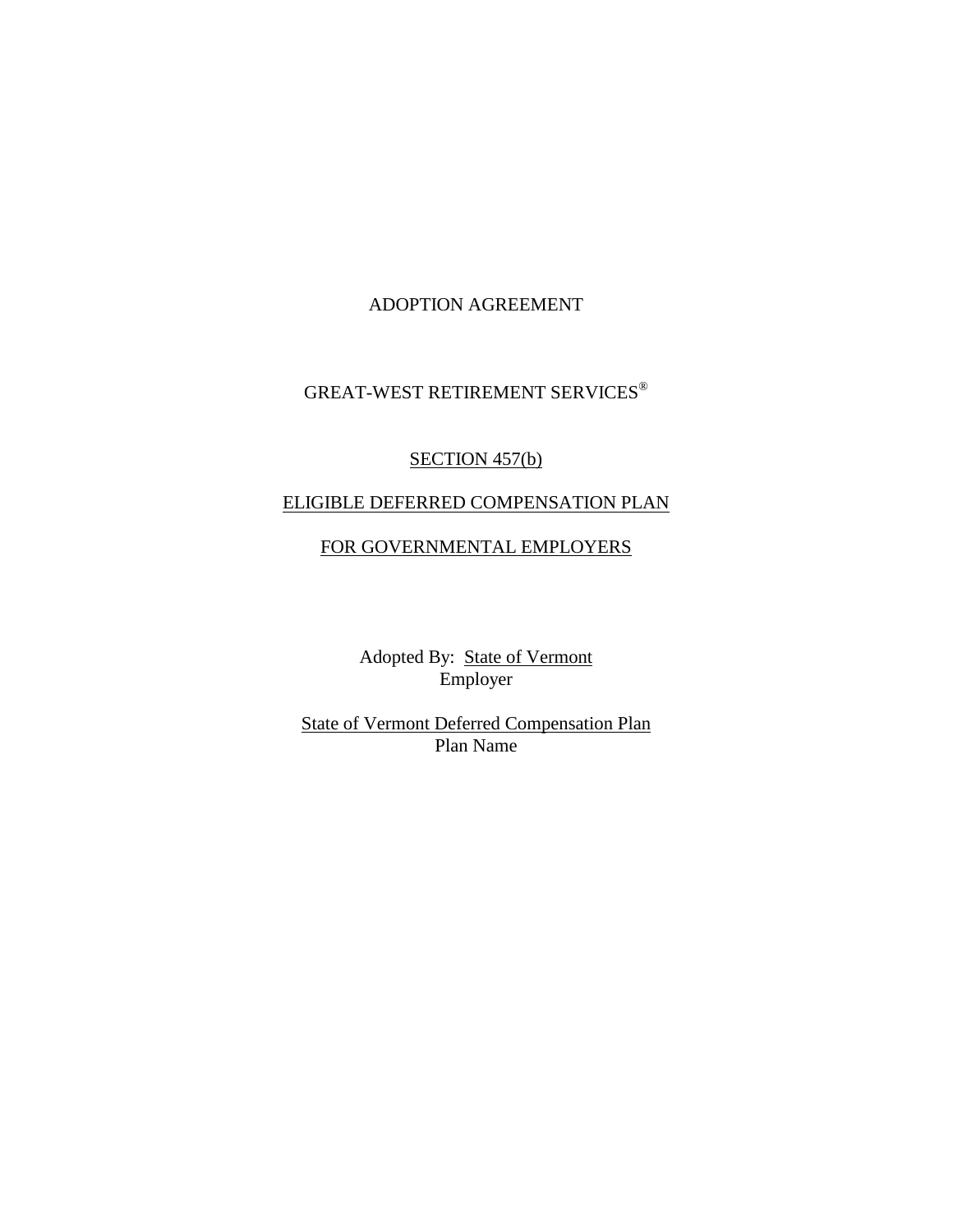## **GREAT-WEST RETIREMENT SERVICES SECTION 457(b) ELIGIBLE DEFERRED COMPENSATION PLAN FOR GOVERNMENTAL EMPLOYERS**

The Employer named below is a governmental "eligible employer" within the meaning of Code § 457(e)(1)(A) and hereby establishes (or, as applicable, amends and restates) a deferred compensation plan for eligible Employees as provided in this Adoption Agreement and the accompanying 2011 Great-West Retirement Services Section 457(b) Eligible Deferred Compensation Plan sample Basic Plan Document.

# **A. EMPLOYER INFORMATION.**

1. EMPLOYER'S NAME AND ADDRESS:

State of Vermont

Care of: State Treasurer's Office

109 State Street, Fourth Floor

Montpelier, Vermont 05609

As well as any eligible employer as defined in 3 V.S.A Section 650(4). Any eligible employer may adopt this Plan and be an employer with respect to this plan. Each employer shall adopt this Plan as adopted by the Plan Administrator, without amendment or revision. Any amendment of this Plan by the Plan Administrator is effective and binding upon all Employers, without requiring their consent. An Employer (other than the Plan Administrator) has no power to amend this Plan in any way, except to discontinue making further contributions under this Plan.

- 2. TELEPHONE NUMBER: (802) 828-2301
- 3. TAX ID NUMBER: 03-6000274
- 4. NAME OF PLAN: State of Vermont Deferred Compensation Plan
- 5. NAME OF PLAN ADMINISTRATOR (the Employer unless another person(s) is appointed as set forth in Section 9.02 of the Plan):

Board of Trustees, Vermont State Retirement System

- **B. EFFECTIVE DATE.** *(Check box 1 OR box 2 and fill in the blank(s).)*
- 1. [ ] This is a new Plan having an effective date of the date the Employer executes this Adoption Agreement or, if later:
- 2. [X] This is an amended and restated Plan.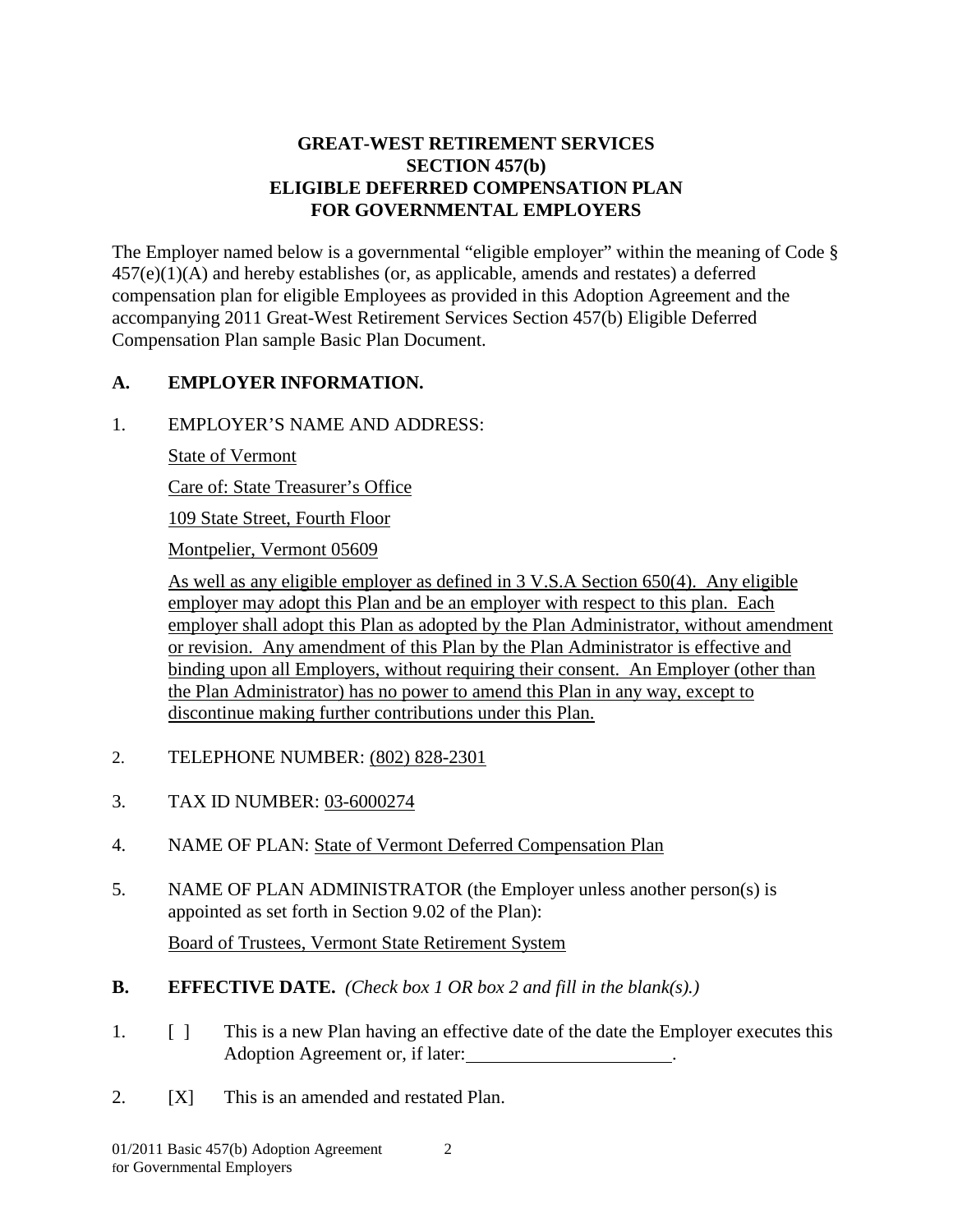The effective date of the original Plan was November 2, 1979.

The effective date of the amended and restated Plan is the date the Employer executes this Adoption Agreement.

## **C. CUSTODY OF ASSETS.** *(Check each box that applies.)*

Internal Revenue Code ("Code") § 457(g) shall be satisfied by setting aside Plan assets for the exclusive benefit of Participants and Beneficiaries, as follows:

- 1. [X] in a Trust pursuant to the provisions of Article VII of the Plan. The Employer, or certain employees (or holders of certain positions with Employer) as named in this Adoption Agreement shall be the Trustee.
- 2. [ ] in a Trust pursuant to a separate written trust agreement entered into between the Employer and the bank or trust company named in this Adoption Agreement.
- 3. [ ] in one or more annuity contracts meeting the requirements of Code § 401(f).
- 4. [ ] in a custodial account meeting the requirements of Code § 401(f), pursuant to a separate written agreement with the Custodian named in this Adoption Agreement.
- **D. ELIGIBLE EMPLOYEES.** *(Check each box that applies.)*

"Employee" shall mean:

- 1. [X] any full-time employee that meets the definition below
- 2. [X] any permanent part-time employee that meets the definition below
- 3. [ ] any seasonal, temporary or similar part-time employee
- 4. [X] any elected or appointed official
- 5. [ ] any independent contractor
- 6. [ ] other employees:

who performs services for and receives any type of compensation from the Employer (or any agency, department, subdivision or instrumentality of the Employer) for whom services are rendered. If Box D.4. is not checked, elected or appointed officials will not be treated as Employees and will not be eligible to participate in the Plan, without regard to whether they are treated as common-law employees or independent contractors for other purposes.

The following are the additional requirements or limitations, if any, for one or more of the specified class(es) of employees to be eligible to participate in the Plan: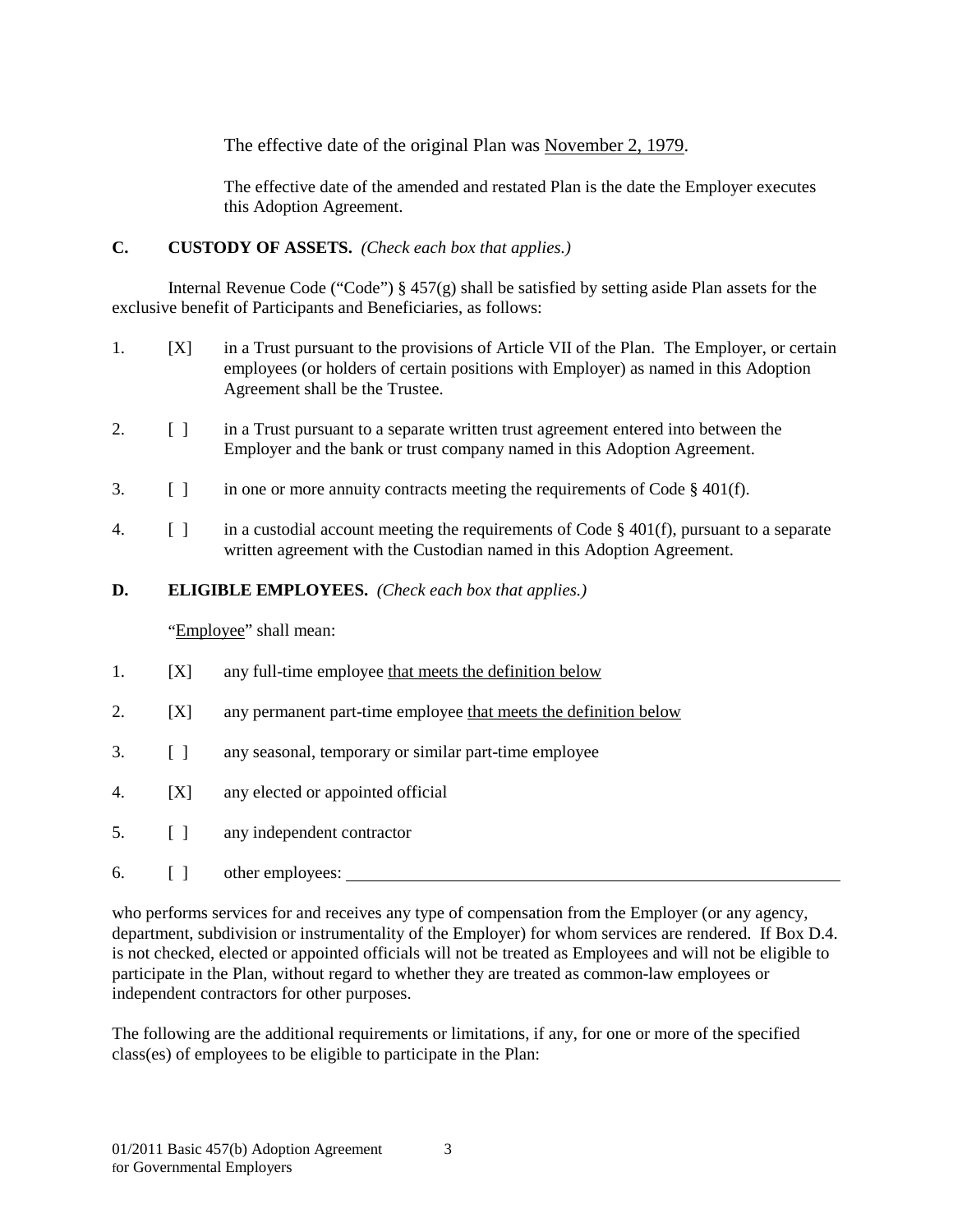As defined in 3 V.S.A. Section 650(3), as any employee of a public agency as defined in 3 V.S.A. Section 650(4) whether appointed, elected or under contract, to whom compensation is paid.

#### **E. PARTICIPANT LOANS.** *(Check Box 1 OR Box 2.)*

- 1. [ ] The Administrator MAY direct the Trustee to make Participant loans in accordance with Article IV of the Plan.
- 2. [X] The Administrator MAY NOT direct the Trustee to make Participant loans in accordance with Article IV of the Plan.

#### **F. DISTRIBUTION OF SMALL ACCOUNT BALANCES.** *(Check Box 1, 2 OR 3.)*

- 1. [ ] The Administrator SHALL direct the Trustee to distribute account balances of \$1,000 or less meeting the requirements of Section 5.03(b) of the Plan without Participant consent.
- 2. [ ] The Administrator SHALL direct the Trustee to distribute account balances in excess of \$1,000 but not exceeding \$5,000 meeting the requirements of Section 5.03(b) of the Plan without Participant consent.
- 3. [X] The Administrator SHALL NOT direct the Trustee to distribute any account balances without Participant consent.

#### **G. IN-SERVICE DE MINIMIS DISTRIBUTIONS.** *(Check Box 1, 2, 3 OR 4 .)*

- 1. [X] The Administrator SHALL direct the Trustee to distribute account balances of \$1,000 or less meeting the requirements of Section 5.04(b) of the Plan without Participant consent.
- 2. [ ] The Administrator SHALL direct the Trustee to distribute account balances in excess of \$1,000 but not exceeding \$5,000 meeting the requirements of Section 5.04(b) of the Plan without Participant consent.
- 3. [ ] The Administrator SHALL NOT direct the Trustee to distribute any account balances without Participant consent. Administrator directs the Trustee to distribution any account balances with Participant consent meeting the requirements of Section 5.04(a)
- 4. [ ] The Administrator SHALL NOT direct the Trustee to distribute any account balances meeting the requirements of Section 5.04(a) or 5.04(b).
- **H. ROLLOVERS.** *(Check each box that applies.)*
- 1. [X] Rollovers from eligible Code § 457(b) plans SHALL BE allowed pursuant to Section 6.01 of the Plan.
- 2. [X] Rollovers from plans qualified under Code §§ 401(a), 401(k), 403(a) and 403(b) SHALL BE allowed pursuant to Section 6.01 of the Plan.
- 3. [X] Rollovers from Individual Retirement Accounts and Annuities described in Code §§ 408(a) and (b) SHALL BE allowed pursuant to Section 6.01 of the Plan.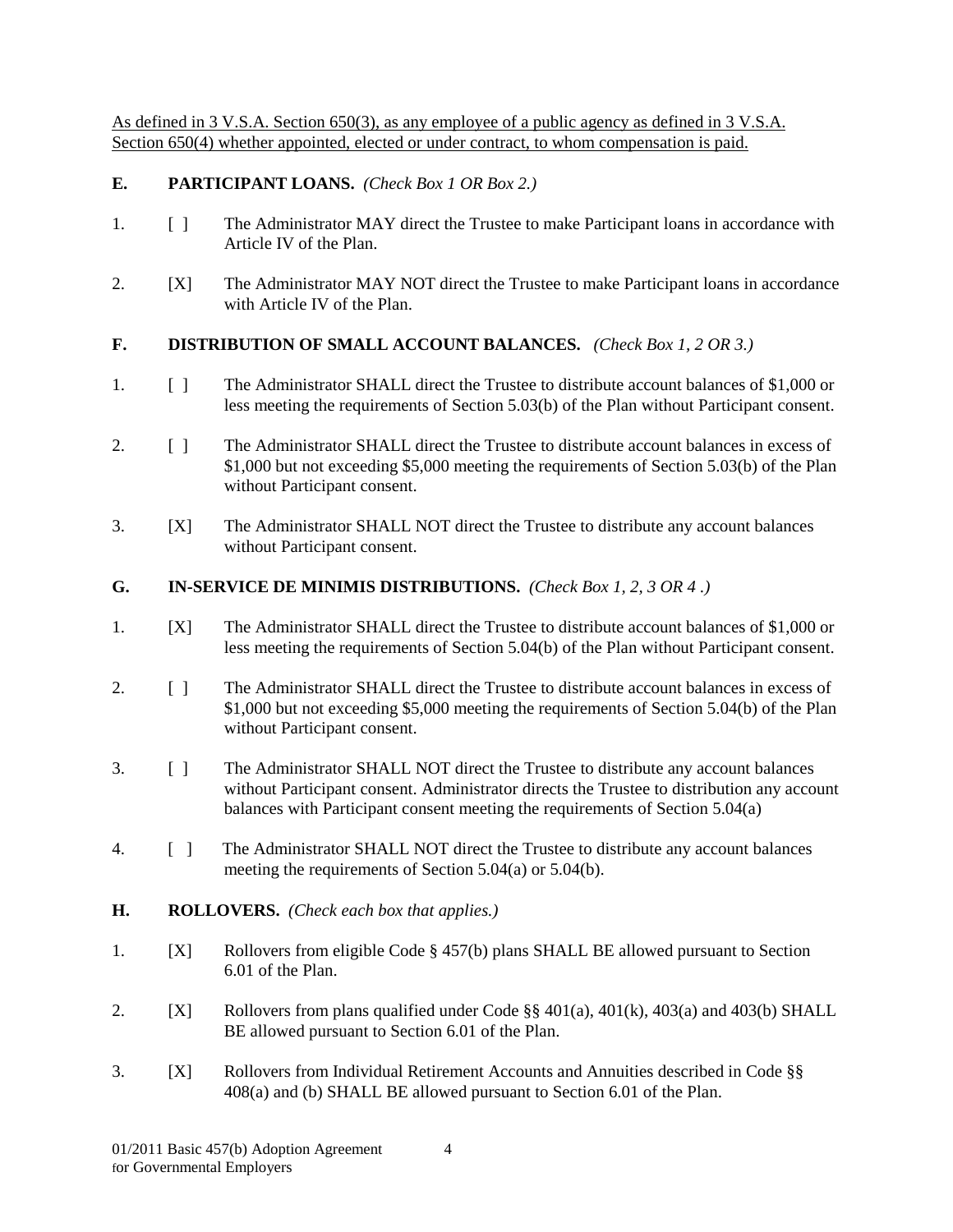4. [X] If Box 1 of Section M is checked, eligible rollovers contributions of designated Roth contributions made from an applicable retirement plan described in §402A(e)(1) SHALL BE allowed.

## **I. QUALIFIED DOMESTIC RELATIONS ORDERS.** *(Check Box 1 OR Box 2.)*

- 1. [X] The Plan SHALL accept qualified domestic relations orders as provided in Section 13.02 of the Plan.
- 2. [ ] The Plan SHALL NOT accept qualified domestic relations orders as provided in Section 13.02 of the Plan.

## **J. FICA REPLACEMENT ("3121") PLAN.**

Check each box that applies if this Plan is a retirement system providing FICA replacement retirement benefits pursuant to regulations under Code § 3121(b)(7)(F).

- 1. Eligible Employees *(check each box that applies*):
	- a. [ ] full-time employees and/or
	- b. [ ] part-time employees, and complete the following.
- 2. Contributions *(check each box that applies and fill in the appropriate blank)*:
	- a. [ ] The Employer shall make an annual contribution to each Participant's account equal to **percent of such Participant's Compensation.**
	- b. [ ] Each Participant is required to make an annual contribution of percent of Compensation.

#### *(Note: The total percentage of a and b must equal at least 7.5%.)*

In the event that this Plan is a retirement system providing FICA replacement retirement benefits as described above, all references in the Plan Document to in-service distributions for De Minimis accounts, age 70 ½ and Unforeseeable Emergency distributions shall be null and void. In addition, Permissive Service Credit Transfers in Section 6.04 may not be made prior to Severance of Employment.

#### **K. NONELECTIVE EMPLOYER CONTRIBUTIONS.** *(Note any Employer contribution will reduce, dollar for dollar, the amount a Participant can contribute.) (Check Box 1 OR Box 2 AND complete Box 3.)*

- 1. [X] The Employer will not make any nonelective employer contributions to the Plan.
- 2. [ ] The Employer will make nonelective employer contributions to the Plan. Such contributions are vested at 100% upon contribution to the plan for the following Eligible Employees: *(Complete Box a, b or c.)*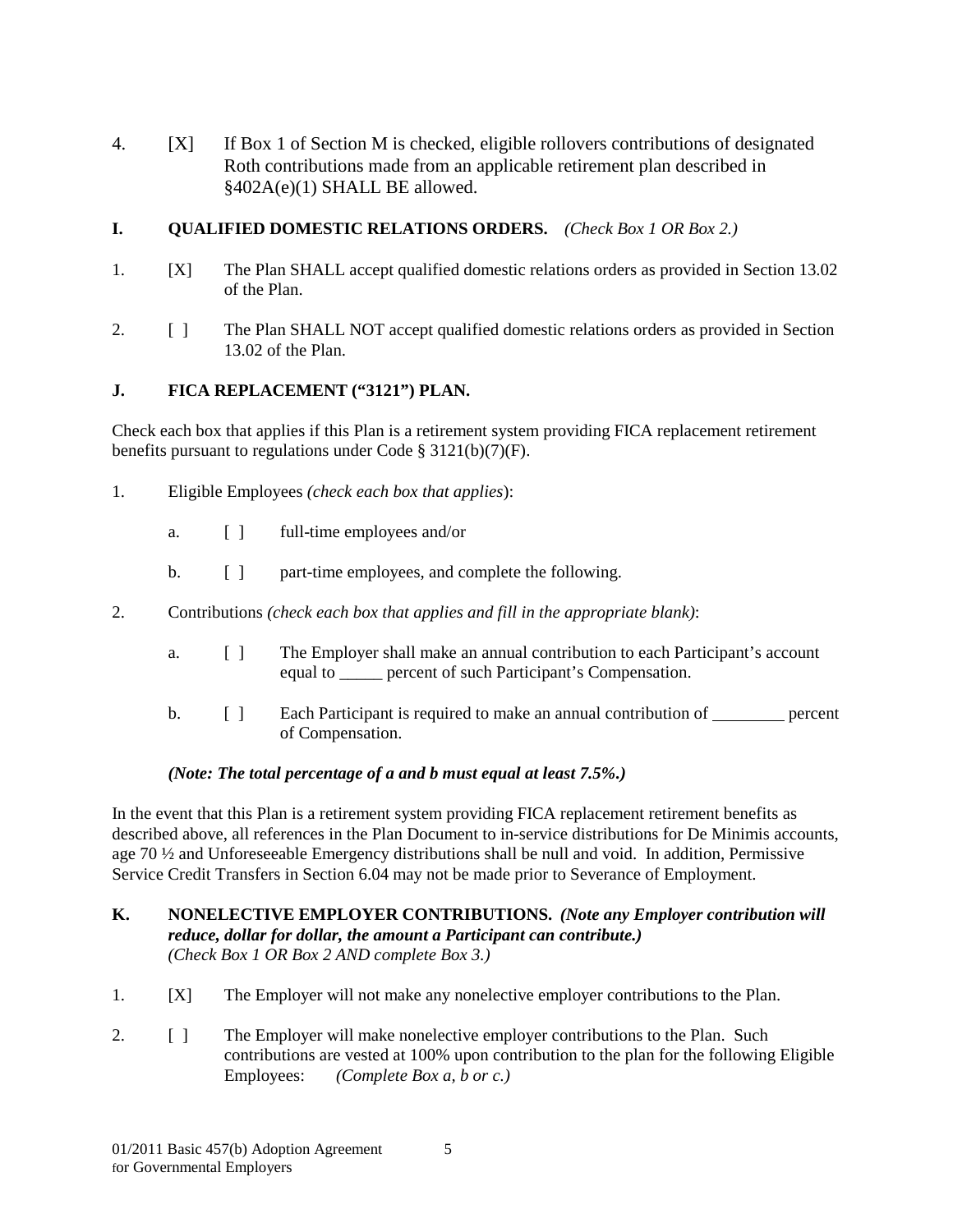- a. [ ] all Eligible Employees checked in Section D. above and for the following amount \$ .
- b. [ ] only the following class(es) of Eligible Employees and amounts set forth below:
- c. [ ] to Eligible Employees selected by the employer in its sole discretion and in such amounts as the Employer may determine at its sole discretion.
- 3. Employees designated as eligible to receive nonelective employer contributions [ ] are [ ] are not required to complete enrollment forms in order to receive such contributions.

## **L. AUTOMATIC ENROLLMENT.** *(Check Box 1 OR Box 2.)*

- 1. [ ] Effective for Plan Years beginning on and after *I* **Effective for Plan Years beginning on and after** , this Plan will use an automatic enrollment feature.
- 2. [X] This Plan will NOT use automatic enrollment.

# **M. ROTH CONTRIBUTIONS.** *(Check Box 1 OR Box 2.)*

- 1. [X] Participant Roth Contributions SHALL BE allowed after January 1, 2011. (Enter either January 1, 2011, or a date later than January 1, 2011.)
- 2. [ ] Participant Roth Contributions SHALL NOT BE allowed.

This Adoption Agreement to the sample Basic Plan Document attached hereto is duly executed on behalf of the Employer by the undersigned authorized signors.

The Employer further understands and acknowledges that:

- The sample Basic Plan Document including this Adoption Agreement is a sample provided as a courtesy to the Employer and has not been approved by the Internal Revenue Service. Obtaining such approval, if desired by the Employer, is solely the responsibility of the Employer.
- Great-West Retirement Services is not a party to the Plan and shall not be responsible for any tax or legal aspects of the Plan. The Employer assumes responsibility for these matters.
- Employer has counseled to the extent necessary, with its own legal and tax advisors.
- Great-West Retirement Services will send courtesy amendments for changes in applicable law to Employer's adopting this sample Basic Plan Document until a restated sample Basic Plan Document is made available. We will cease providing amendments to prior versions of the sample Basic Plan Document and only those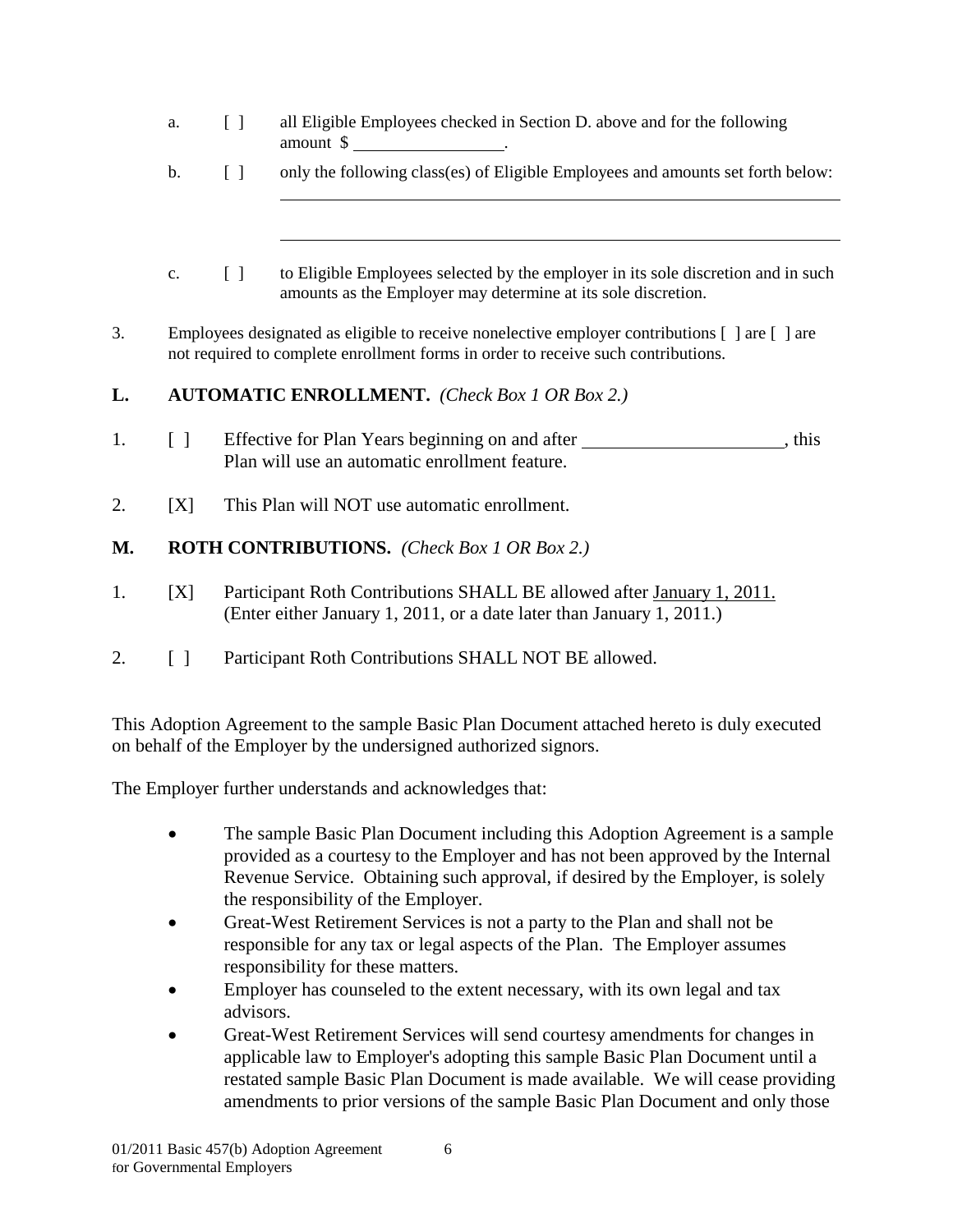Employers adopting the restated sample Basic Plan Document will receive sample amendments.

## **EMPLOYER'S AUTHORIZED SIGNORS**:

Signed: Signed: Signed: Signed: Signed: Signed: Signed: Signed: Signed: Signed: Signed: Signed: Signed: Signed: Signed: Signed: Signed: Signed: Signed: Signed: Signed: Signed: Signed: Signed: Signed: Signed: Signed: Signed Kevin Gaffney State Treasurer Chair, Vermont State Retirement System

Date Date Date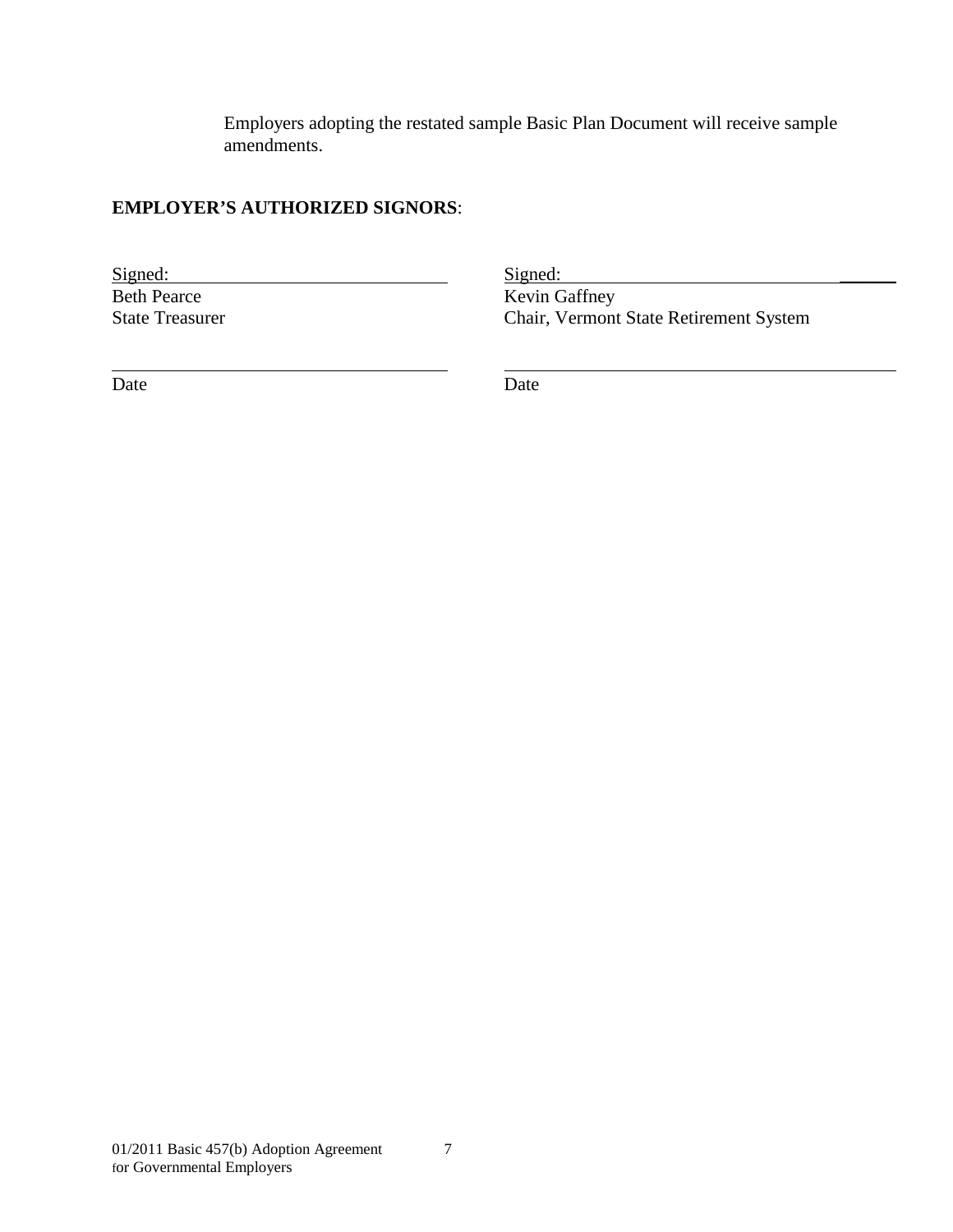# **TRUSTEE**

A. Pursuant to Act 175 of the General Assembly of the State of Vermont (1973, Adj. Sess.)  $(3 \text{ V.S.A. Section 651(f))}$ , the following was designated as trustee for the Plan, and hereby accepts the trust created by the Employer's deferred compensation plan:

## 1. **Complete this section only if box C. 1. was checked.**

[ ] The Employer, which the undersigned represents is authorized and qualified to serve in such capacity under the applicable local law,

[X] The following:

Board of Trustees, Vermont State Retirement System

2. **Complete this section only if box C. 2. was checked**.

[ ] The following named bank or trust company:

B. Name(s) of Employee(s) authorized to issue instructions to Trustee named in A.2.:

## Not Applicable

This Trustee appointment is duly signed on behalf of the Employer and the Trustee.

## **EMPLOYER TRUSTEE**

| Signed:                | Signed:                                       |
|------------------------|-----------------------------------------------|
| <b>Beth Pearce</b>     | Kevin Gaffney                                 |
| <b>State Treasurer</b> | <b>Chair, Vermont State Retirement System</b> |

Date Date Date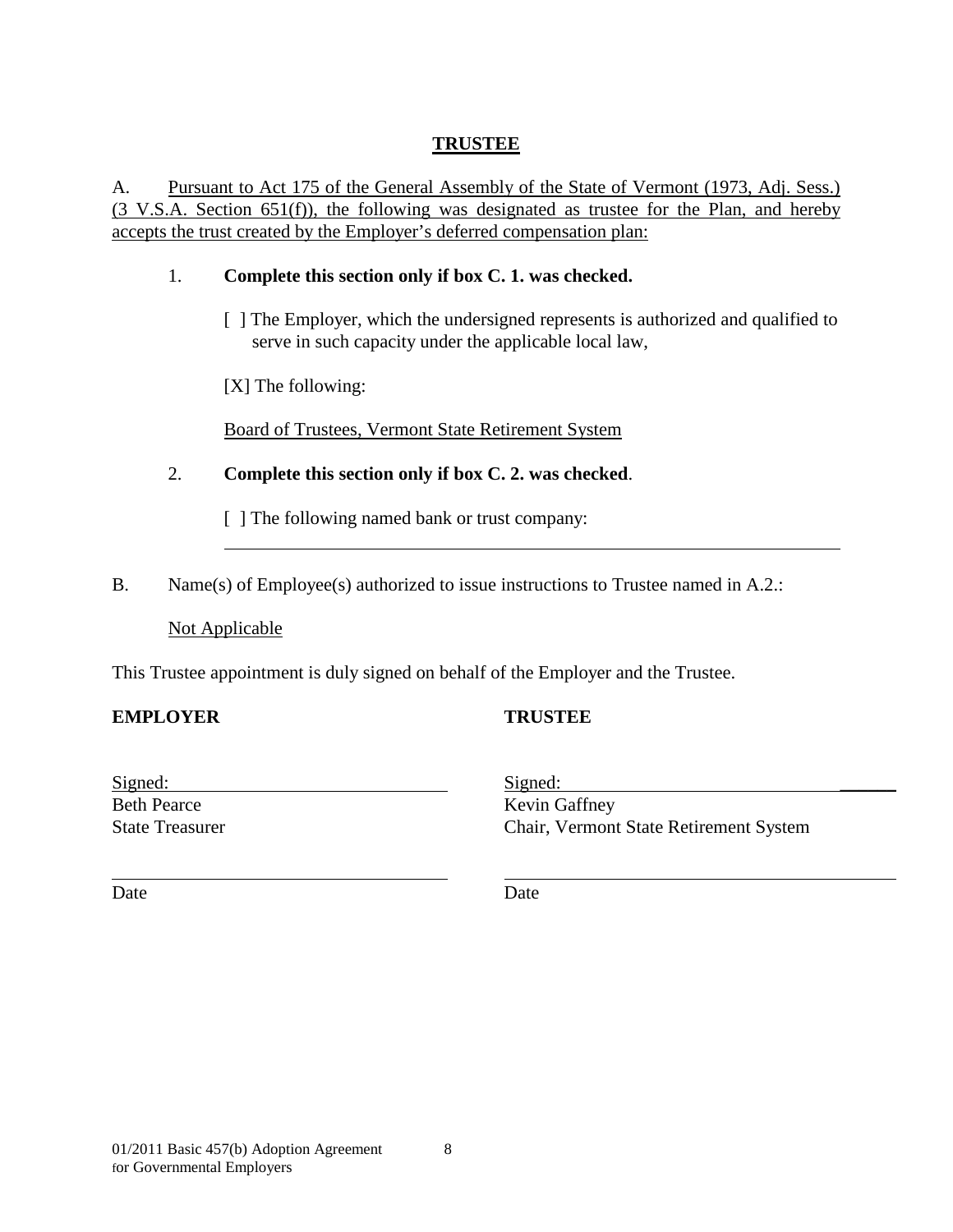#### AMENDMENT ONE

#### STATE OF VERMONT DEFERRED COMPENSATION PLAN

WHEREAS, the State of Vermont has restated the State of Vermont Deferred Compensation Plan ("Plan") in 2012 by adopting an adoption agreement and a 2011 Basic 457(b) Deferred Compensation Plan Document for Governmental Employers ("Plan Document"); and

WHEREAS, Section 11.02 of the Plan Document permits amendments to be made to the Plan;

NOW THEREFORE, the Plan Document is amended as follows:

1. Section 5.07 of the Plan Document is hereby deleted in its entirety and replaced with the following:

Payment Options. A payee's election of a payment option must be made prior to the date that the payment of benefits is to commence or such earlier date as may be permitted by the Plan. If a timely election of a payment option is not made, benefits shall be paid in accordance with Section 5.08. Subject to applicable law and the other provisions of this Plan, distributions may be made in accordance with one of the following payment options:

- (a) A single lump-sum payment of the entire Account Balance;
- (b) Installment payments for a period of years (payable on a monthly, quarterly, semiannual, or annual basis) which extends no longer than the life expectancy of the payee as permitted under Code  $\S$  401(a)(9) using the Tables in Treasury Regulation § 1.401(a)(9)-9. The Account Balance for this calculation (other than the final installment payment) is the Account Balance as of the end of the year prior to the year for which the distribution is being calculated;
- (c) Partial lump sum payment of a designated amount limited to one payment during any six (6) month period;
- (d) [Deleted];
- (e) Such other forms of installment payments as may be approved by the Employer consistent with the requirements of Code  $\S$  401(a)(9);
- (f) [Deleted];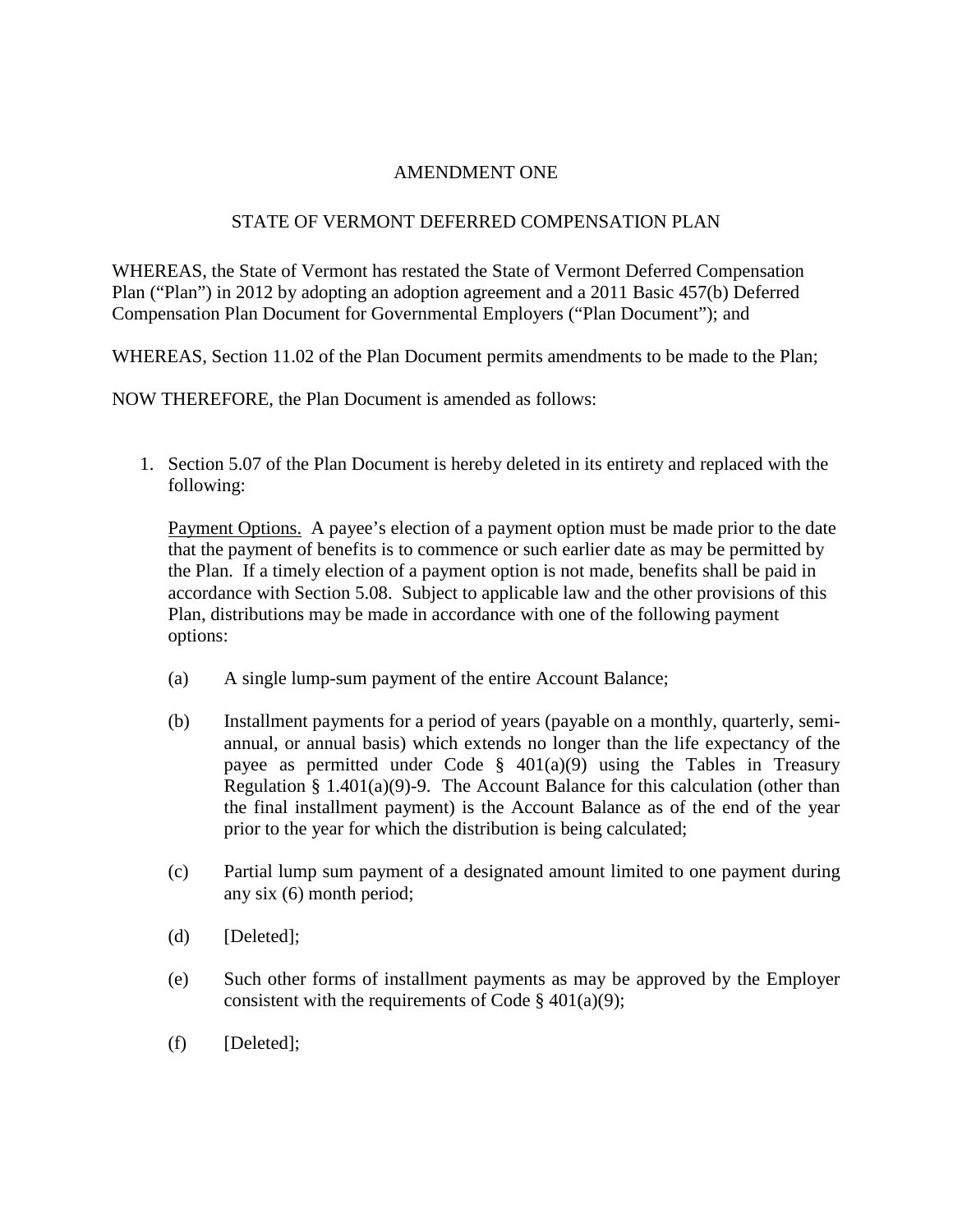- (g) Installment payments for a specified amount until account has been depleted provided that payments extend no longer than the life expectancy of the Participant or Beneficiary as permitted under Code §401(a)(9).
- 2. Section 7.12(f) of the Plan Document is hereby deleted in its entirety and replaced with the following:

The Trustee shall be indemnified and held harmless by the Employer, to the extent allowed by law, from and against any and all liability to which the Trustee may be subjected, including all expenses reasonably incurred in its defense, for any action or failure to act resulting from compliance with the instructions of the Employer, the Employees or agents of the Employer, the Plan Administrator, or any other fiduciary to the Plan, and for any liability arising from the actions or inactions of any predecessor Trustee, custodian or other fiduciaries of the Plan.

3. Section 11.01 of the Plan Document is hereby amended to include the following statement:

> The termination of the Plan shall not affect the amount of benefits, which at the time of such termination shall have accrued for Participants or Beneficiaries. Such accrued benefit shall include any Compensation deferred before the time of the termination and income thereon accrued to the date of the termination. At termination, each Participant's account(s) shall be credited with the amount of any Deferred Compensation paid into the Trust; debited with any applicable administrative or investment expense, including, but not limited to, fees charged to Participants, allocated on a reasonable and consistent basis; credited or debited with investment gain or loss, including the participant's share of any unallocated trust assets as of the date of termination, as appropriate; and debited with the amount of any distribution.

4. Section 13.02(a) of the Plan Document is hereby deleted in its entirety and replaced with the following:

> Notwithstanding Section 13.01, if a final judgment, decree, or order (including approval of a property settlement) that is related to the provision of child support, alimony payments, or the marital property rights of a spouse or former spouse, child, or other dependent of a Participant (herein called an Alternate Payee) is made pursuant to the domestic relations law of any State and meets the requirements of Code § 414(p), then such order shall be referred to as a Qualified Domestic Relations Order ("QDRO"). If a QDRO is duly filed upon the Administrator, then the amount of the Participant's Account Balance shall be paid to or set aside in a separate account for Alternate Payee(s) as elected by the